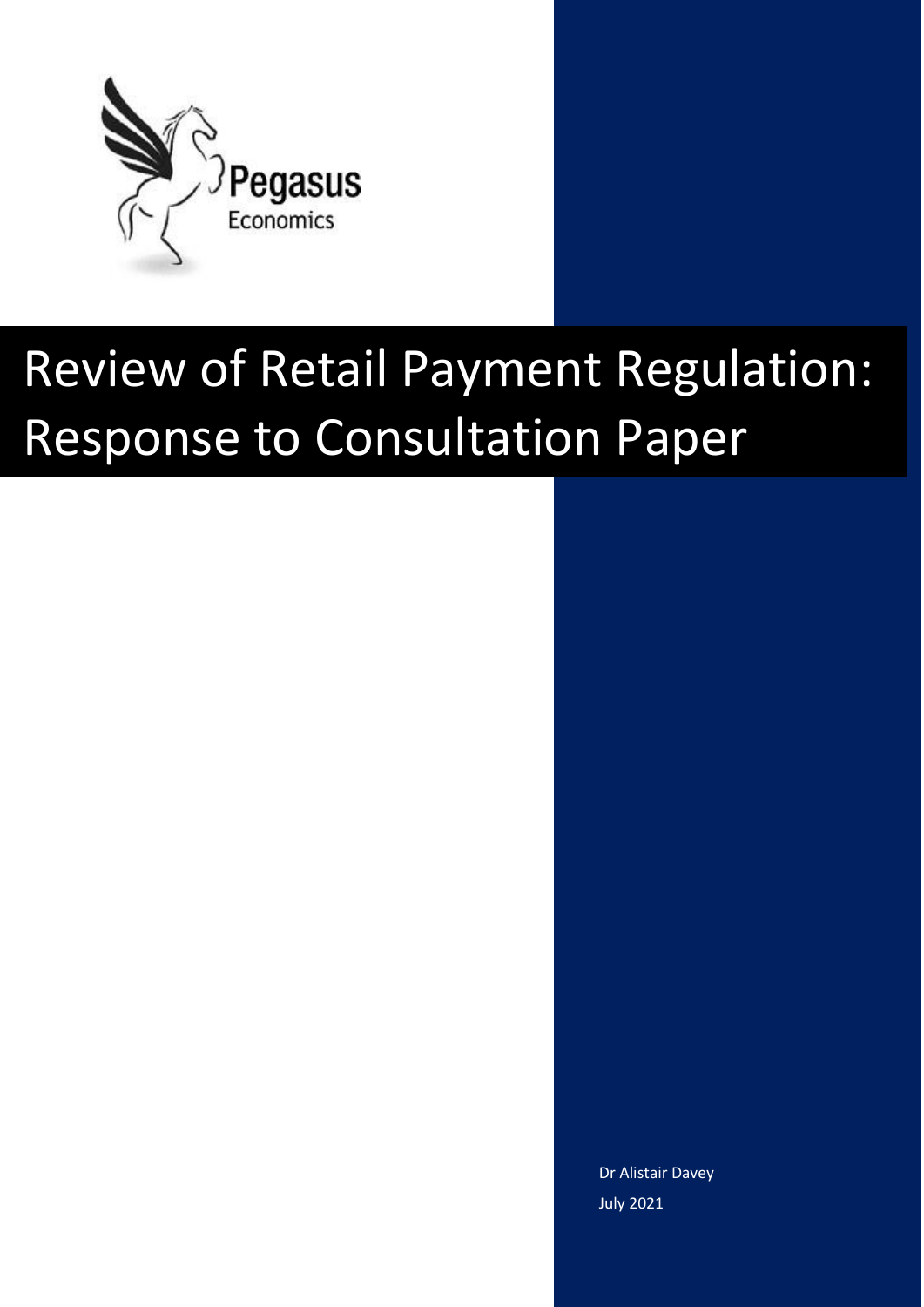

Pegasus Economics • www.pegasus-economics.com.au • PO Box 449 Jamison Centre, Macquarie ACT 2614

Pegasus Economics is a boutique economics and public policy consultancy firm that specialises in strategy and policy advice, economic analysis, trade practices, competition policy, regulatory instruments, accounting, financial management and organisation development.

The views and opinions expressed in this report are those of the author.

For information on this report please contact:

Name: Dr Alistair Davey

Telephone: + 61 2 6100 4090

Mobile: 0422 211 110

Email: [adavey@pegasus-economics.com.au](mailto:adavey@pegasus-economics.com.au)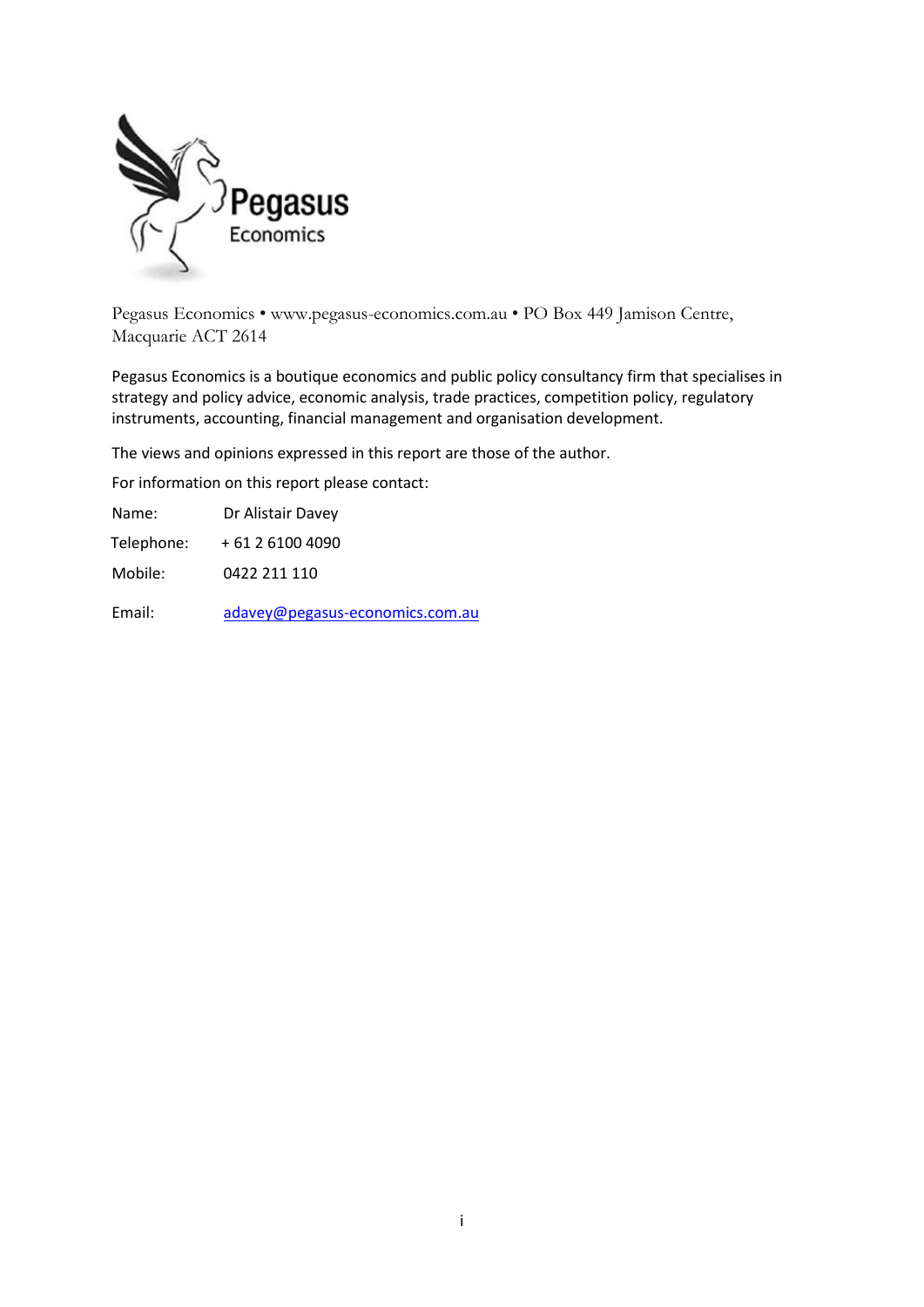# Table of Contents

| 1.  |       |                                                               |  |  |
|-----|-------|---------------------------------------------------------------|--|--|
| 2.  |       |                                                               |  |  |
| 3.  |       |                                                               |  |  |
|     | 3.1   |                                                               |  |  |
|     | 3.2   |                                                               |  |  |
| 4.  |       |                                                               |  |  |
| 5.  |       |                                                               |  |  |
| 6.  |       |                                                               |  |  |
| 7.  |       |                                                               |  |  |
|     | 7.1   |                                                               |  |  |
|     | 7.2   |                                                               |  |  |
| 8.  |       |                                                               |  |  |
|     | 8.1   |                                                               |  |  |
|     | 8.2   |                                                               |  |  |
|     | 8.3   |                                                               |  |  |
|     | 8.4   |                                                               |  |  |
|     | 8.5   |                                                               |  |  |
| 9.  |       |                                                               |  |  |
|     | 9.1   |                                                               |  |  |
|     | 9.2   |                                                               |  |  |
|     | 9.3   |                                                               |  |  |
|     | 9.3.1 |                                                               |  |  |
|     | 9.3.2 | Dual-Network Debit Cards Versus Single-Network Debit Cards 34 |  |  |
|     | 9.3.3 |                                                               |  |  |
|     | 9.3.3 |                                                               |  |  |
| 10. |       |                                                               |  |  |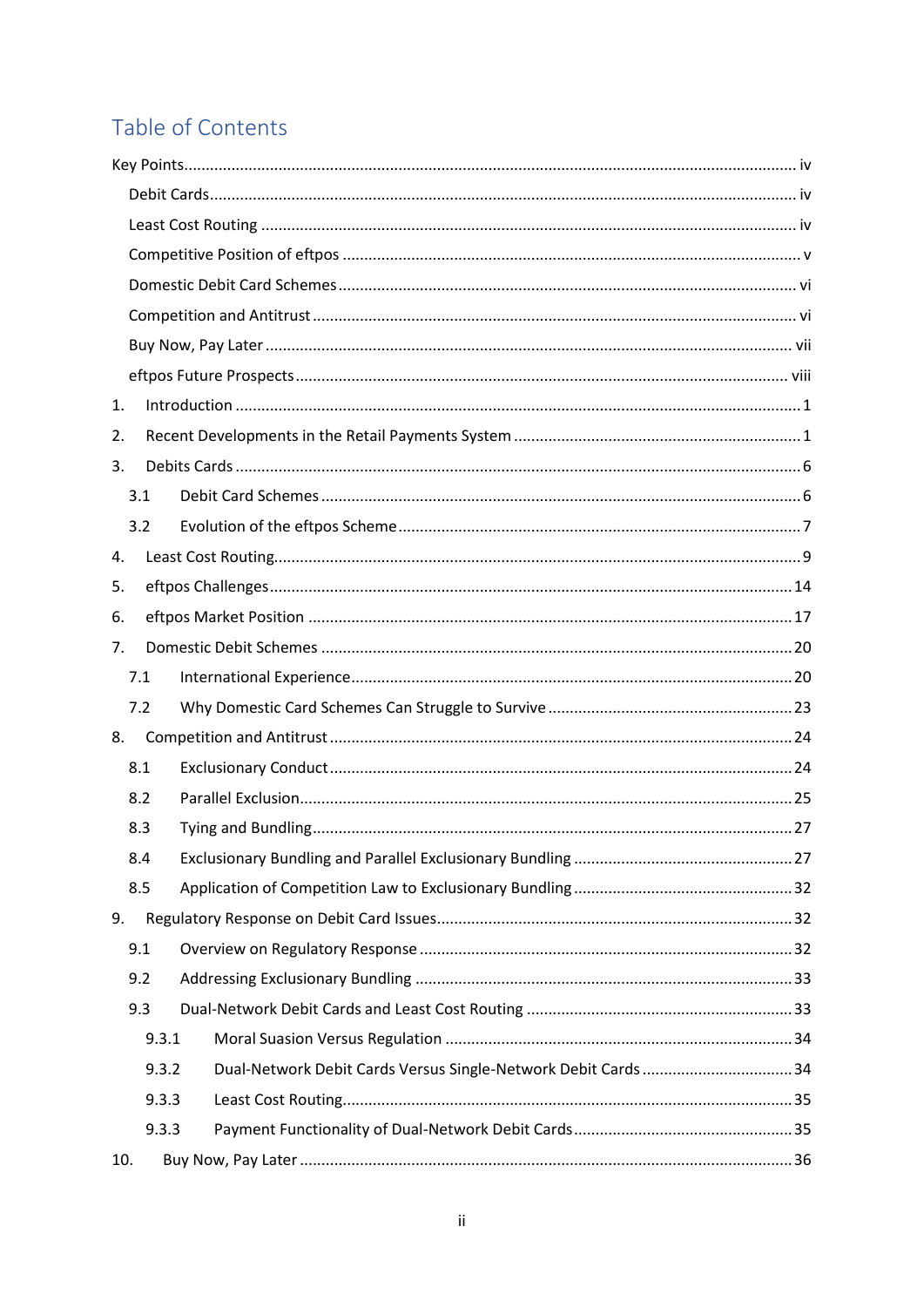| 11.                                                                            |                                                                                             |  |  |  |  |  |
|--------------------------------------------------------------------------------|---------------------------------------------------------------------------------------------|--|--|--|--|--|
| 12.                                                                            |                                                                                             |  |  |  |  |  |
| 12.1                                                                           |                                                                                             |  |  |  |  |  |
| 12.2                                                                           | Preferred Consultation Paper Options Risks Removing the eftpos Competitive Constraint 40    |  |  |  |  |  |
| 12.3                                                                           | Alternative Options to Preserve the eftpos Competitive Constraint 42                        |  |  |  |  |  |
|                                                                                |                                                                                             |  |  |  |  |  |
| Appendix I: Overseas Regulatory Arrangements for Domestic Debit Card Schemes53 |                                                                                             |  |  |  |  |  |
|                                                                                |                                                                                             |  |  |  |  |  |
|                                                                                |                                                                                             |  |  |  |  |  |
|                                                                                |                                                                                             |  |  |  |  |  |
|                                                                                | Australian Competition and Consumer Commission v Baxter Healthcare Pty Ltd [2008] FCAFC 141 |  |  |  |  |  |
|                                                                                |                                                                                             |  |  |  |  |  |
|                                                                                |                                                                                             |  |  |  |  |  |
|                                                                                |                                                                                             |  |  |  |  |  |

| Figure 1: Number of Retail Payments by ATM Withdrawals, Credit and Charge Cards, and Debit Cards |  |
|--------------------------------------------------------------------------------------------------|--|
| Figure 2: Average Total Merchant Fees for Debit, Credit and Charge Cards - March Quarter 2014 to |  |
| Figure 3: Quarterly Average Debit Card Total Merchant Fees - March Quarter 2017 to March Quarter |  |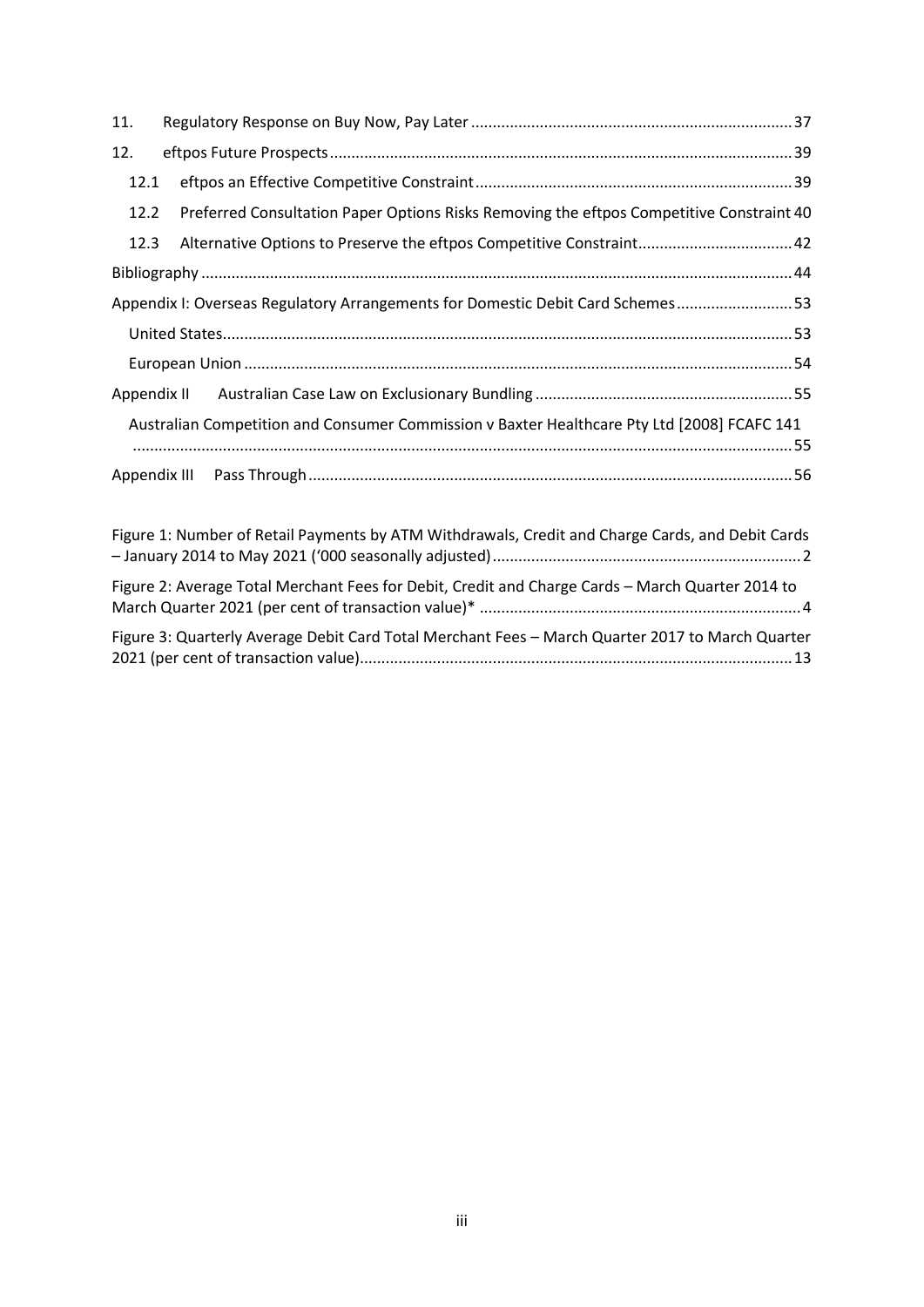## <span id="page-4-0"></span>Key Points

#### <span id="page-4-1"></span>Debit Cards

- eftpos has consistently charged the lowest average merchant service fees out of all the various card schemes operating in Australia.
- There are two types of debit card systems operating in Australia; the proprietary eftpos scheme and systems operating under the brands of the international card schemes in Visa and Mastercard (Reserve Bank of Australia, 2006).
	- Both types of systems allow cardholders to make payments to merchants from a deposit account held at an authorised deposit-taking institution.
- Dual-network debit cards (DNDCs) are debit/ATM cards that allow transactions to be routed through two different networks (Reserve Bank of Australia, 2016, p. 5). They incorporate the functionality of two networks in one physical card.
- Since 2005 the international card debit schemes have experienced strong growth as the four major banks added international card scheme functionality to their debit cards (Reserve Bank of Australia, 2016, p. 3). This involved switching their standard debit card products from 'proprietary' eftpos/ATM cards to DNDCs.
- DNDCs can route payment transactions through either the eftpos network, or via the networks of Mastercard or Visa debit card schemes.

#### <span id="page-4-2"></span>Least Cost Routing

- Contactless transactions using DNDCs (such as 'tap and go' facility at point of sale) have been primarily processed through the generally higher-cost Visa or Mastercard networks by default, rather than through eftpos (Productivity Commission, 2018, p. 31).
	- Merchants are likely to prefer their financial institutions to route payments through a lower-cost network by default, but most merchants were not given this choice.
- Banks have the ability to program terminals to route contactless payments through the eftpos or international card debit care schemes (House of Representatives Standing Committee on Economics, 2017, p. 4). However, many merchants were prevented from routing debit card transactions through the cheaper eftpos network (Productivity Commission, 2018, p. 491).
- Debit transactions that are processed through the domestic eftpos system are on average less expensive than transactions processed through the international Mastercard and Visa systems, reflecting both lower interchange fees (the fees paid between the merchant's and cardholder's financial institutions each time a transaction is made) and lower scheme fees (the fee that the merchant's bank pays to the payment network) (Reserve Bank of Australia, 2017, p. 36).
- Least-cost routing (LCR) or merchant routing refers to merchants being given the opportunity to route contactless debit card transactions via whichever card network costs them the least to accept (Payments System Board, 2018, p. 41).
- The Payments System Board (PSB) has rejected recommendations from the Black Economy Taskforce, the House of Representatives Standing Committee on Economics, and the Productivity Commission to regulate for the implementation of LCR.
- For financial institutions there may not be strong incentives for the continued issuance of DNDCs and the provision of LCR (Reserve Bank of Australia, 2019, p. 16). For card issuers, there may be incentives to negotiate exclusive single-network contracts with a scheme that offers higher average interchange fees and large upfront financial incentives – such as the international card schemes (rather than eftpos).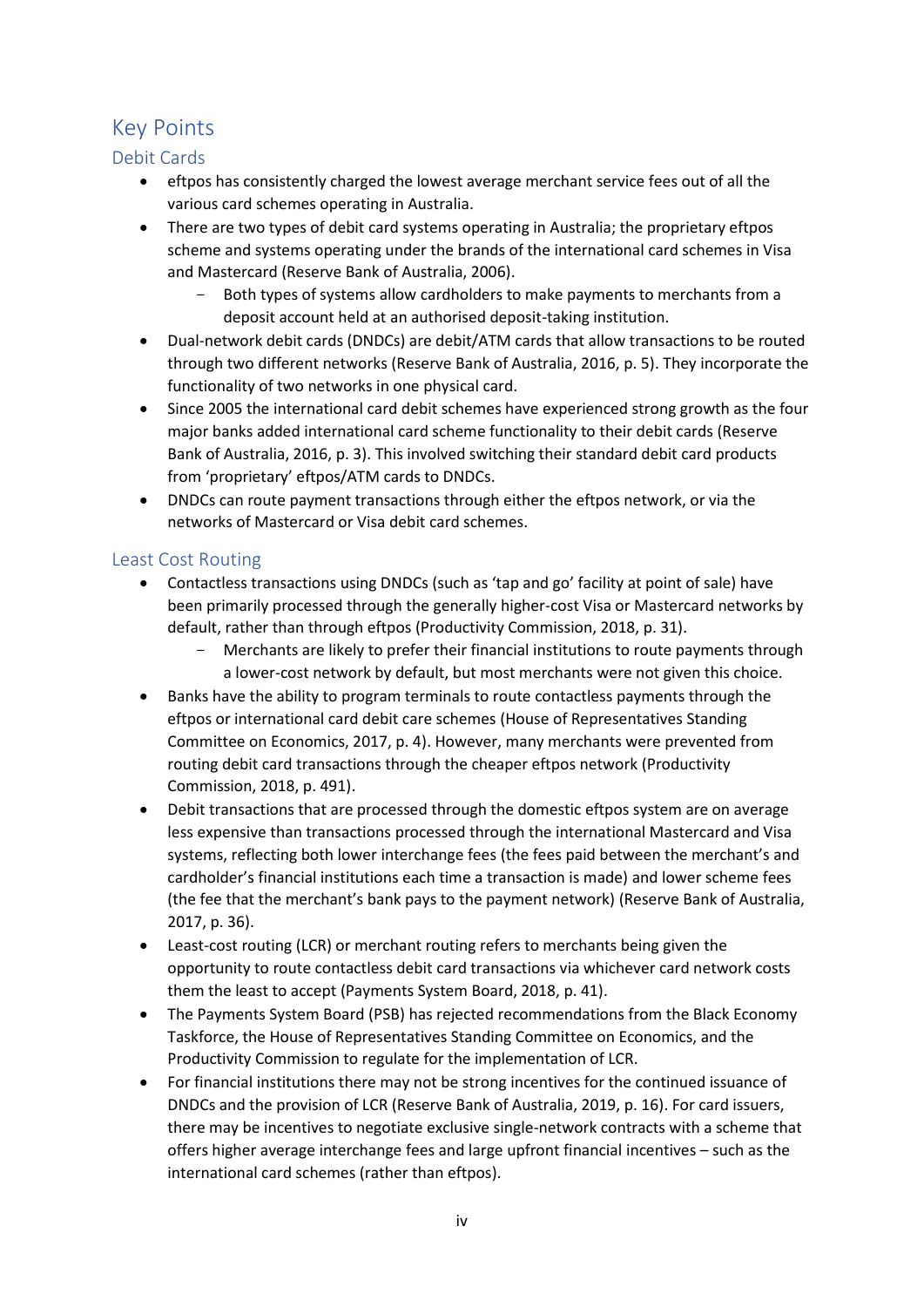- We estimate the potential savings for small and medium sized merchants from LCR is currently around \$370 million per annum.
- The competitive tension created by LCR has seen the international card schemes reduce their total merchant service fees from an average of 0.63 per cent (of the transaction value) in the March quarter 2017 to 0.46 per cent in the March quarter 2021.
- The flip side of the potential savings to merchants from LCR is the potential loss of revenue for the international card schemes and card issuers. Under those circumstances, it would be understandable if there was not a lot of enthusiasm on the part of the major banks towards the rollout of LCR.
- There have also been a number of obstacles put in place to LCR by the international card schemes.

#### <span id="page-5-0"></span>Competitive Position of eftpos

- Since eftpos became a formal scheme the international card schemes in Visa and Mastercard have sought to undermine its competitive position in relation to DNDC usage.
- The debit and credit card markets in Australia are dominated by two international card schemes, Visa and Mastercard (Payments System Board, 2020, p. 29). In the debit card market, the share of transactions made using these two schemes has been increasing for much of the past decade, while the share of the domestic debit scheme, eftpos, has been declining.
- The adoption of LCR by a large number of merchants has provided a recent lift in transaction volume for eftpos (Blockey, 2021). This halted the previous trends of declining volume and market share experienced by eftpos across several years (eftpos Payments Australia Limited, 2020, p. 3).
- The share of international card schemes (Mastercard and Visa) has been steadily increasing over time in line with the growth of the overall debit market (eftpos Payments Australia Limited, 2021, p. 19). The rising market share of the international card schemes can be partly attributed to the increasing use of contactless payments, which were only supported by the international debit schemes until eftpos introduced the capability (Payments System Board, 2019, p. 26).
- The Productivity Commission (2018, p. 470) observed that while eftpos was highly pricecompetitive, recent declines in its market share were concerning and could be attributed to the fact that competition had been stymied by other forces, such as distortions in who pays the costs of card payments.
- Several smaller and mid-sized issuers have begun moving away from DNDCs towards singlenetwork debit cards (SNDCs) which allow payments to be processed through only one of the international debit card scheme networks (Reserve Bank of Australia, 2021, p. 9).
- The future viability of eftpos could be put in jeopardy by the targeted use of strategic merchant rates by the international card debit schemes. When larger merchants adopt LCR and their DNDC transactions are routed via eftpos, they lose access to strategic interchange rates on other debit card transactions that continue to be processed through the international networks; the latter transactions would include transactions on DNDCs where the customer actively selects the international network or where routing is not possible because they are online or due to some problem with the chip or the issuer as well as transactions on SNDCs (Reserve Bank of Australia, 2021, p. 10). This risks reducing the benefits and undermining the attractiveness of LCR for large merchants and in turn reducing the capacity of eftpos to compete for the business of smaller merchants.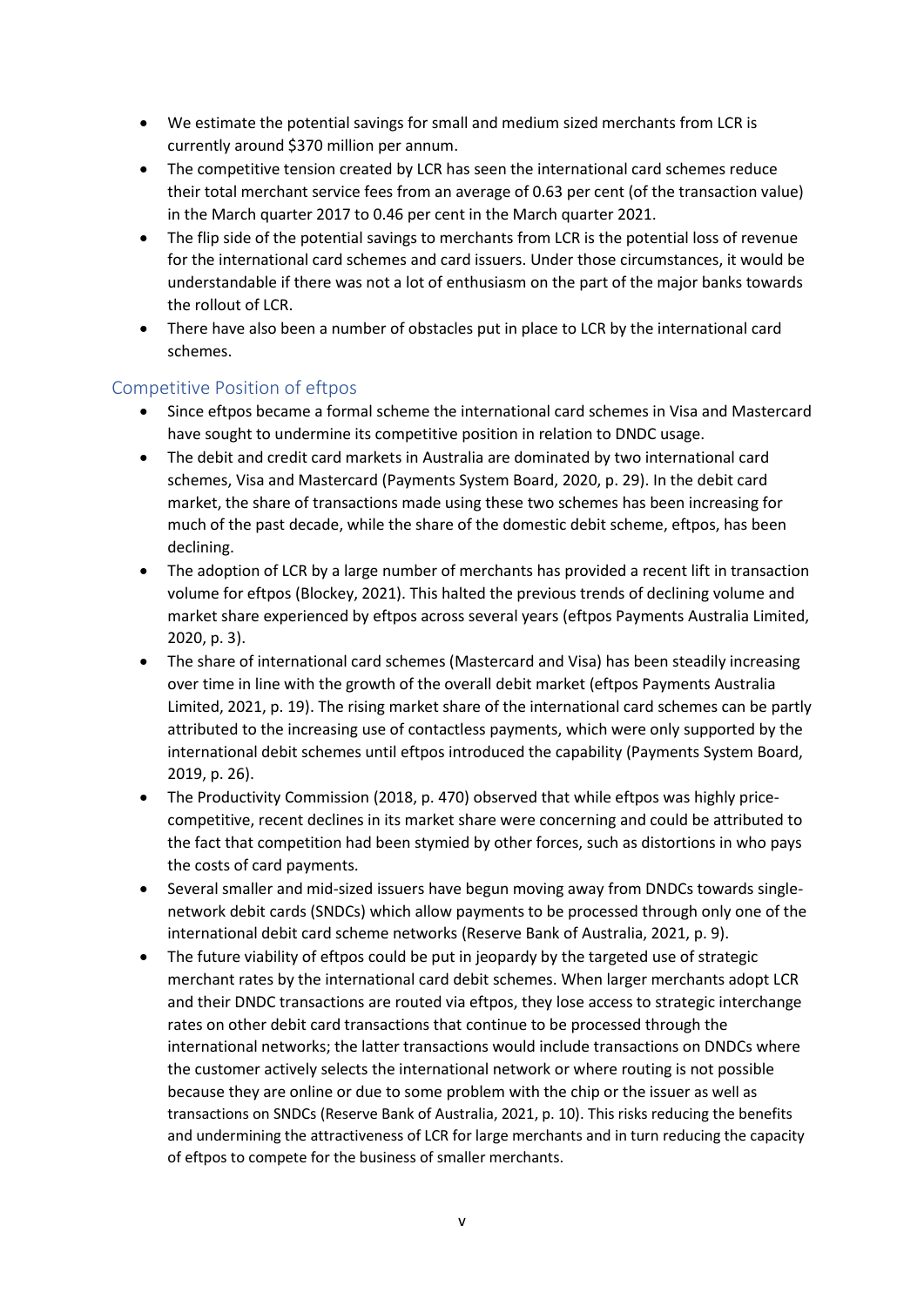• When card issuers have introduced new functionality – such as enabling Apple Pay for cardholders – they have often done so first for the international card schemes, with no firm plans for also enabling eftpos (Reserve Bank of Australia, 2019, p. 16). This in turn raises the prospect that LCR can be "neutralised" through the growing prevalence of mobile wallets (Blockey, 2021, p. 147).

#### <span id="page-6-0"></span>Domestic Debit Card Schemes

- As is the case in relation to eftpos, domestic debit card schemes around the world are feeling increasingly strong competitive pressure from Visa and Mastercard, who continue to encourage issuing banks to move to their debit card schemes in order both to provide increased functionality to their customers (e.g. contactless cards, cross-border and online payments, fraud management, and consumer marketing promotions) and to gain the benefits of the international schemes' (e.g. higher revenues [on both domestic and crossborder transactions] marketing and product development support, and access to tokenisation and fraud services) (Blockey, 2021, p. 141).
- Most of the remaining domestic debit card schemes around the world have been supported by the active intervention of their local regulator(s) or government authorities (Blockey, 2021, pp. 143-144).
- Regulatory intervention generally takes one of two paths: (i) creating a level playing field; or (ii) actively promoting and favouring the domestic card scheme over the international card schemes.
	- Regulation can promote a level playing field through the adoption of an activitybased approach, as opposed to an entity-based one (Restoy, 2021, p. 2).
- Domestic card schemes can become dominant where an entity-based approach to regulation is adopted that seeks to actively promote the domestic payment card system.
- As is the case in Europe, domestic card schemes can also thrive and prosper where an activity-based approach is taken to regulation while also enjoying active support from their scheme-owning banks.
- Domestic card schemes can sometimes struggle to survive even where an activity-based approach is taken to regulation that seeks to create a level playing field.
- Support from scheme-owning banks for domestic card schemes can be undermined through international card schemes incentivising card issuers with higher interchange fees as has happened in parts of Europe.
- Another reason as to why domestic card schemes can sometimes struggle to survive is provided by the numerous competition and antitrust law investigations and proceedings that Visa and Mastercard are subject to around the world.

#### <span id="page-6-1"></span>Competition and Antitrust

- A primary concern over bundled pricing strategies is that they may foreclose or exclude equally efficient rivals, even if the discount results in prices that are above the dominant firm's costs (Economides & Lianos, 2009, pp. 488-489).
- Courts in various jurisdictions have ruled that bundled discounts may in some circumstances amount to anti-competitive behaviour even when the dominant firm would not be liable under a predatory pricing test (Economides & Lianos, 2009, p. 493).
- Under exclusionary bundling, even if a bundle's components are sold above cost, it could still exclude an equally or more-efficient competitors from entering, or remaining in, one or more component markets (Muris & Smith, 2008, p. 404).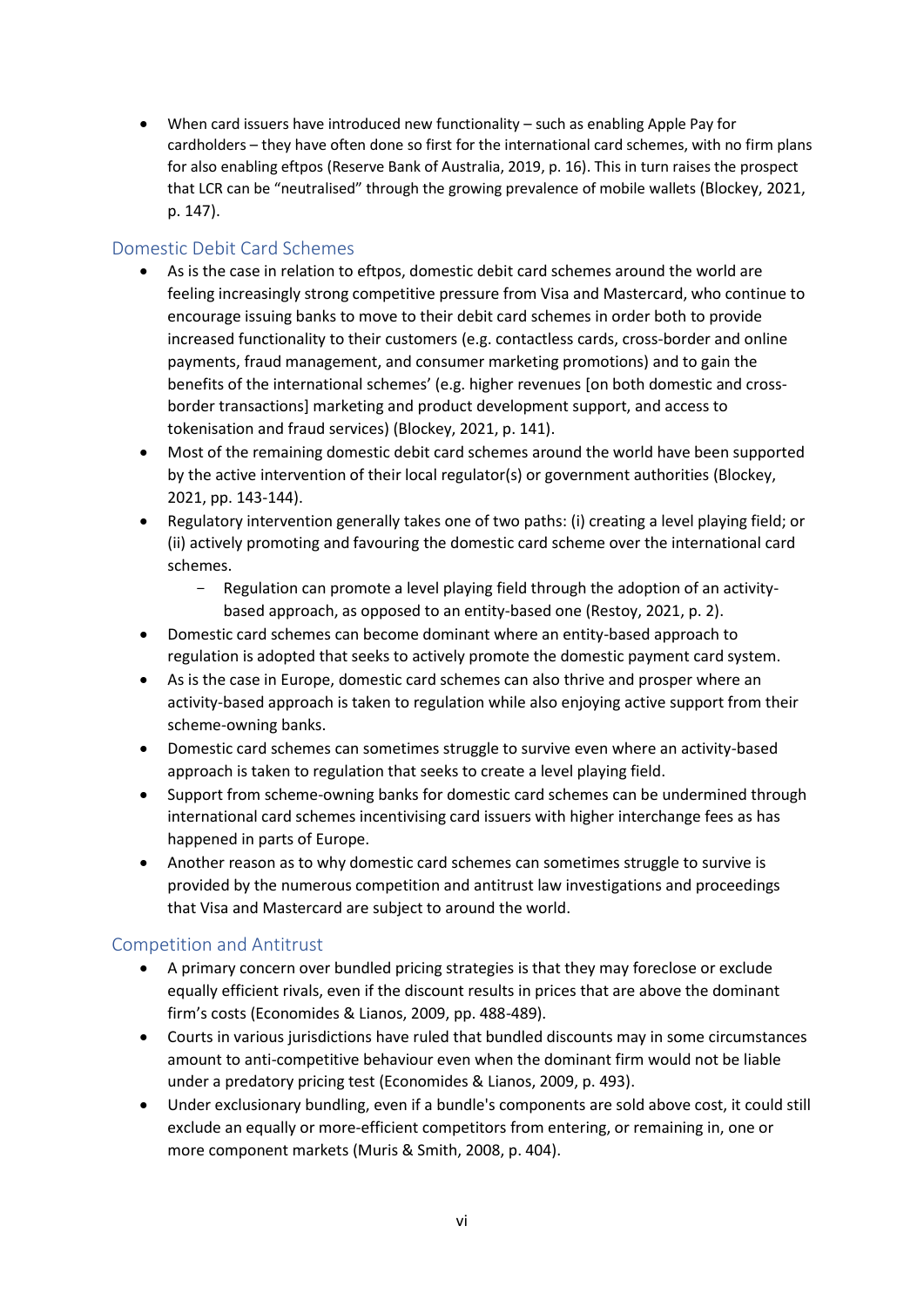- Exclusionary bundling is effectively the type of conduct Visa was engaging in when it was tying the offer of cheaper strategic merchant rates for credit card transactions to a commitment from the merchant to process Visa branded dual network debit card transactions via the Visa network and not through eftpos.
	- In March 2021 the ACCC (2021a) accepted a court-enforceable undertaking from Visa under section 87B of the *Competition and Consumer Act* in relation to concerns that Visa may have limited competition in relation to debit card acceptance through its dealings with large merchants.
	- The Visa undertaking means that it cannot offer strategic merchant rates for credit card payments to merchants on condition that the merchant processes debit card payments through the Visa network.
- If exclusionary bundling is being practiced by more than one firm, then it becomes parallel exclusionary bundling, also known as multilateral exclusionary conduct.
- The provision of access to strategic interchange rates on other debit card transactions that are not contestable by eftpos based on the agreement of large merchants to continue to rout DNDCs transactions through the debit card networks of the international card schemes that are contestable arguably constitutes tying conduct that could be categorised as not only exclusionary bundling, but also parallel exclusionary conduct as it is currently being practiced by both Visa and Mastercard.
- US antitrust case law has established that a multi-product seller that uses a bundled discount in a way that excludes or eliminates an equally or more efficient competitor unambiguously harms consumers and competition (Dillbary, 2010, p. 1233).
- In Australia the competition law applicable to the practices of exclusionary bundling and parallel exclusionary bundling are sections 46 and 47 of the *Competition and Consumer Act 2010* (CCA).
	- Section 46 prohibits a firm with a substantial degree of market power from engaging in conduct that has the purpose, effect or likely effect of substantially lessening competition in a market.
	- Section 47 prohibits exclusive dealing where it has the purpose, effect or likely effect of substantially lessening competition in a market. In particular, section 47(2) deals with exclusive dealing conduct of supplying goods or services on the condition that the buyer will not acquire goods or services from a competitor of the supplier.
- Exclusionary bundling has previously been successfully prosecuted by the ACCC under the previous version of section 46 as well as section 47 of the CCA.

#### <span id="page-7-0"></span>Buy Now, Pay Later

- 'Buy now, pay later' (BNPL) services enable consumers to obtain goods and services immediately and make subsequent payments in a series of interest-free instalments, typically drawn from a linked debit or credit card (Caddy, Delaney, & Fisher, 2020, p. 36).
- While BNPL services may be free or inexpensive for consumers (assuming repayments are made on time), the cost to merchants of accepting BNPL payments may be significantly higher than the cost of accepting other electronic payment methods such as credit and debit cards (Fisher, Holland, & West, 2021, p. 65).
- Consumers who use the cheapest payment systems are likely to end up paying more, and consumers who use expensive payment systems are likely to end up paying less than each set of consumers would otherwise have paid (Levitin, 2008, p. 3). The effect is a crosssubsidisation of those using the most expensive payment systems by those using the cheapest.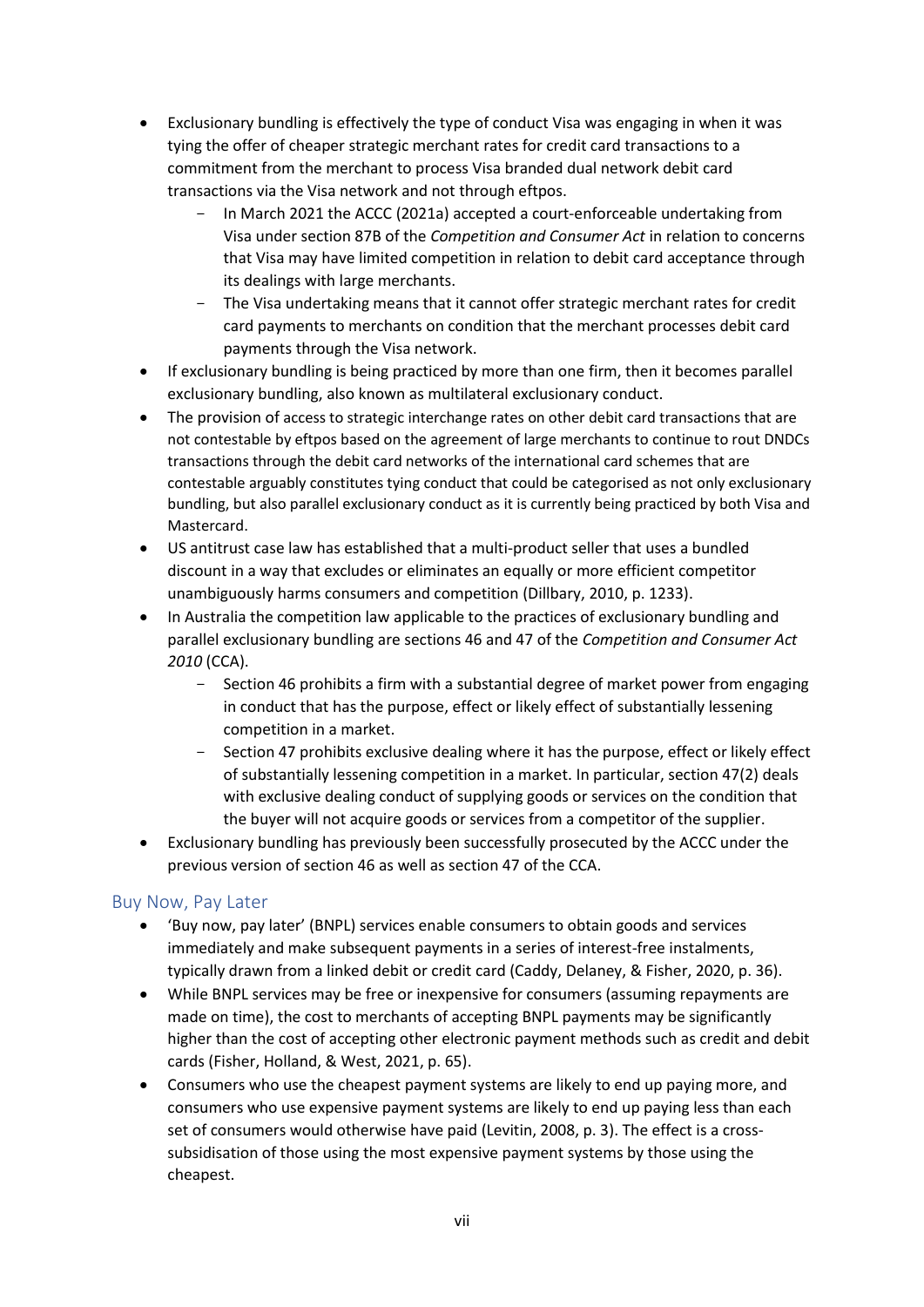- The prices that merchants charge for their goods and services incorporate the costs of running a business, so higher payment acceptance costs lead to higher prices for all customers (Fisher, Holland, & West, 2021, p. 65).
- Most BNPL providers contractually prevent merchants from charging consumers higher prices for using a buy now pay later arrangement – also known as no-surcharge rules – that prevent merchants from passing on these costs to the consumers who use and benefit from BNPL services (Australian Securities & Investments Commission, 2018, p. 10; Fisher, Holland, & West, 2021, p. 60).
- Some card schemes in Australia previously imposed no-surcharge rules upon merchants.
- The Reserve Bank of Australia (RBA) enacted regulations that prevented the Mastercard and Visa credit card schemes and the Visa debit card scheme from prohibiting a merchant from imposing a surcharge for the use of a card. American Express and Diners Club provided the RBA with written undertakings to remove restrictions in their credit and/or charge card schemes preventing merchants from charging any fee or surcharge for the use of a card.
- While the PSB asserts that it long-standing view is that merchants have the right to pass on costs to users of more expensive payment methods that in turn promotes competition and efficiency in the payments system, it justifies its position for doing nothing in the interim in relation to the no-surcharge rules imposed by BNPL providers is that they can sometimes help promote competition in the payments market by helping newer services build up their customer and merchant networks (Reserve Bank of Australia, 2021, p. 4).
- The PSB has reached the view that there is not a clear public interest case for requiring any BNPL providers to remove their no-surcharge rules at this time as they still accounts for a small share of payments in the economy when compared to some other electronic payment methods (Reserve Bank of Australia, 2021, p. 4).
- It appears the PSB is saying there is a limit on its tolerance in relation to the growth and size of BNPL providers, and that if they grow too much and become too prominent in the Australian retail payments system then it will reconsider their exemptions from the prohibition on no-surcharge rules. In other words, there appears to be growth limit on the size of BNPL providers before such time as their exemption from the prohibition on nosurcharge rules is lifted.

#### <span id="page-8-0"></span>eftpos Future Prospects

- As the lowest priced provider of merchant service within the Australian retail payments system, eftpos is a vigorous and effective competitor that provides an effective pricing constraint on the conduct of other card payment schemes. This extends beyond eftpos's own product segment of debit cards to also include credit cards as well.
- The continued competitive pricing and tension currently presented by eftpos is at significant risk if the PSB and the RBA persist with their preferred options as outlined in the *Consultation Paper* as it risks condemning eftpos into oblivion.
- The international evidence is clear that domestic card schemes require government support and/or intervention in some form in order to survive against the international card schemes.
- However, competition between the domestic card scheme and the international card schemes in Australia is not being conducted on a level playing field because: (i) international card schemes are engaging in anti-competitive practices, specifically exclusionary bundling on both a unilateral and multilateral/parallel basis; and (ii) LCR is being implemented through persuasion rather than regulation.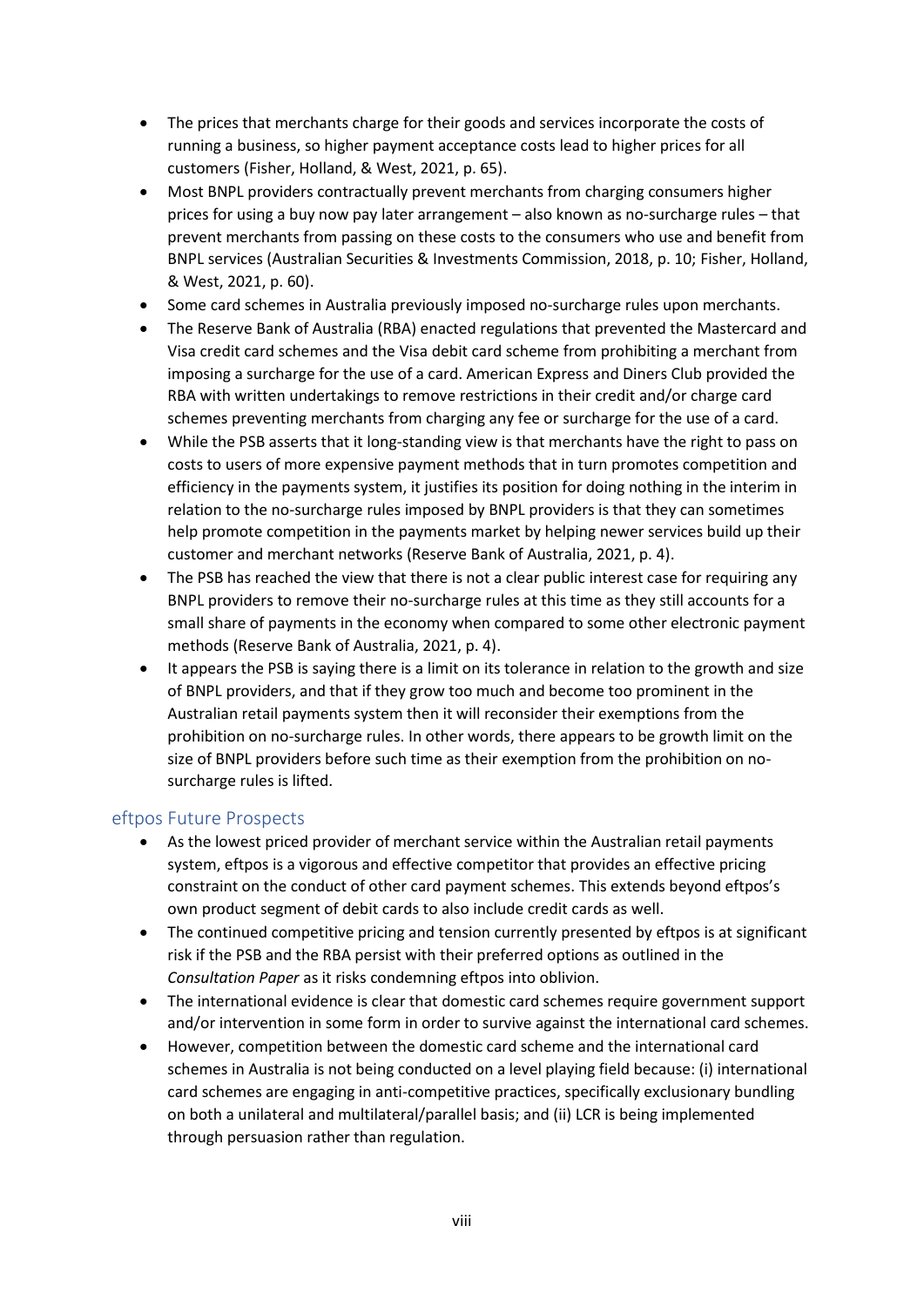- The creation of a genuine level playing field would mean that eftpos is no longer dependent on further regulatory intervention from the PSB and RBA in order to survive, and would be empowered to pursue its diversification and differentiation strategies.
	- If these strategies prove successful, then eftpos in turn will become less reliant on support from its sometimes unenthusiastic membership.
- The absence of a level playing field and lack of competitive neutrality in relation to BNPL providers also poses a threat to the future viability of eftpos over the medium to longer term.
- The exit of eftpos would provide an opportunity for other market participants to raise their merchant service fees, setting the scene for wholesale price increases across-the-board.
- The removal of the competitive constraint posed by eftpos will turn Australian card payments into an effective duopoly composed of the dominant international card schemes in Visa and Mastercard.
- The international card schemes will be the only remaining domestic debit card schemes and already dominate in relation to domestic credit/charge cards. The remaining providers in the domestic credit/charge card space will be a competitive fringe of even higher priced providers that will provide no effective competitive constraint to the international card schemes.
- The international card schemes currently charge small and medium sized merchants somewhere around 44 basis points more for debit card transactions than eftpos. If, following the exit of eftpos, the remaining international card debit schemes were to increase their merchant service fees by further 44 basis points, similar to what has happened in the UK, then this would increase net merchant service fees for small and medium sized merchants in order of almost \$1.2 billion per annum.
- The exit of eftpos would also leave the international card schemes unconstrained to raise prices on their credit card products as well.
- The removal of the competitive constraint posed by eftpos and the subsequent increase in merchant service fees by the international card scheme duopoly will see some of the this increase in costs imposed upon merchants passed through to consumers. This will come in the form of either additional and/or higher surcharges on card payment transactions or higher merchant prices across-the-board.
- There are a number of proactive steps the PSB and RBA can take to preserve the competitive constraint provided by eftpos in the Australian retail payments system.
- The PSB and RBA need to go much further than just prohibiting tying between the credit and debit products of the international card schemes. Competition only has a chance to succeed if a prohibition is also instituted on all tying conduct by the international card schemes between their non-contestable services with their contestable services debit card services as well.
- Despite ignoring the recommendations of the Black Economy Taskforce, the House of Representatives Standing Committee on Economics, and the Productivity Commission to regulate for LCR, the RBA is essentially relying on moral suasion to facilitate the take-up of LCR. The RBA and PSB have received assurances in the past from participants in the retail payments system that have either partially – if not completely – been ignored or reneged upon. On this basis, it should impose an outcome rather an rely on moral suasion and the assurances of unenthusiastic and unmotivated participants.
- If the RBA is concerned about the additional cost imposed upon smaller issuers from supporting two networks in relation to DNDCs, then perhaps eftpos can provide financial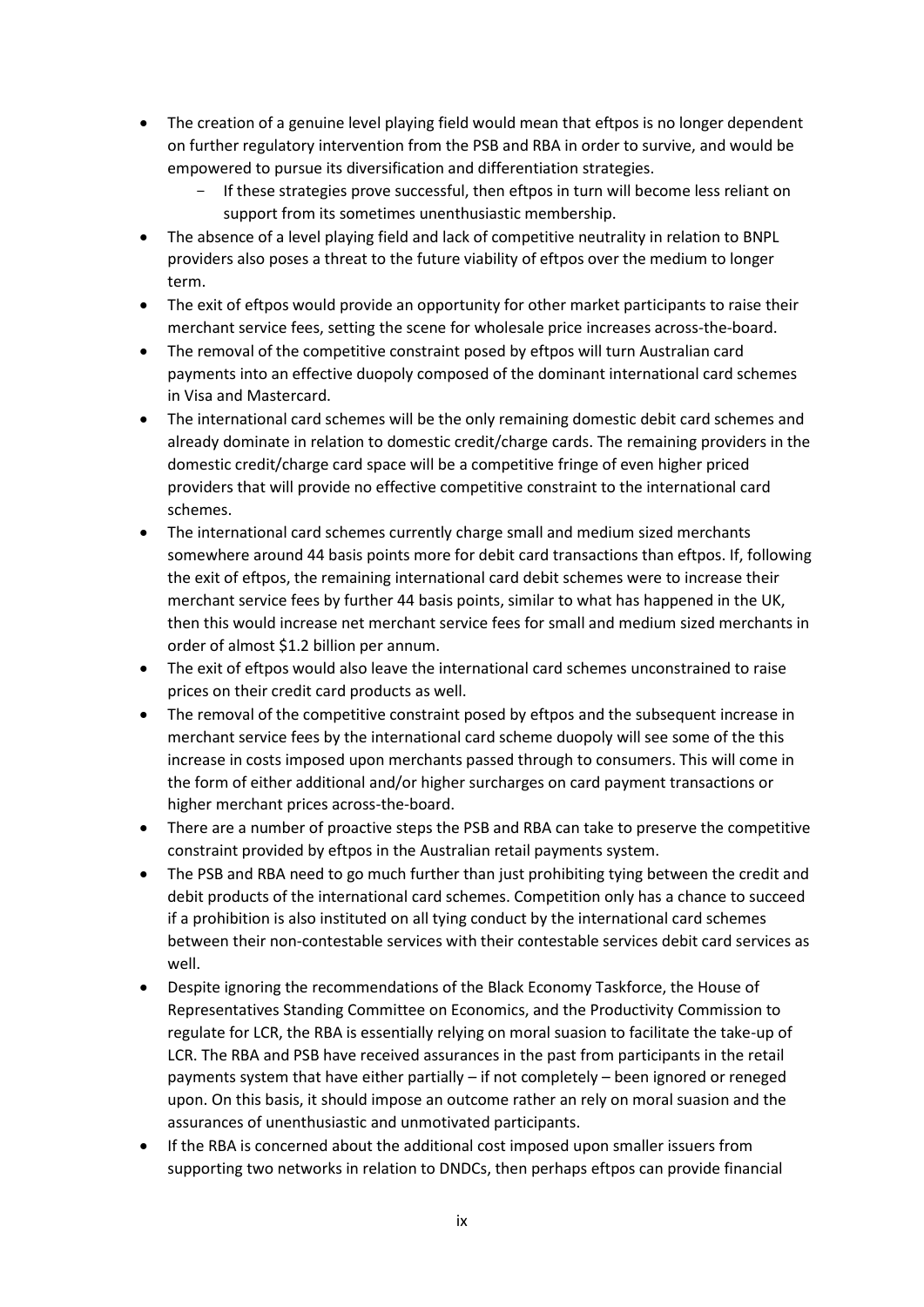compensation in some form such as through a direct subsidy or tiered interchange rates for smaller issuers to support the continued issuing of DNDCs by such institutions. This would preserve competition and support the continuation of LCR. It would also permit the RBA to pursue a regulatory option far broader than what it currently contemplated by mandating DNDC issuance for even smaller issuers in addition to major and medium sized issuers.

- The small additional cost arising from supporting the continued issuance of DNDCs pales into insignificance from the substantial additional cost that could be imposed on the retail payments system in the event eftpos were to exit, leaving the system at the mercy of the international card scheme duopoly.
- For various reasons, including anti-competitive conduct, lack of motivation on the part of acquirers who are also issuers, customer inertia and informational asymmetries amongst some merchants leading to adverse selection, LCR is not being taken up even though it is arguably in the best interests of most merchants, especially smaller merchants. This provides prima facie evidence of market failure that justifies some sort of regulatory response on the part of the RBA and PSB.
- In order to preserve competitive tensions between the international card debit schemes with eftpos, it is vitally important that both card schemes on a DNDC are provisioned in all form factors and both methods also need to be presented to the merchants, including in relation to online transactions and mobile wallets.
- There is obviously a lack of competitive neutrality at the present time in relation to the treatment of BNPL providers being exempt from the prohibition on no-surcharge rules imposed on other payment schemes. An ongoing lack of competitive neutrality risks entrenching high-cost payment instruments within the Australian retail payments system as well as undermining the competitive position of not only eftpos, but also other payment schemes as well.
- In order to provide business certainty for all participants in the retail payments system, the PSB needs to specify exactly how big BNPL providers need to become before their blanket exemption from the prohibition on no-surcharge rules is lifted.
- The potential loss of the eftpos scheme risks the entrenchment of higher cost payment instruments, in turn imposing higher costs upon merchants and ultimately consumers, with potential flow-on inflationary effects. At a time when the RBA is engaging in quantitative easing – effectively printing money – it is questionable from the perspective of macroeconomic stability as to whether through its willful neglect for the plight of the eftpos scheme that it should also be facilitating the proliferation of higher cost payment instruments.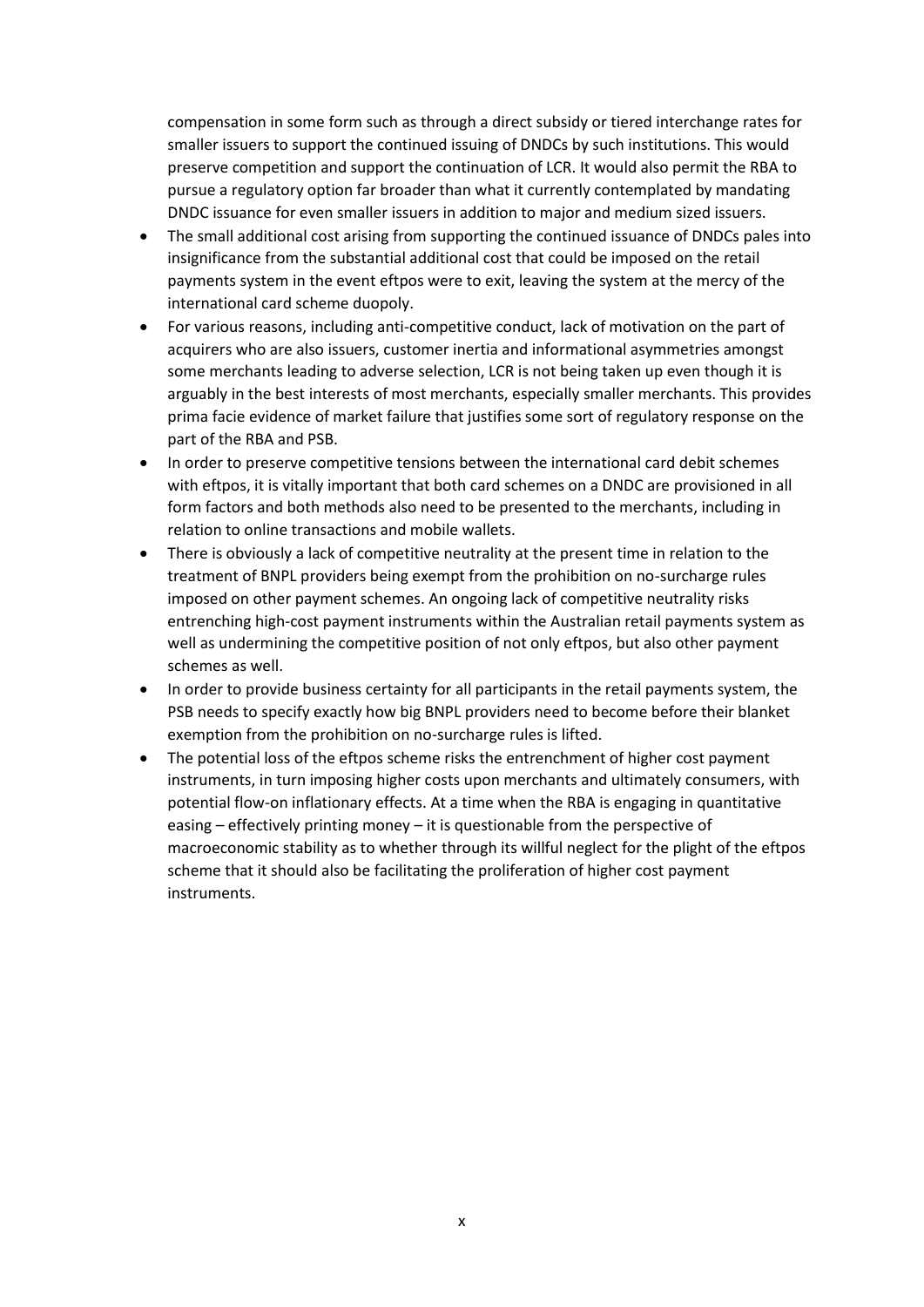## <span id="page-11-0"></span>1. Introduction

Pegasus Economics has been commissioned by eftpos Payments Australia Limited to prepare a report responding to issues raised by the *Review of Retail Payments Regulation – Consultation Paper* in May 2021 by the Reserve Bank of Australia (RBA) (2021). In particular, Pegasus Economics has been asked to address the following issues:

- The economic effect of the RBA's conclusions on merchants and the broader economy
- The economic effect on merchants and the broader economy if eftpos ceased to exist.

The views and opinions expressed in this report are entirely those of the author.

## <span id="page-11-1"></span>2. Recent Developments in the Retail Payments System

Over the past two decades, the Australian retail payments system has moved from one where the dominant payment methods were cash and cheques to one where electronic payment methods are near-ubiquitous (Reserve Bank of Australia, 2019, p. 2).

The RBA's 2019 Consumer Payments Survey (CPS) found Australian consumers increasingly prefer to use electronic payment methods rather than cash for their day-to-day payments (Caddy, Delaney, & Fisher, 2020). Many people now tap their cards or sometimes their mobile devices even for small purchases.

Card payments are now the most frequently used payment method in Australia (Reserve Bank of Australia, 2019, p. 1). The shift away from cash has occurred for transactions of all sizes, including for lower-value payments (Caddy, Delaney, Fisher, & Noone, 2020, p. 11). Cards are increasingly being used for smaller value transactions where consumers once used to rely on cash. Cards are now used more often than cash for all payments over \$5 (Caddy, Delaney, Fisher, & Noone, 2020, p. 11).

When choosing to pay with a card, Australian consumers are increasingly using debit cards – which allow people to make payments from funds in their deposit account – rather than credit cards (Caddy, Delaney, Fisher, & Noone, 2020, p. 13). In 2019, debit cards were the most commonly used means of payment, overtaking cash as the single most frequently used payment method (Caddy, Delaney, Fisher, & Noone, 2020, pp. 9-10). Debit cards were used for nearly 45 per cent of consumer payments (by number) in 2019, while credit cards accounted for 19 per cent of consumer payments (Caddy, Delaney, Fisher, & Noone, 2020, p. 13).

The most recent evidence suggests that debit and credit card usage has continued to increase despite temporary falls during the onset of the COVID-19 pandemic, while ATM withdrawals are in trend decline. This is outlined in Figure 1 below.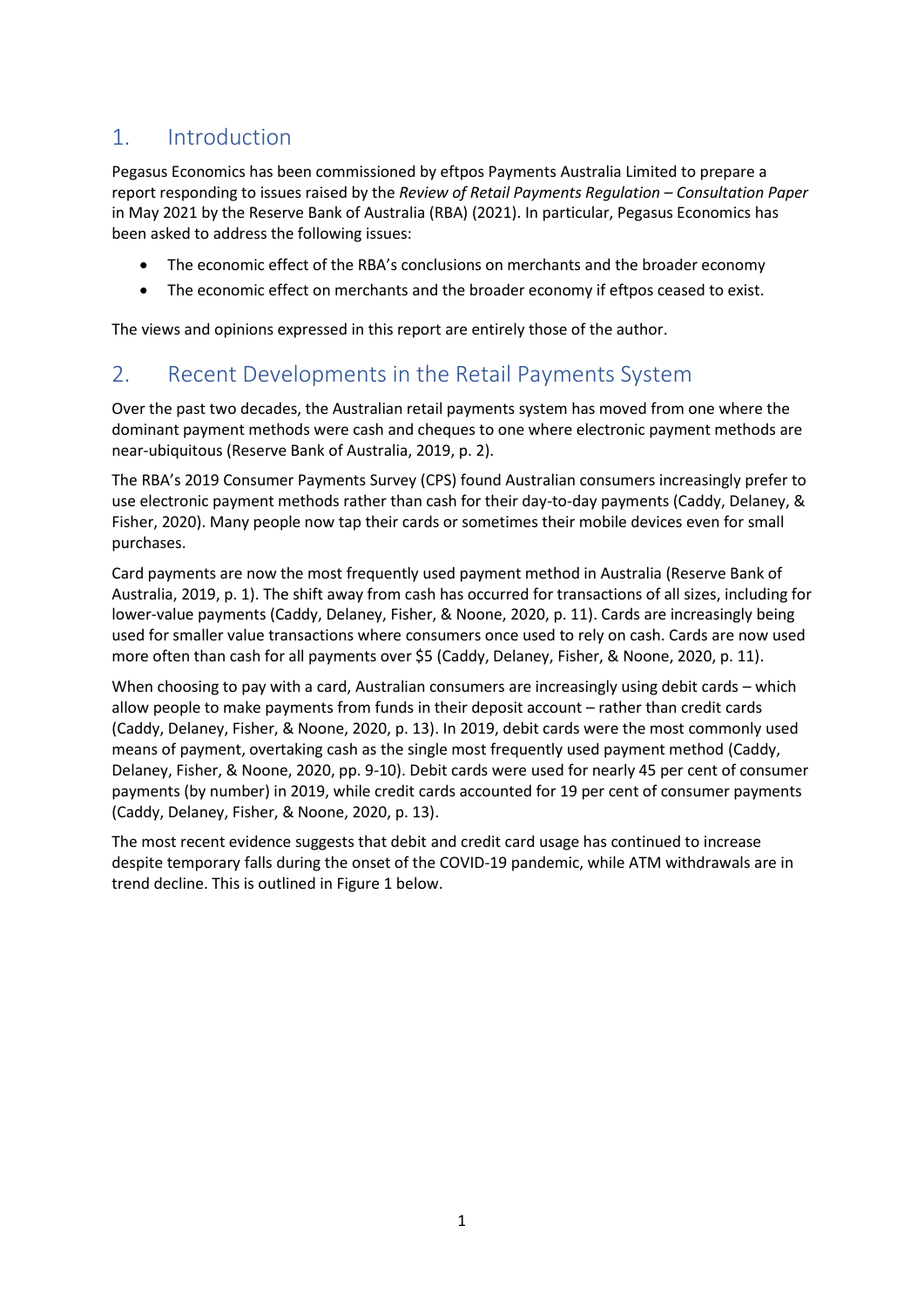

<span id="page-12-0"></span>*Figure 1: Number of Retail Payments by ATM Withdrawals, Credit and Charge Cards, and Debit Cards – January 2014 to May 2021 ('000 seasonally adjusted)*

Sources: RBA Payments Data: C1 Credit and Charge Cards – Seasonally Adjusted Series; C2 Debit Cards – Seasonally Adjusted Series; and C4 ATMs – Seasonally Adjusted Series.

The way in which consumers use their cards has also changed significantly over the past decade or so (Caddy, Delaney, & Fisher, 2020, p. 23). Most in-person card payments are now made using contactless functionality – initiated by tapping either a physical card or mobile phone or other payment-enabled mobile device (e.g. watch) in front of a card terminal – rather than by inserting the card into the terminal and then entering a personal identification number ("PIN"), and consumers are increasingly storing their card details in mobile wallets (Caddy, Delaney, & Fisher, 2020, p. 23; Caddy, Delaney, Fisher, & Noone, 2020, p. 11). Overall, in 2019, 83 per cent of point of sale card transactions were contactless, initiated by tapping a card or mobile device (Caddy, Delaney, Fisher, & Noone, 2020, p. 12).

A "mobile wallet" typically refers to a service that enables payment at a physical point of sale via a mobile device (Fonte, 2017, p. 556). A wallet app is typically capable of storing multiple payment account credentials (e.g., credit card, debit card, prepaid card), and employs various user authentication methods and technology to initiate payment transactions. The widespread adoption of mobile devices has seen the launch of mobile wallets like Apple Pay, Samsung Pay and Android Pay, and the real-time payments app 'Beem It' (Reserve Bank of Australia, 2019, p. 2). In 2019 8 per cent of all in-person contactless payments were made by tapping or waving a mobile device (Caddy, Delaney, & Fisher, 2020, p. 24).

Another type of mobile wallet technology that has emerged in other jurisdictions, but has not yet gained much traction in Australia, is quick response (QR)-code based payments (Reserve Bank of Australia, 2019, p. 3). The most prominent use case for QR code payments in Australia has been a growing number of retailers using them to facilitate payments from tourists from China, where takeup of QR-code based mobile payments has been extensive.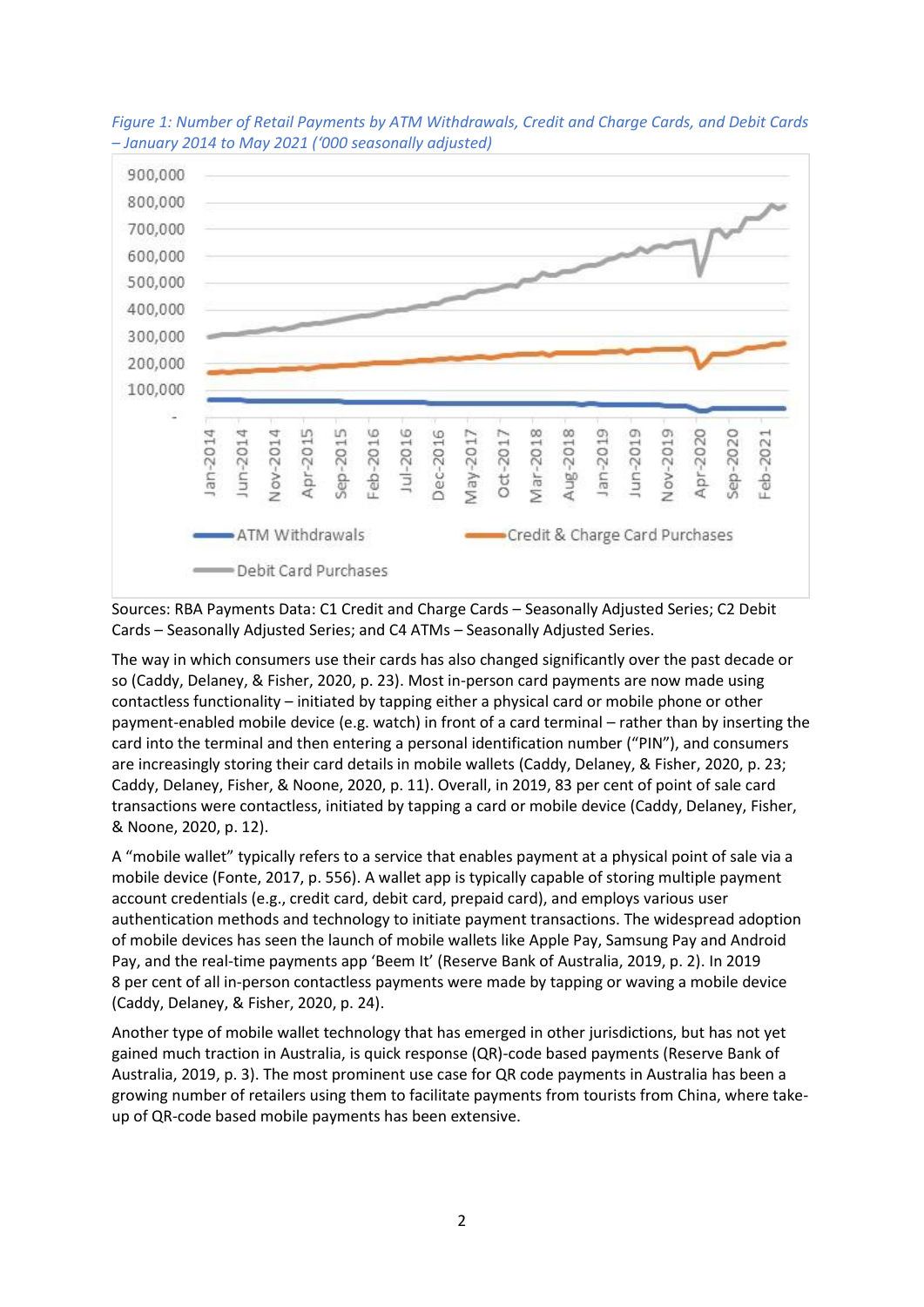Most of the costs of card payments are paid initially as merchant service fees by merchants, who then in turn will pass those costs on to consumers, either directly (through surcharges) or indirectly (through pricing of goods and services generally) (Reserve Bank of Australia, 2019, p. 1).

The interchange fee is a fee paid by merchant *acquirers* – usually banks who offer card processing services to merchants – to card *issuers* who seek out and encourage customers to use cards (Gans & King, 2003, p. 1). The interchange fee, which can be charged either on the basis of the transaction value or a flat fee, is a marginal cost to acquirers but a revenue source for issuers. Interchange fees are often not transparent; cardholders and merchants do not typically see them (Reserve Bank of Australia, 2019, p. 5).

The merchant's financial institution (acquirer) recoups the cost of interchange fees, as well as other (fixed) costs such as payment terminals by charging the merchant a merchant service fee (Productivity Commission, 2018, p. 468). The higher the interchange fee, the more the merchant pays to accept a card payment.

Since the early 2000s, the RBA (2019, p. 6) has had in place weighted-average interchange fee benchmarks to constrain the potential for interchange fees to distort efficient payment choices and to underpin a fall in the overall resource cost of payments. From 1 July 2017 the RBA imposed maximum caps on interchange fees, as a way of addressing some large differences that had emerged between interchange fees that were being paid by small merchants and the lower 'strategic' rates applying to larger merchants (Payments System Board, 2016, p. 35; Reserve Bank of Australia, 2019, p. 6).

In general, credit cards have higher interchange fees than debit cards, and interchange fees for eftpos transactions are lower on average than those for the international card schemes' debit cards (Payments System Board, 2020, p. 36).

The Payments System Board (PSB) (2020, pp. 49-50) reported last year that interchange fees for online debit transactions remain relatively high, as the international card schemes' fees for online transactions with standard consumer cards have both set their interchange fee at the debit card ceiling. This is consistent with the finding from the 2019 CPS that online transactions are sometimes more expensive for merchants to accept (Caddy, Delaney, & Fisher, 2020, p. 27). eftpos was only able to support online payments from August 2020 (eftpos Payments Australia Limited, 2021, p. 10).

eftpos has consistently charged the lowest average merchant service fees out of all the various card schemes operating in Australia, as outlined in Figure 2 below.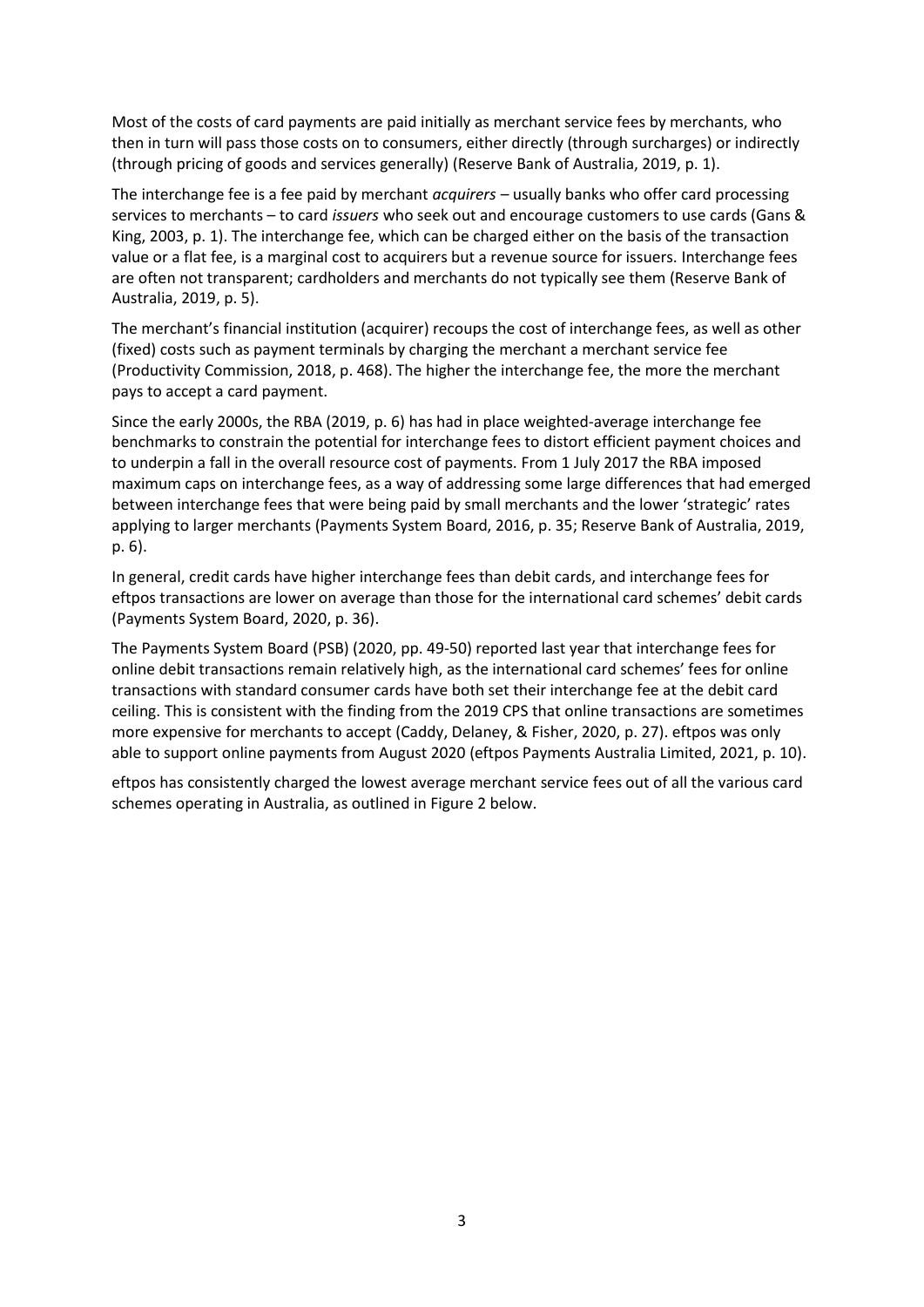

<span id="page-14-0"></span>*Figure 2: Average Total Merchant Fees for Debit, Credit and Charge Cards – March Quarter 2014 to March Quarter 2021 (per cent of transaction value)\**

Source: RBA Payments Dat[a C3: Average Merchant Fees for Debit, Credit and Charge Cards.](https://www.rba.gov.au/statistics/tables/xls/c03hist.xlsx) \* MC – Mastercard, CC – credit card, Amex – American Express charge card, Diners Club – Diners Club charge card.

Payments made through eftpos are generally the least expensive, costing merchants an average of 0.27 per cent of the transaction value in the March 2021 quarter. This compares with an average merchant fee of 0.46 per cent for Visa and Mastercard debit card transactions, and 0.84 per cent for Visa and Mastercard credit card transactions. The American Express and Diners Club charge cards are the most expensive, with average merchant fees of 1.30 per cent and 1.82 per cent of the transaction value, respectively.

It has also previously been found that the cost differential between eftpos and the international card scheme debit networks tends to be largest for small merchants (52 basis points for the smallest merchants, compared to 25 basis points for the largest merchants that have eftpos transactions) (Occhiutto, 2020, p. 25).

The international card schemes in Visa and Mastercard, along with charge card providers such as American Express and Diners Club previously imposed rules on merchants that accepted their cards. One of these rules was known as the *no-surcharge rule* that prohibited merchants from charging more for accepting the card of a particular scheme than for other payment instruments (Bullock, 2010, p. 53). While the operation of this rule in Australia did not prohibit merchants from providing a discount to customers who paid with cash, it prohibited them from charging more for cards that were more costly for them to accept.

The RBA's reforms that took effect in 2003 required card schemes to remove their no-surcharge rules as well as other rules that prevented merchants from steering consumers to lower-cost payment methods (Reserve Bank of Australia, 2016a, p. 30). However, practices emerged in some industries where surcharge levels on some transactions appeared to be well in excess of merchants' likely acceptance costs.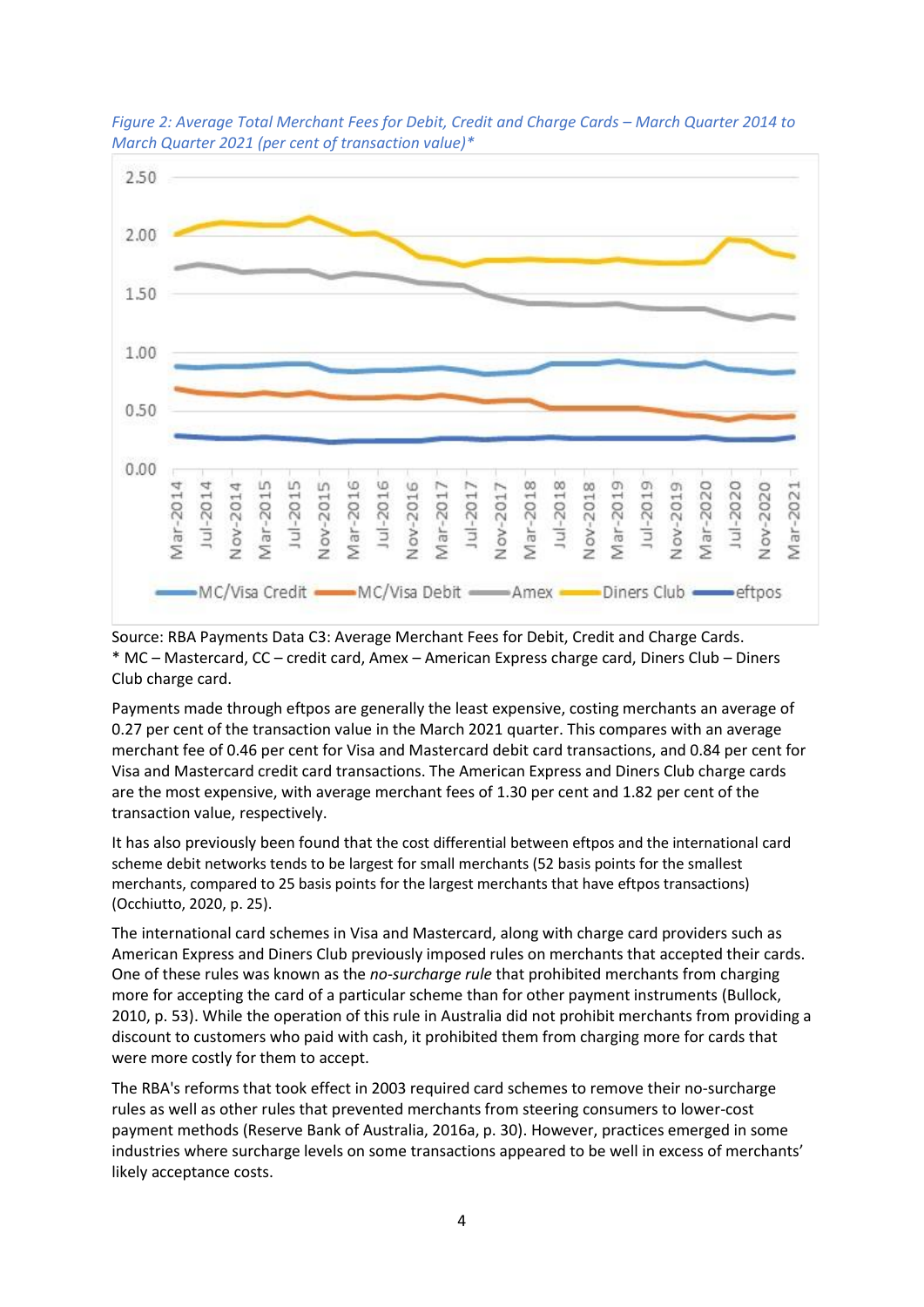In October 2015, the Commonwealth Government released its response to the Financial System Inquiry, indicating that it would phase in a legislated ban on excessive surcharges, with enforcement to be undertaken by the Australian Competition and Consumer Commission (ACCC) (Reserve Bank of Australia, 2016a, p. 30). The Commonwealth Government also indicated its expectations that the PSB that it would provide clarity around what constituted excessive customer surcharging on card payments. Amendments to the *Competition and Consumer Act 2010* were passed by the Commonwealth Parliament on 22 February 2016 to give the ACCC enforcement power over surcharges that are above the 'permitted surcharge' defined in an RBA standard or in a regulation.

The excessive surcharging ban was applied to large businesses as from September 2016 and was extended to all businesses that are either based in Australia or use an Australian bank as from September 2017 (Australian Competition and Consumer Commission, 2017).

One notable development in recent years has been the emergence of digital 'Buy now, pay later' (BNPL) services (Caddy, Delaney, & Fisher, 2020, p. 36). These services enable consumers to obtain goods and services immediately and make subsequent payments in a series of interest-free instalments, typically drawn from a linked debit or credit card.

With BNPL the customer receives their purchase immediately and the merchant is paid upfront by the BNPL provider (Fisher, Holland, & West, 2021, p. 59). In most cases, customers use a mobile app to access these services and repayments are drawn from a customer's linked debit or credit card. Some popular BNPL services facilitate borrowing of amounts up to \$1,000 to \$2,000 and may be free for consumers if instalments are paid on time, otherwise late fees may apply. Other BNPL services enable eligible customers to borrow larger amounts but tend to charge establishment or monthly fees (Fisher, Holland, & West, 2021, pp. 59-60).

BNPL is mostly used for online purchases, though some BNPL providers are also focusing on expanding adoption for in-store purchases (which operates via the provider's app by generating a scannable barcode or QR code) (Fisher, Holland, & West, 2021, p. 60). More recently, a number of providers have developed BNPL services that issue virtual cards through the provider's mobile app that can be used more widely for in-store payments, as well as online transactions, at merchants that accept card payments.

The BNPL sector is growing rapidly and new providers and business models are emerging (Fisher, Holland, & West, 2021, p. 59). From the period 2017-18 to 2019-20 the value of payments processed through BNPL services has tripled, reaching almost \$10 billion in 2019-20 (Payments System Board, 2020, p. 31). Based on recent public disclosures, the value of transactions processed by some of the large BNPL providers grew by over 50 per cent in the second half of 2020 compared to the same period a year earlier (Fisher, Holland, & West, 2021, p. 60). The best known providers of BNPL services in Australia are Afterpay with 3.5 million active customers in Australia and New Zealand and Zip Co with 2.6 million.<sup>1</sup> Despite strong growth, BNPL still only accounts for a relatively small share of overall payment flows (Payments System Board, 2020, p. 31).

Merchants pay fees to BNPL providers that are typically much higher than the fees they would pay on other payment methods, such as credit and debit cards (Payments System Board, 2019, p. 33). Like the card schemes previously did before the practice was eradicated, most BNPL providers have rules that prevent merchants from levying a surcharge on the customer to recover those fees (Payments System Board, 2019, p. 33).

The 2019 CPS also revealed that the share of consumer payments made online was little changed from previous years, at 13 per cent of the number of payments, while by value online payments accounted for 35 per cent of all consumer payments, down from 39 per cent in the 2016 CPS (Caddy, Delaney, & Fisher, 2020, p. 29). Consumers are increasingly making online payments via mobile

<sup>&</sup>lt;sup>1</sup> See Afterpay Limited (2021) and Zip Co Limited (2021).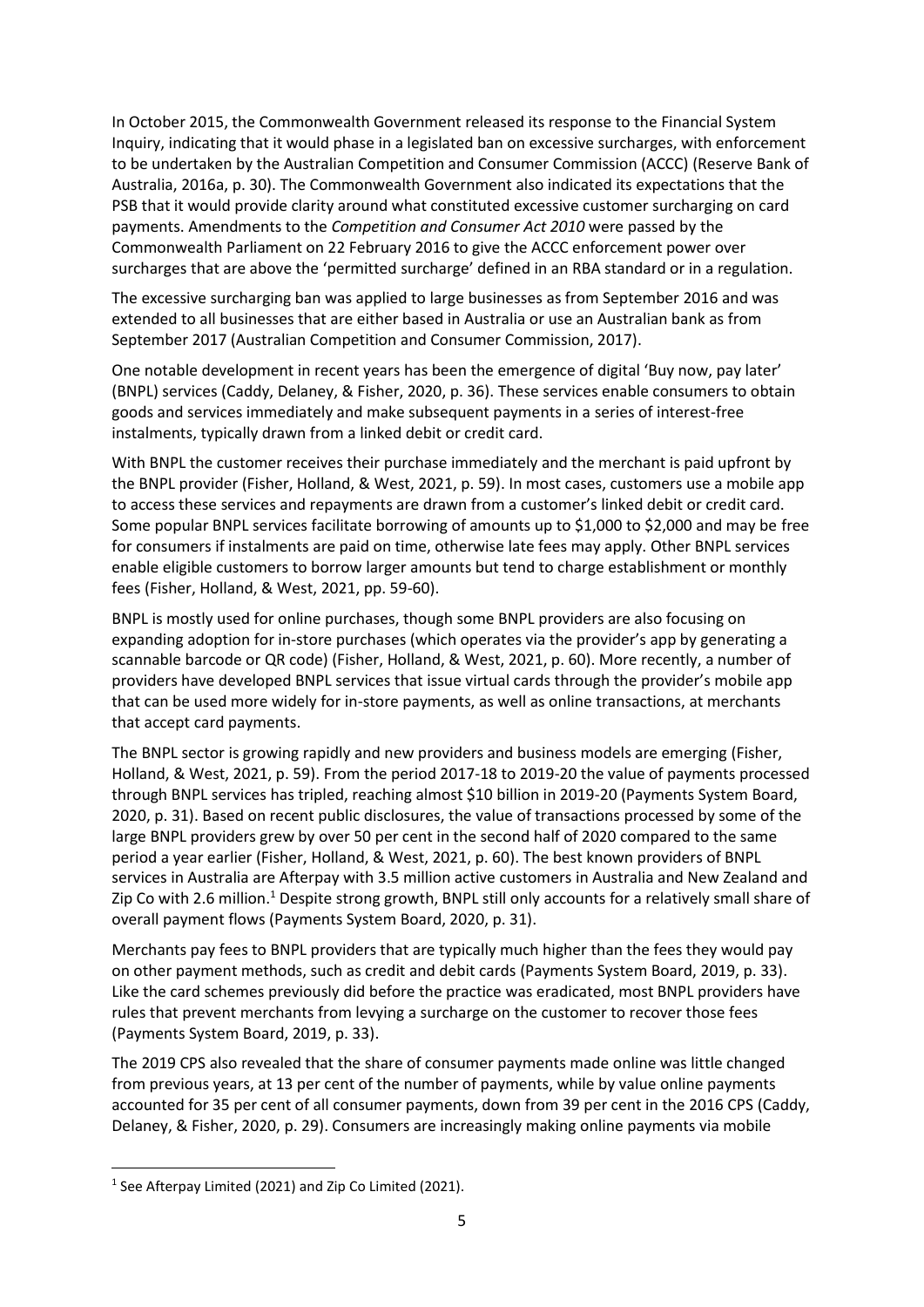devices and apps: in 2019, 40 per cent of online payments were initiated via mobile apps. App-based payments were relatively common for household bills and for transport-related payments, with the latter consistent with the growth in popularity of ride-sharing apps.

Card payments accounted for 48 per cent of the number of online payments and 39 per cent by value (Caddy, Delaney, & Fisher, 2020, p. 29). Within the figures for cards, the share of online payments made using a debit card increased by 9 percentage points between 2016 and 2019 to 29 per cent, while the credit card share declined over the same period. PayPal was used for a further 14 per cent of online transactions, while BPAY and bank transfers accounted for much of the remaining online payments. Despite strong growth in transaction volumes in recent years, BNPL accounted for just 3 per cent of the total number of online payments (Caddy, Delaney, & Fisher, 2020, p. 30).

As the CPS was conducted in late 2019 prior to the onset of the COVID-19 pandemic, there has been increased use of online shopping as consumers changed their purchasing behaviour and merchants increased their online capabilities in response (Caddy, Delaney, & Fisher, 2020, p. 29). This may have led to a more permanent shift in purchasing patterns for some consumers.

Since the onset of COVID-19 pandemic, anecdotal evidence suggests that there has been some further behavioural change in relation to cash (Bullock, 2020). Both merchants and consumers appear to have been keen to reduce their use of cash. Many merchants made it clear through signage that they preferred contactless card payment, even for low value payments. Some even went as far as to indicate that they would not accept cash.

## <span id="page-16-0"></span>3. Debits Cards

#### <span id="page-16-1"></span>3.1 Debit Card Schemes

There are two types of debit card systems operating in Australia; the proprietary eftpos scheme and systems operating under the brands of the international card schemes in Visa and Mastercard (Reserve Bank of Australia, 2006). Both types of systems allow cardholders to make payments to merchants from a deposit account held at an authorised deposit-taking institution.

Dual-network debit cards (DNDCs) are debit/ATM cards that allow transactions to be routed through two different networks (Reserve Bank of Australia, 2016, p. 5). They incorporate the functionality of two networks in one physical card. For example, DNDCs can route domestic point of sale transactions either via the eftpos network (if the cardholder pushes the 'cheque' or 'savings' button) or via the networks of MasterCard or Visa (the 'credit' button). These cards typically have logos of both schemes. The international card schemes in Visa and Mastercard have their logos on the front of the card while the domestic debit card scheme in eftpos has its logo on the back. It has been estimated that around 90 per cent of debit cards issued in Australia are DNDCs, allowing a domestic point of sale payment to be processed via either eftpos or one of the international debit card schemes (Reserve Bank of Australia, 2019, p. 14).

The electronic funds at point of sale (eftpos) system was originally built as a series of bilateral links between institutions that issued the cards (issuers) and institutions that provided payment services to merchants (acquirers) (Reserve Bank of Australia, 2005). The first cards were issued in 1984. Initially these cards could only be used to make a purchase at merchants who used the same bank as the cardholder. However, as the system expanded, links between financial institutions were established and cardholders gained access to an increasing number of merchants. By the 1990s, merchants were able to accept cards from all issuers.

Technical standards for eftpos were transferred to the Australian Payments Clearing Association (APCA) in the early 1990s, although APCA never had any kind of marketing or strategic role in relation to eftpos (The Sheet News Bites, 2007).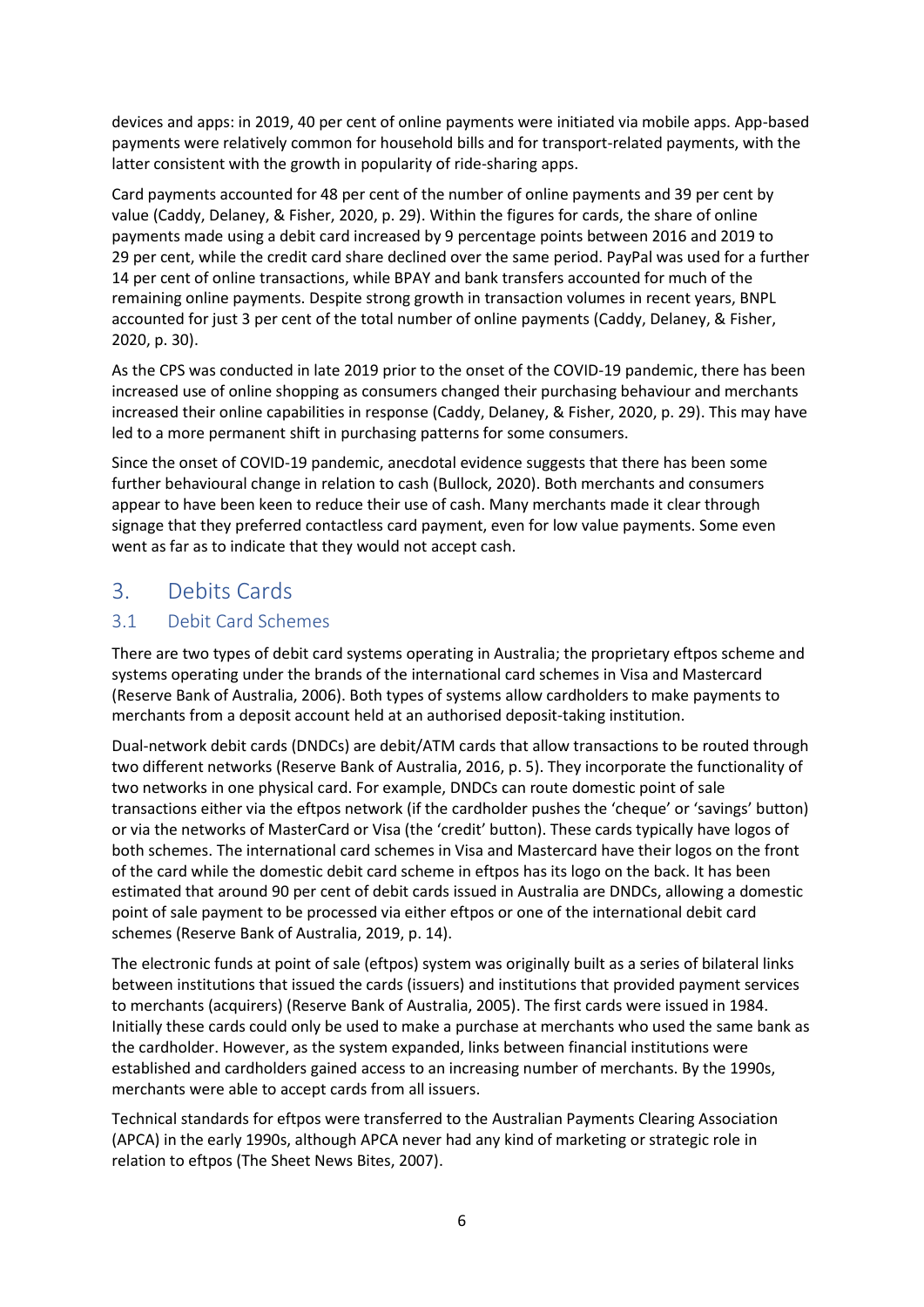The eftpos scheme is a purely domestic system, so that it cannot be used to make payments overseas (Payments System Board, 2006, p. 15).

The Visa debit card was launched in 1982 by smaller financial institutions such as credit unions and building societies (St George Bank, Bendigo Bank, Australian Association of Permanent Building Societies, and Credit Union Services Corporation, 2001, p. 8). Mastercard debit card was first issued in Australia by BankWest in November 2005 (House of Representatives Standing Committee on Economics, Finance and Public Administration, 2006, p. 30).

Studies by the RBA undertaken from 2000 to 2002 concluded that the structure of pricing in the Australian card payments system was encouraging inefficient use of credit cards relative to eftpos (Bullock, 2010, p. 51). This was despite the eftpos system having lower resource costs (Reserve Bank of Australia, 2007, p. 5). The RBA (2014, p. 204) considered that the large gaps that existed between the fees charged in the eftpos, international card scheme debit and credit card systems were not justified by costs and sent inefficient price signals to customers and merchants.

While a number of factors contributed to this pricing structure, the RBA (2007, p. 5) concluded that one important factor was the structure of interchange fees – the fees paid between the merchant's and cardholder's financial institutions each time a transaction is made. At the time, in the international card scheme debit and credit card systems, the interchange fee averaged around 0.95 per cent of the transaction value flowing from the merchant's financial institution to the cardholder's financial institution. In contrast, in the eftpos system the interchange fee flowed in the opposite direction – from the cardholder's financial institution to the merchant's financial institution – and averaged around 20 cents per transaction.

In April 2001, the PSB designated the Bankcard, MasterCard and Visa credit card schemes, enabling it to set standards for these schemes (Reserve Bank of Australia, 2014, p. 204). However, the PSB later made the decision to exempt Bankcard from regulation in April 2006 following its announcement that it would close in early 2007 (Payments System Board, 2006, p. 15).

In August 2002, the PSB decided that from July 2003 the international card scheme credit cards would be subject to a standard which set an interchange fee benchmark for each scheme and increased transparency of these fees (Reserve Bank of Australia, 2014, p. 204). The benchmark was based on the average costs of the issuers of each scheme.

Reforms of the debit card systems began in 2004, with the PSB designating the Visa debit system in February and the eftpos system in September (Reserve Bank of Australia, 2014, p. 204). Historically, interchange fees in the international card debit scheme systems had been the same as those for credit cards (Reserve Bank of Australia, 2007, p. 9). However, the RBA could not see a case for interchange fees for international card scheme debit transactions being the same as those for credit card transactions. A particular concern was that the eftpos system was at a significant disadvantage to the international card scheme debit systems, simply because of the structure of interchange fees, which themselves were not subject to the normal forces of competition.

In July 2006, the PSB introduced interchange standards for each debit system and in 2013 a new standard took effect for the eftpos system to reflect structural changes to that system (Reserve Bank of Australia, 2014, p. 204). The debit Mastercard system was formally designated in October 2015.

The effect of these changes was to increase the price to cardholders of using a credit card relative to eftpos, thereby reducing the incentive to use the more costly payment instrument (credit card) over the less costly one (eftpos) and reducing the overall cost of the payments system (Bullock, 2010, p. 51).

#### <span id="page-17-0"></span>3.2 Evolution of the eftpos Scheme

Traditionally, eftpos transactions accounted for the vast majority of debit transactions in Australia while the international card scheme debit systems had only a relatively small share of the debit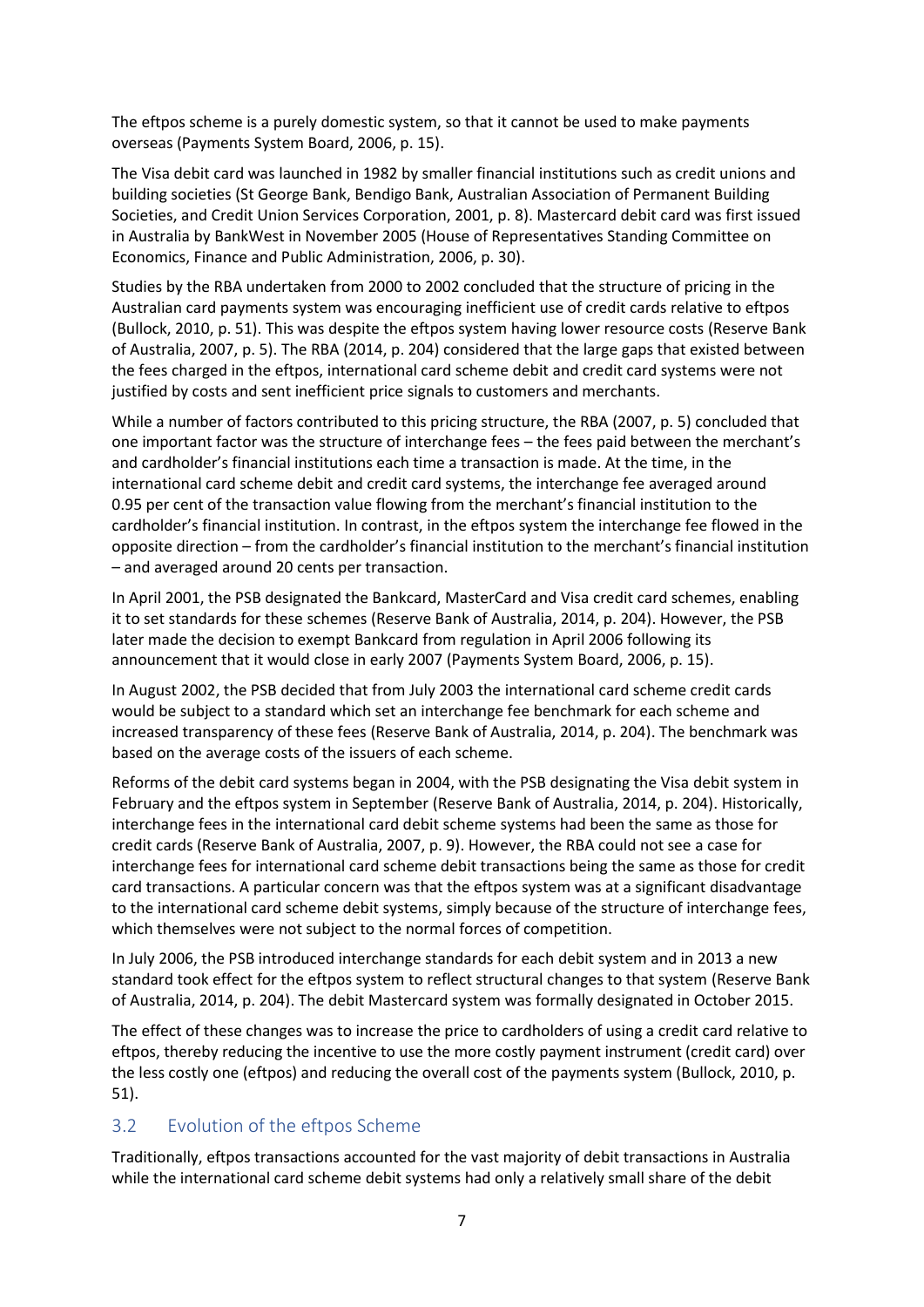transactions until the early to mid 2000s (Reserve Bank of Australia, 2016, p. 3). However, since 2005 the international card scheme debit systems have experienced strong growth as the four major banks added international card scheme functionality to their debit cards (Reserve Bank of Australia, 2016, p. 3). This involved switching their standard debit card products from 'proprietary' eftpos/ATM cards to DNDCs.

While eftpos essentially performed the same function as the debit cards of the international card schemes at the point of sale, the eftpos interchange fees initially flowed from the issuer to the acquirer in the opposite direction to the international scheme card debit systems (Payments System Board, 2010, p. 21). This provided quite different incentives for system participants and end users. The difference in interchange fee flows resulted in card issuers favouring the international card scheme debit systems and promoting them to customers, while merchants tended to favour eftpos (Payments System Board, 2010, p. 22).

The international card schemes also imposed honour all cards rules upon merchants (Payments System Board, 2006, p. 16). Under these rules, whenever a merchant agreed to accept credit cards issued under the Mastercard or Visa brands, it was also required to accept the scheme's debit cards as well. This meant that competitive forces could not bear directly upon the price, or acceptance by merchants of the international card schemes' debit products.

The combined impact of the flow of interchange fees and the honour all cards rules put eftpos at a competitive disadvantage in relation to the international card schemes' debit systems (Payments System Board, 2006, p. 16). While the two types of debits cards were highly substitutable for one another for domestic point of sale transactions, the international card schemes enjoyed a competitive advantage over eftpos because merchants were forced to accept the card when they made the decision to accept scheme credit cards, and the higher scheme debit interchange fees encouraged issuers to issue and promote the international card scheme debit system in preference to eftpos. In turn, the PSB (2006, p. 15) raised the possibility that, over time, the international card schemes' debit systems might displace the eftpos system entirely, not because of differences in services to merchants and cardholders, but because of the combined effect of the international card schemes' honour all cards rules and differences in interchange fees.

Following the announcement of the closure of the domestic credit card scheme Bankcard in early 2006, concerns were raised that eftpos would eventually suffer a similar fate (Cornell, 2006; Swift, 2006).

In August 2007 the Australian Bankers' Association (ABA) (2007a) declared that it and the APCA were considering establishing a commercial governance structure for eftpos that would be "responsible for the promotion and development of the EFTPOS system." The ABA (2007, p. 14) contended that:

*Under a commercially-focussed EFTPOS governance structure, the probability of EFTPOS being revamped through features such as 'card not present' and EMV also increases, which will make the product an even stronger alternative to [international card] scheme debit and credit cards.<sup>2</sup>*

In April 2007 a news report suggested the RBA was concerned that eftpos "will wither as banks promote credit and debit scheme cards, which are profitable but less efficient and costly for customers" (Saulwick, 2007). This followed pressured applied by the PSB (2008, p. 10) that had previously observed:

<sup>&</sup>lt;sup>2</sup> EMV is a set of specifications that define the requirements of chip-enabled cards and chip-enabled electronic data capture terminals to operate over the Europay, Mastercard and Visa networks (Blockey, 2021, p. 187). EMV stands for Europay Mastercard Visa, that were the three initial parties involved in the development of the specifications.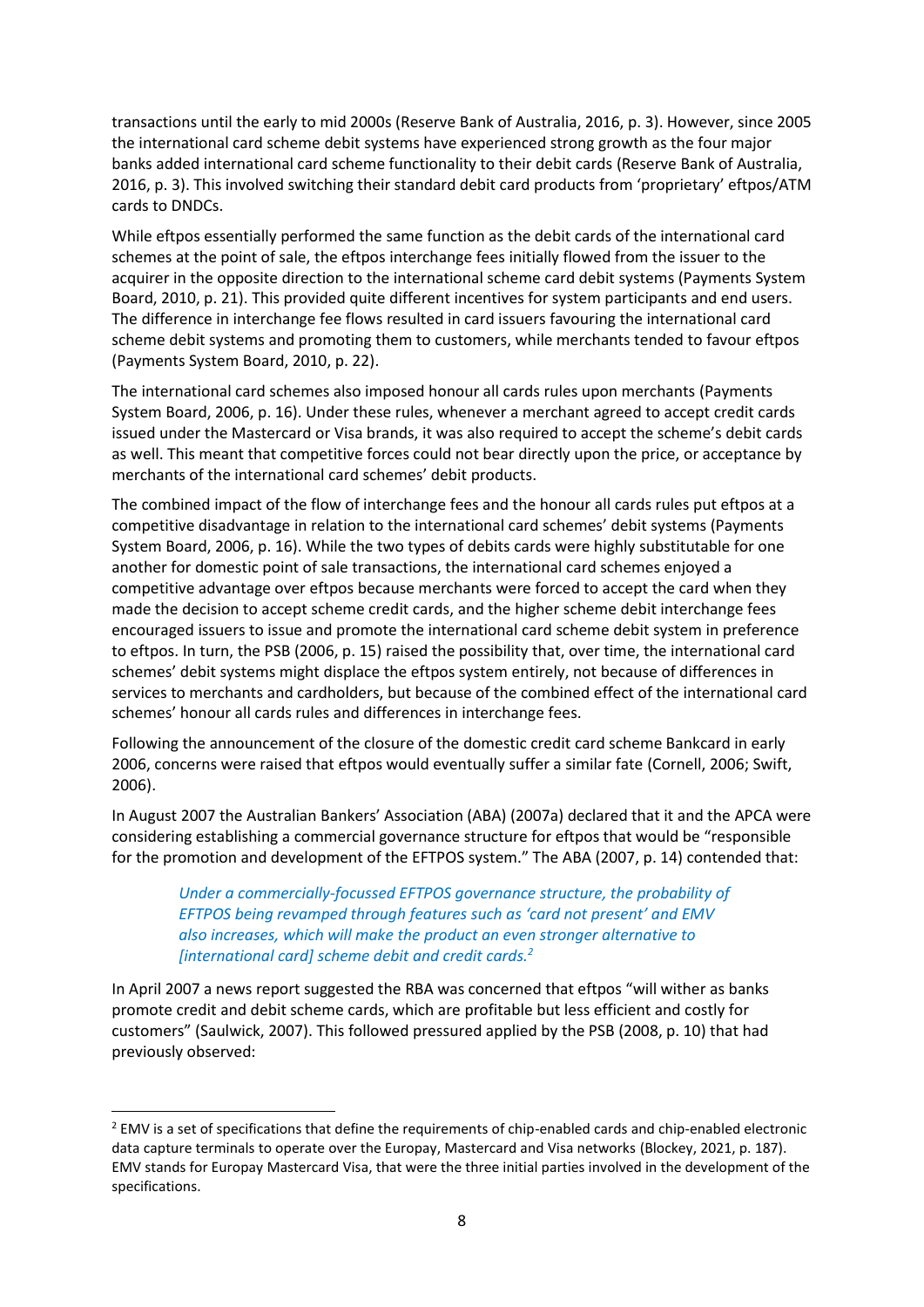*For many years, Australia has benefited from having a widely used, low-cost debit card system (the EFTPOS system) which, to some extent, operates in competition with the payment systems operated by the international card schemes. Looking forward, there are likely to be benefits to both consumers and merchants from continuing to be able to choose amongst a variety of different payment systems, each of which competes on price and the range of services that it offers. In this regard, the Board has been concerned that the current governance arrangements in the EFTPOS system may limit its ability to act as an effective competitor to the international card schemes. The central issue here is whether changes to these governance arrangements would promote both competition and innovation in the Australian payments system over the years ahead.*

In April 2009 eftpos became a formal scheme with the establishment of eftpos Payments Australia Limited (ePAL) to govern the eftpos system. It is owned and funded by its fourteen member institutions (Payments System Board, 2010, pp. 22-23).

ePal announced a multilateral interchange fee schedule in March 2011, to take effect from October 2011 (Payments System Board, 2011, p. 14). The schedule reversed the direction of the previous bilaterally negotiated interchange fees for the bulk of eftpos transactions.

## <span id="page-19-0"></span>4. Least Cost Routing

DNDCs can route payment transactions through either the eftpos network, or via the networks of Mastercard or Visa debit card schemes. However, contactless transactions using DNDCs (such as 'tap and go' facility at point of sale) have been primarily processed through the generally higher-cost Visa or Mastercard networks by default, rather than through eftpos (Productivity Commission, 2018, p. 31). Merchants are likely to prefer that their financial institution routes payments through a lowercost network by default, but most merchants are simply not given this choice.

If a customer makes a 'contact' transaction (by inserting the card and inputting a PIN) using a DNDC, the customer decides whether the transaction is routed through eftpos (if they select CHQ or SAV) or one of either MasterCard or Visa (if they select CR) (Productivity Commission, 2018, p. 491). However, if a customer makes a contactless transaction, either through a physical card or mobile wallet, they are not asked to decide which network to use.

Banks have the ability to program terminals to route contactless or tap and go payments through the eftpos or international card scheme debit systems (House of Representatives Standing Committee on Economics, 2017, p. 4). However, many merchants were prevented from routing debit card transactions through the cheaper eftpos network (Productivity Commission, 2018, p. 491). Debit transactions that are processed through the domestic eftpos system are on average less expensive than transactions processed through the Mastercard and Visa systems, reflecting both lower interchange fees and lower scheme fees (the fee that the merchant's bank pays to the payment network) (Reserve Bank of Australia, 2017, p. 36).

Least-cost routing (LCR) or merchant routing refers to merchants being given the opportunity to route contactless debit card transactions via whichever card network costs them the least to accept (Payments System Board, 2018, p. 41). According to the PSB (2018, p. 41):

#### *Least-cost routing … is an initiative aimed at promoting competition in the debit card market and keeping downward pressure on payment costs in the economy.*

While eftpos made its contactless card and terminal specifications available to eftpos members in 2012, it was not until 2017 that the tipping point in chip and contactless card issuance and terminal upgrades was reached across all banks to support rollout to enable LCR (eftpos Payments Australia Limited, 2021, p. 64).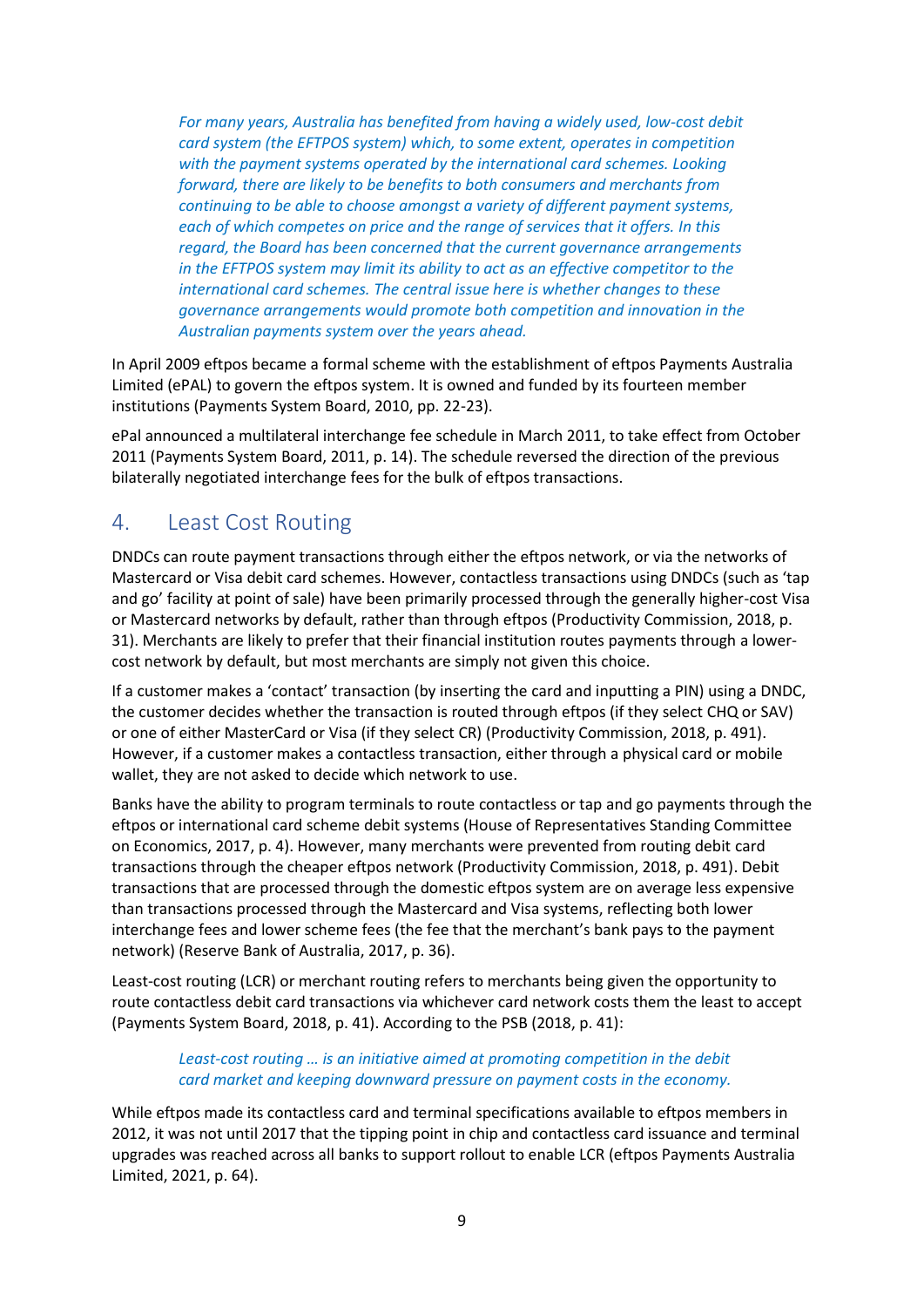## Case Study on Contactless Payments from the Australasian Convenience & Petroleum Marketers Association

During 2017, fuel retailers reported a significant escalation in merchant fee costs and sought assistance from their industry association, the Australasian Convenience & Petroleum Marketers Association (ACAPMA) (2021, p. 3) in seeking to better understand the drivers of this increase. ACAPMA's investigations revealed that the costs had 'quietly' increased as a result of the introduction of 'tap and go' technology. Further investigations by ACAPMA revealed that debit card transaction costs had increased markedly for processing these transactions via the international card scheme gateways.

Individual investigations of the cost increases amongst a select number of retailers revealed that the cost of debit transactions increased three-fold as a result of: (a) eftpos's inability to provide a competitive offering to 'tap and go' technology at the time and (b) the opaque nature of merchant fee offerings provided by banks to retailers (Australasian Convenience & Petroleum Marketers Association, 2021, p. 3).

In January 2020, ACAPMA joined together with the Council of Small Business Organisations of Australia (COSBOA), the Australian Retailers Association (ARA), and the Master Grocers Association of Australia (MGAA) to form the Fairer Merchant Fees Alliance (2020) to advocate for greater transparency in merchant fee arrangements and the introduction of least cost routing.

As payment costs rose with the strong growth in tap and go payments, merchant groups were actively calling on acquirers to provide LCR (Reserve Bank of Australia, 2019, p. 16). According to the RBA (2019, p. 15):

*… given that eftpos is a significantly lower-cost network on average, many merchants have expressed interest in getting access to LCR, to reverse the increase in payment costs that occurred with the shift to contactless transactions and the international schemes.*

Some merchants informed the Black Economy Taskforce (2017, p. 66) that their existing banks had indicated that they were unable or unwilling to provide LCR. In some cases merchants attributed this unwillingness to the fact that most acquirers were also card issuers and may be looking to protect the higher interchange revenues that they generated from transactions routed through the international card scheme debit systems rather than eftpos. In other cases, merchants attributed the unwillingness of banks to policies of the international card schemes that discouraged LCR. Accordingly, merchants expressed a desire for regulatory intervention to ensure the provision of LCR, that would help to hold down the cost of non-cash payments.

The Black Economy Taskforce (2017, p. 63) recommended the following in relation to LCR:

*The RBA's Payments System Board should consider regulating to ensure downward pressure on the cost of debit card payments. In particular, where debit cards allow for the authorisation of the transaction to occur via two different networks, merchants should be given the ability to send the transaction via the lower-cost network.*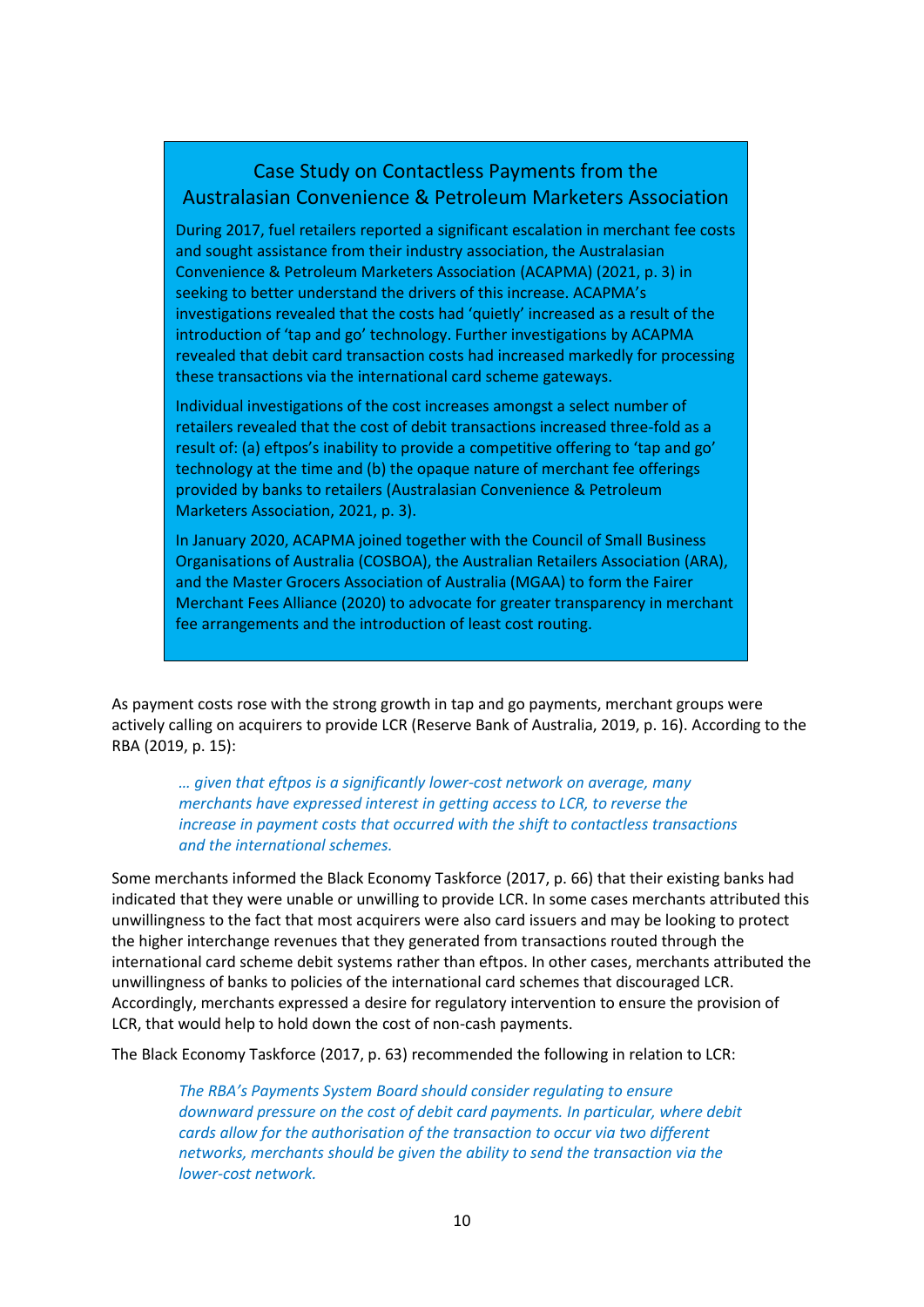*By reducing the cost of card payments, there will be an additional impetus for businesses to accept cards and move away from cash. It will also contribute to holding down business costs, which can lead to lower prices of goods and services for consumers.* 

*The RBA should also seek to ensure that effective price competition among payment networks is maintained for dual-network debit card usage in the context of mobile wallet technology.* 

Following on from the deliberations of the Black Economy Taskforce, the House of Representatives Standing Committee on Economics also examined the of LCR. The House of Representatives Standing Committee on Economics (2017, pp. iii-iv) commented in relation to LCR that:

*The committee is concerned by the increase in transaction costs merchants face as a result of the shift to tap-and-go payments. While the eftpos and international schemes deliver the same outcome for customers, there is a marked difference in the cost to merchants.*

During the public hearings of the Committee's inquiry into Australia's four major banks, ANZ was the only bank that committed to give merchants the option to route tap and go payments through the lowest cost channel (House of Representatives Standing Committee on Economics, 2017, p. iv).

The House of Representatives Standing Committee on Economics (2017, p. 3) recommended in relation to LCR that:

> *The committee recommends that banks be required to give merchants the ability to send tap-and-go payments from dual-network debit cards through the channel of their choice.*

> *Merchants should be able to choose whether to route these transactions through eftpos or another channel, noting that consumers may override this merchant preference if they choose to do so.*

*If the banks have not facilitated this recommendation by 1 April 2018, the Payments System Board should take regulatory action to require this to occur.*

To give merchants some control over their payments system costs, in relation to LCR the Productivity Commission (2018, p. 48) recommended:

*The Payments System Board should set a regulatory standard that gives merchants the ability to choose the default network to route transactions for dual-network cards. As the technology is readily available, this reform should be in force by 1 January 2019 at the latest.*

During 2017-18, the PSB (2018, p. 41) responded to the slow pace of industry progress in providing LCR functionality to merchants by considering the case for regulation. Following consultation with stakeholders and commitments from the major acquirers that they would make LCR functionality available by early 2019 or sooner, the PSB decided in May 2018 that a standard was not required, but that it would reassess the case for regulation if there were further material delays to implementation.

While a few smaller acquirers began offering LCR in 2018, progress by the major banks and other acquirers was slower (Payments System Board, 2019, p. 53). All four major banks launched their LCR functionality between March and July 2019. There were some key differences in the LCR capabilities offered by acquirers, with some providing a version that enables routing based on transaction size and payment network. This allowed routing thresholds for different networks based on the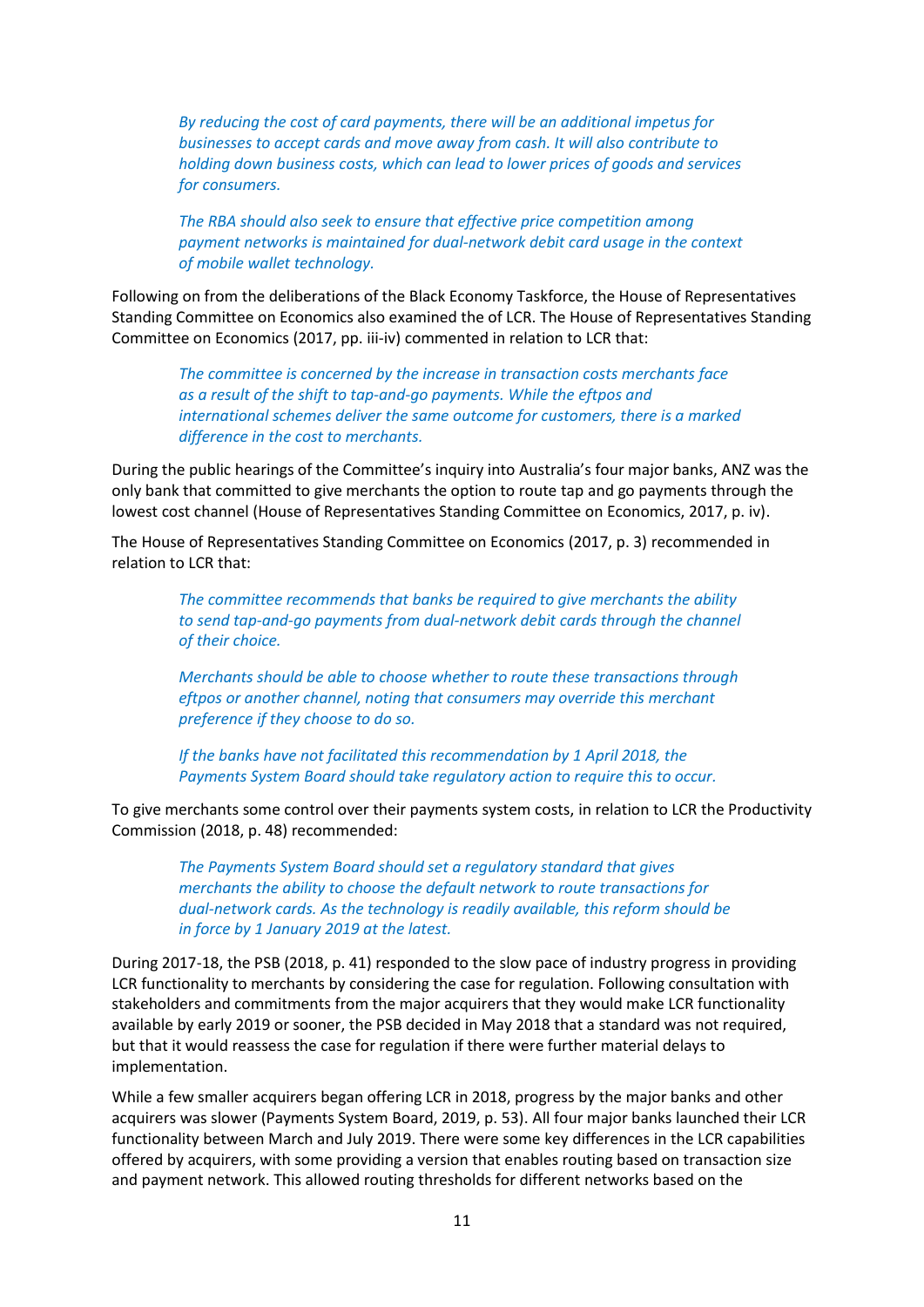transaction value that maximises merchants' savings from LCR. By contrast, other acquirers did not give merchants this flexibility, reducing the potential cost advantages of routing. In addition, for some acquirers, LCR was not yet available on all the payment terminals they support.

Despite rejecting the recommendations of the Black Economy Taskforce, the House of Representatives Standing Committee on Economics, and the Productivity Commission to regulate for LCR, in May 2019 the PSB (2019b) welcomed the progress that has been made to date on LCR, also noting that it was expecting that the banks would promote this functionality to all their merchant customers.

However, for financial institutions there may also not be strong incentives for the continued issuance of DNDCs and the provision of LCR (Reserve Bank of Australia, 2019, p. 16). For card issuers, there may be incentives to negotiate exclusive single-network contracts with a scheme that offers higher average interchange fees and large upfront financial incentives.

While a few smaller acquirers began offering LCR in 2018, progress by the major banks and other acquirers was slower, with the four major banks launching their LCR functionality only between March and July 2019 (Reserve Bank of Australia, 2019, p. 16).

We estimate the potential savings to small and medium sized merchants from LCR is currently around \$370 million per annum for the year to the end of May 2021.<sup>3</sup>

The competitive tension created by LCR has seen the international card schemes reduce their total merchant service fees from an average of 0.63 per cent (of the transaction value) in the March quarter 2017 to 0.46 per cent in the March quarter 2021, as outlined in Figure 3 below.

<sup>3</sup> Based on RBA data series 'C2.1 Debit Cards – Original Series' to determine the value of debit card transactions acquired in Australia on domestically issued debit cards for device present. Assumed 90 per cent of debit card transaction are on DNDCs consistent with RBA (2019, p. 14). Assumed 85 per cent of debit transactions are contactless at the point of sale, a slight increase on the number as reported by Caddy, Delaney, and Fisher (2020, p. 24). Assumed 90 per cent of contactless payments made on debit cards rather than mobile wallets consistent with Caddy, Delaney, and Fisher (2020, p. 24). Assumed 83 per cent of merchants by value of transactions benefits from LCR consistent with Occhiutto (2020, p. 26). Assumed that large retailers represent 50 per cent of the value of the remaining debit card transactions acquired in Australia on domesticaally issued debit cards for device present and are already on scheme strategic rates and are thereforce excluded. Assumed the remaining merchants receive an average cost reduction of 44 basis points from LCR, slightly below the midpoint between the average gap in pricing between eftpos and the international card debit schemes of 37 basis points, and the largest gap in pricing between eftpos and the international card debit schemes of 52 basis points in 2018-19 as reported by Occhiutto (2020, p. 25).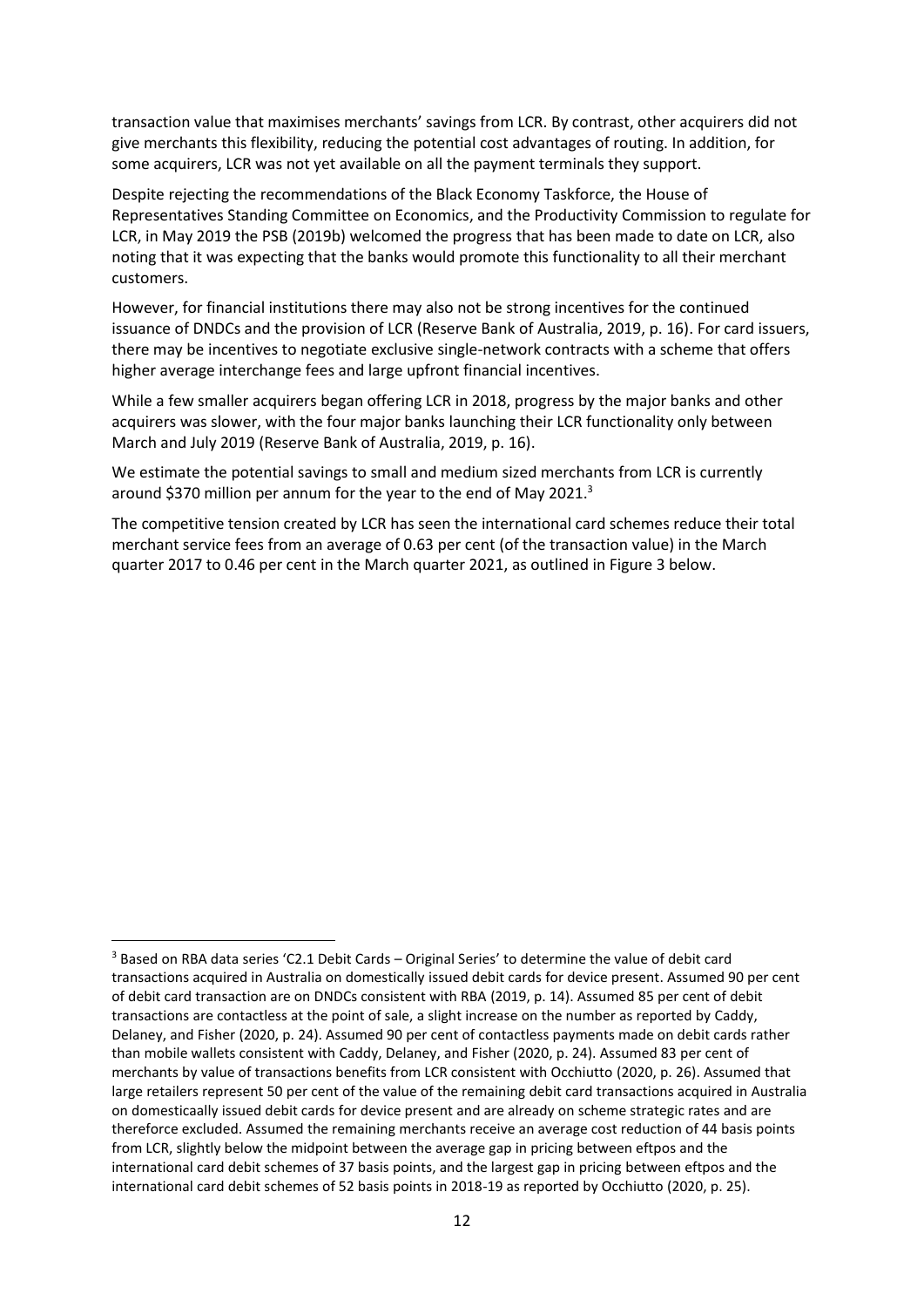

<span id="page-23-0"></span>*Figure 3: Quarterly Average Debit Card Total Merchant Fees – March Quarter 2017 to March Quarter 2021 (per cent of transaction value)*

Source: RBA Payments Dat[a C3: Average Merchant Fees for Debit, Credit and Charge Cards.](https://www.rba.gov.au/statistics/tables/xls/c03hist.xlsx)

The flip side of the potential savings to merchants from LCR is the potential loss of revenue for the international card schemes and card issuers. Under those circumstances, it would be understandable if there was not a lot of enthusiasm on the part of the major banks towards the rollout of LCR.

This point has recently been reiterated by the ACCC (2021, p. 10) in its consideration of the merger between eftpos, BPAY and the New Payments Platform:

#### *Financial institutions may not have strong financial incentives to provide LCR.*

The ambivalence that the major banks exhibit towards eftpos has also been articulated by management consultant Lance Sinclair Blockey (2021, p. 146) in his engagements by the proposed merging entity of eftpos, BPAY and the New Payments Platform (NewCo) in the following terms:

*This cost differential between [DNDC] and single Scheme Debit cards also reinforces the ambivalence of the card issuing businesses in major banks regarding eftpos, that is: on the one hand, they want eftpos to continue as a point of competitive leverage in their negotiations and business relationships with the international card schemes; but, on the other hand, they appreciate that profitability would be improved (at least in the short term) by eftpos disappearing and moving their portfolios to pure Scheme Debit, as this would provide more revenue, lower costs and stronger marketing support.*

The RBA's head of payments policy, Dr [Tony Richards,](javascript:void(0);) told *The Australian Financial Review* in February 2020 that he was frustrated banks were not proactively providing merchant customers with the cheaper payments option and also warned banks against hitting customers with extra fees for using eftpos (Eyers, 2020a). According to Dr Richards:

*One of the possible reasons for the major banks dragging their feet on leastcost routing is that they each have very extensive relationships with the large international schemes - we will be exploring this in the review.*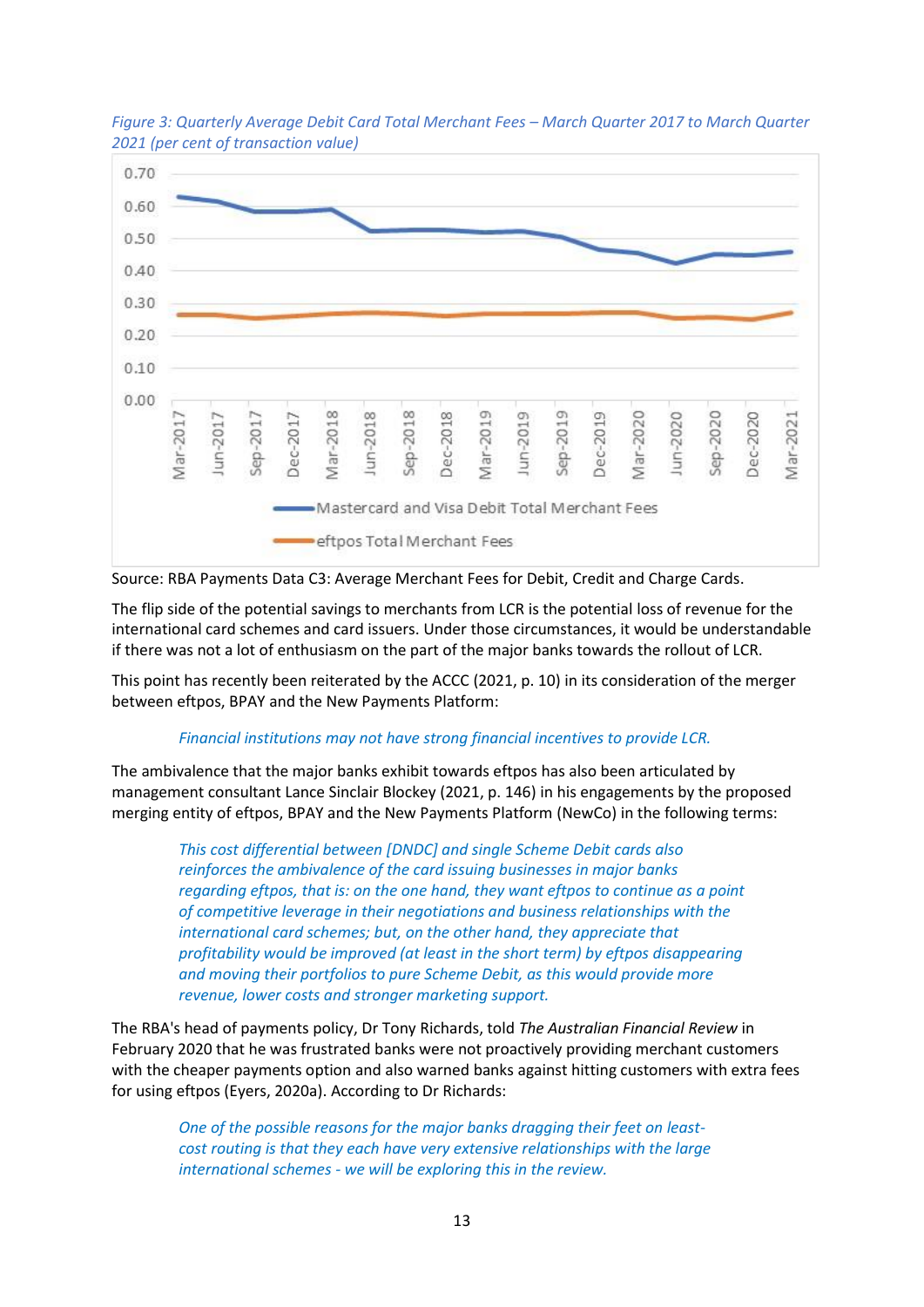*"What is it about this market that banks have the opportunity to send payments through whichever rails are cheapest - Eftpos in most cases - but are not choosing to do it?*

*Banks could be doing least-cost routing in the background for their merchant customers.*

*It would be simple for them to go to all smaller merchants and tell them they offer the ability to send payments on their behalf through cheaper rails. But no major bank is doing that - none of them are actively going to their smaller customers saying, 'Here is an opportunity to reduce your payments costs'. (Eyers, 2020a)*

RBA Governor Philip Lowe commented at the National Press Club in Canberra in February last year in response to a question regarding what the RBA was planning to do to stop banks gouging retailers in relation to contactless payments:

*We have made it very clear to the banking industry that we expect them to develop the functionality to allow the merchant to choose which payment route it goes through, the international schemes or the EFTPOS schemes, and we put quite a lot of pressure on the banks to do this. My understanding is that they've now all developed the technology solutions. And we're encouraging the merchants to actually go to their banks and say, 'turn on this functionality for me'.* 

*So what we're doing at the moment is bringing attention to the issue, and encouraging merchants to actually ask [their] banks for the better deal.* 

*If that process doesn't work then we would have to consider a regulatory solution. Regulating here is not the preferred option. (Poljak, 2020)*

The introduction of dynamic routing for merchants would instantly calculate the least-cost route for each transaction. While eftpos is generally a lower-cost scheme on average across all merchant sizes, there is some proportion of merchants for whom this will not be the case (Richards, 2017).

A merchant might derive the most benefit from least-cost routing if transactions below a certain value are processed through Visa or Mastercard (which have percentage-based pricing), and transactions above that value are routed through eftpos (which is typically priced on a cents-pertransaction basis) (Occhiutto, 2020, p. 28). The merchant-level data suggest that Visa and Mastercard debit is materially less expensive for around 9 per cent of merchants (which account for about 5 per cent of the value of card transactions), and there is little difference between the costs of the debit networks for a further 15 per cent of merchants (Occhiutto, 2020, pp. 25-26).

There have also been a number of obstacles put in place to LCR by the international card schemes that are outlined further below.

## <span id="page-24-0"></span>5. eftpos Challenges

Since eftpos became a formal scheme the international card schemes in Visa and Mastercard have sought to undermine its competitive position in relation to DNDC usage.

Problems first occurred in 2010 over data-reporting rules, branding rules, and branding and transaction fees imposed by the international card schemes with respect to eftpos (Reserve Bank of Australia, 2016, p. 3). In 2011, the PSB (2011, p. 24) expressed concern about scheme rules that required commercially sensitive data on one payment system to be provided to the operator of an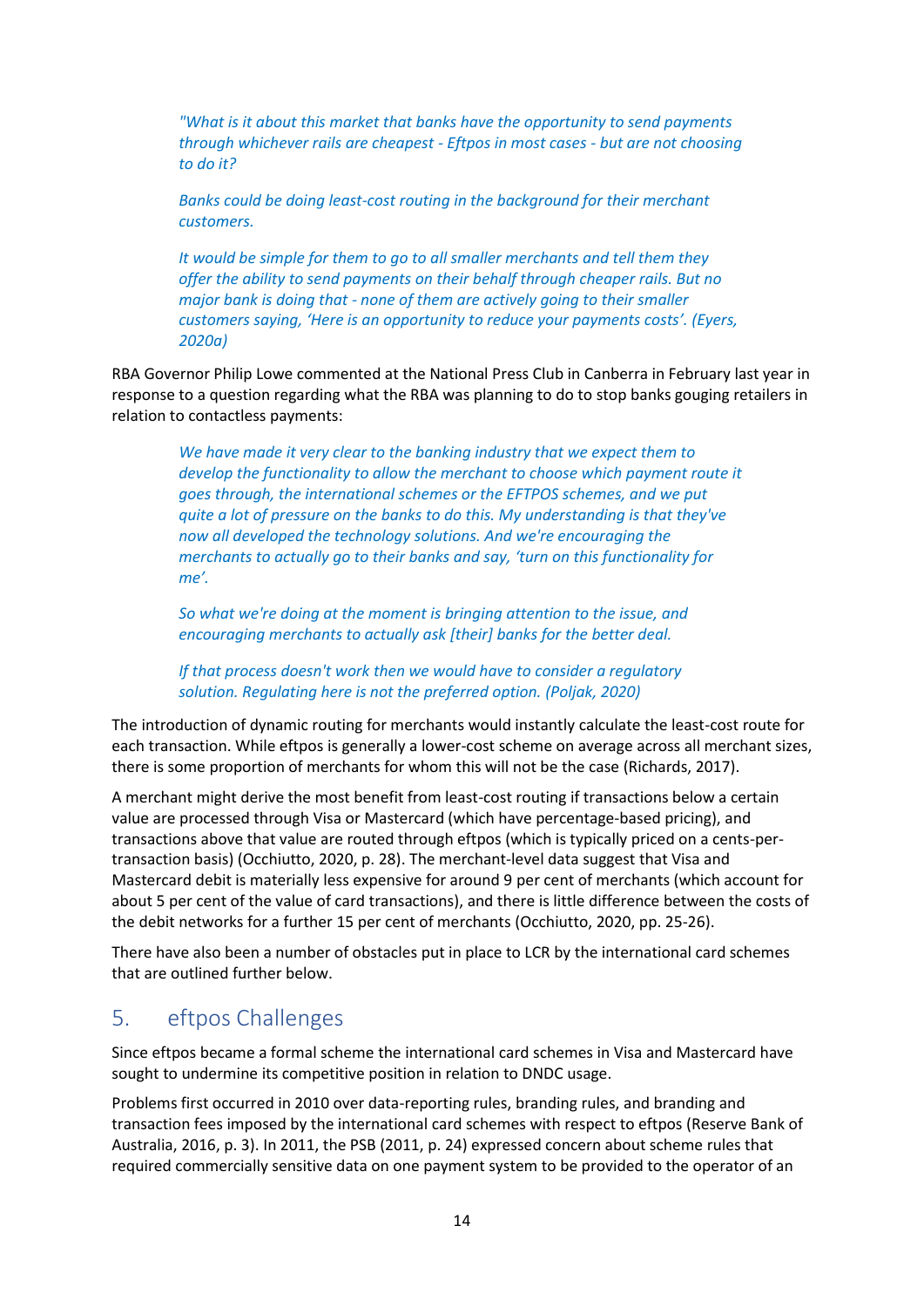alternative system, and the imposition of 'brand fees' by one payment system on a competitor's transactions.

In August 2012 the PSB identified a number of issues regarding DNDCs, including:

- scheme rules that required the provision of commercially sensitive data about one network to a competitor network
- the imposition of fees by one network on another network's transactions
- disputes over the placement of network brands on cards (Reserve Bank of Australia, 2012).

Further issues also arose between the various networks in the context of contactless debit cards (Reserve Bank of Australia, 2012). In turn, the PSB expressed concern that these developments had the potential to inhibit competition, limit choice to consumers, and increase costs.

In August 2013 the PSB announced that the international card debit schemes and eftpos had agreed to address the Board's concerns through:

- where an issuer wishes to include applications from both networks on the same card and chip, the networks agreed to work constructively with the issuer to allow this
- not to prevent merchants from exercising choice in the networks they accept, in both the contact and contactless environment
- agreement not to prevent merchants from exercising their own routing priorities when there are two contactless debit applications on the same card (Reserve Bank of Australia, 2013).

However, Tyro (2017, pp. 1-2) has asserted the international card schemes were able to circumvent these undertakings through influencing the issuers to block merchant choice:

*… the Visa and MasterCard schemes have mandated to the issuers that their own network has to be the first priority in network selection. When a cardholder selects his/her dual network, contactless card for a transaction, the eftpos terminal automatically routes the transaction to the application with the highest priority on the contactless card's chip. The consequence is that for the high volume of contactless transactions, any choice for the merchant or the consumer is de facto removed. The technical specifications are written in a way that makes it impossible for the acquirer to offer its merchants a possibility to overwrite the mandated network priority. Merchants have been precluded from network choice or low cost routing for these contactless transactions.*

*…*

*Merchants are de facto prevented from any choice in the contactless environment. Theoretically, they could decide to accept only eftpos, yet given the preponderance of the global schemes, that is not an option. Thus, through the priority mandated, the global schemes enforce that contactless transactions are automatically routed via their network.*

In response to Tyro claims, the Productivity Commission (2018, p. 492) opined that:

*Such decisions appear to demonstrate substantial market power on the part of the card schemes and financial institutions. This behaviour could be expected when the card schemes and card issuers receive higher revenue per transaction if they are processed through Visa and Mastercard, rather than eftpos. For example, a financial institution that is both a card issuer and merchant acquirer may prevent its acquiring arm from offering merchant choice routing if there is an overall gain to the institution from using the higher-cost network.*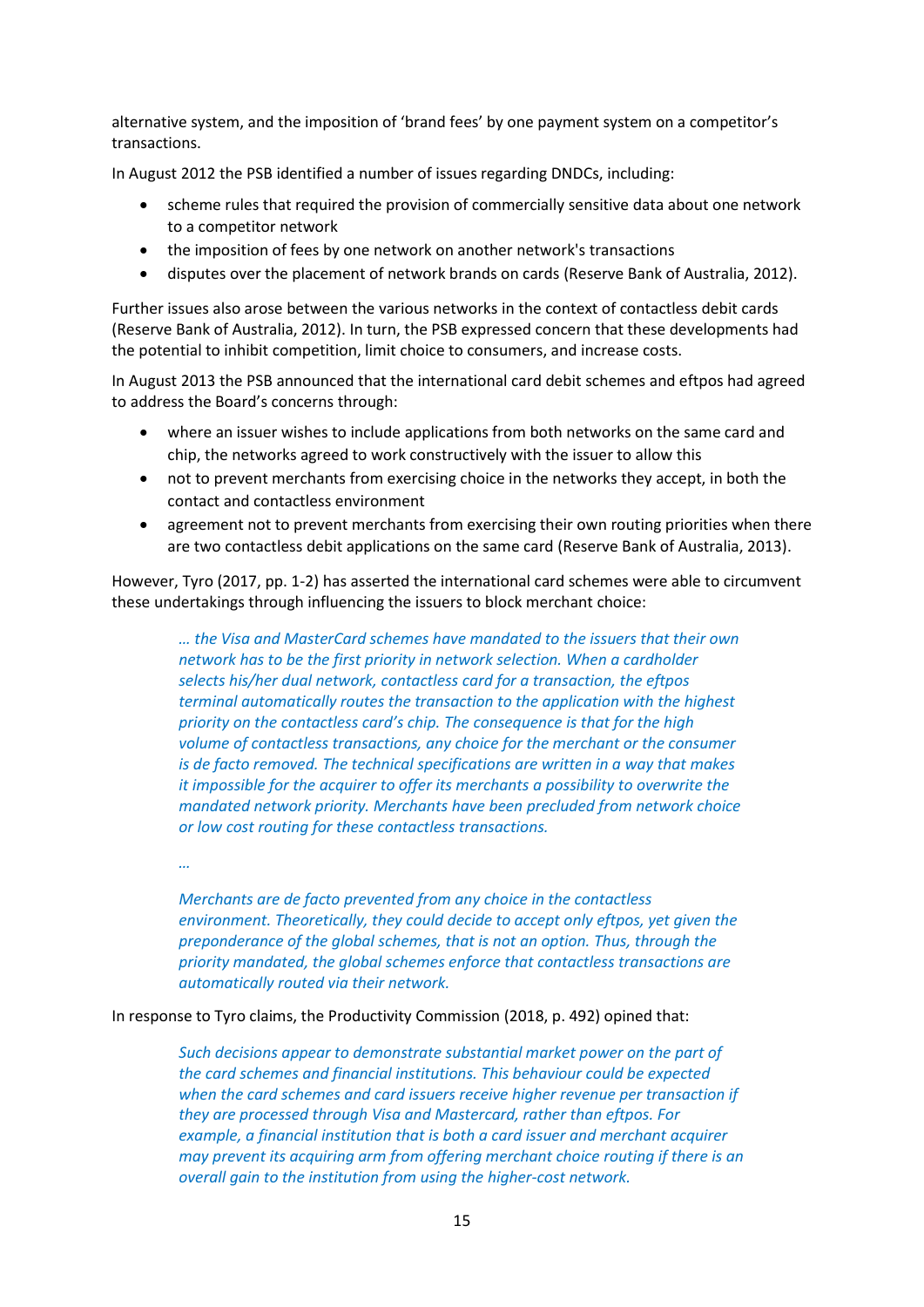In 2016 there were reports of conduct that had sought to prevent or deter Australian issuers of DNDCs from provisioning those cards to enable eftpos mobile payments (Reserve Bank of Australia, 2016, p. 8). Concerns were raised regarding two types of actions:

- Scheme rules or policies of a network that prevent or hinder Australian card issuers from provisioning a competitor network for mobile payments (either expressly or through policies or restrictions that achieve that outcome in practice). In particular, concerns were raised that issuers with existing dual-network cards might be prevented from enabling both networks on those cards for mobile payments.
- Contractual terms for tokenisation services that could penalise an Australian issuer for provisioning a competitor network for mobile payments. In particular, concerns were raised that contractual terms may allow a scheme to increase the price of tokenisation services for issuers that choose to also enable a network other than that scheme.

The PSB (2017) observed that such restrictions could have the effect of reducing competition and efficiency in the payments system. However, the PSB (2017) announced in May 2017 that it had received commitments from relevant participants that addressed these concerns:

*These commitments, which will be shared with industry participants, should facilitate greater choice and convenience in the payment options available to cardholders through mobile devices and improve the ability of merchants to encourage the use of lower-cost payment methods. Given this outcome, the Board does not see a need for regulation at this point.*

In early 2018, the RBA (2021, p. 11) sought and received assurances from the international card schemes that they would not respond to LCR in ways that would limit the competitive pressure in the debit card market – such as linking strategic interchange rates on credit card transactions to the value or volume of merchants' debit card transactions or their decision to adopt LCR.

In its review of retail payments regulation issues paper released in December 2019, the RBA (2019, p. 16) expressed concern there are several factors that may be limiting the overall downward pressure on merchant payment costs arising from the implementation of LCR:

- 1. lower interchange rates for some debit card transactions have been accompanied by increases in rates on other types of cards and/or transactions, in some cases for segments of the market where LCR is not an option
- 2. the RBA has continued to hear concerns that merchants may lose access to favourable strategic rates on credit transactions if they adopt LCR for debit transactions
- 3. there appears to have been only limited competitive response in the form of lower scheme fees, which also affect payment costs to merchants and where the international schemes appear to remain more expensive than eftpos.

The PSB (2020, p. 48) observed in its most recent annual report that while the competitive pressure associated with LCR appears to have resulted in lower interchange rates for some merchants, particularly larger ones, there is some evidence that this has been accompanied by increases in rates on some other types of debit transactions, including where LCR is not an option. The PSB (2020, pp. 48-49) also reported that the RBA had heard concerns from some merchants that they may be penalised by higher interchange rates on their credit transactions if they adopted LCR for debit transactions.

In March 2021 the ACCC (2021a) accepted a court-enforceable undertaking from Visa under section 87B of the *Competition and Consumer Act 2010* in relation to concerns that Visa may have limited competition in relation to debit card acceptance through its dealings with large merchants. The ACCC expressed concern that Visa's strong market position in the credit card acceptance market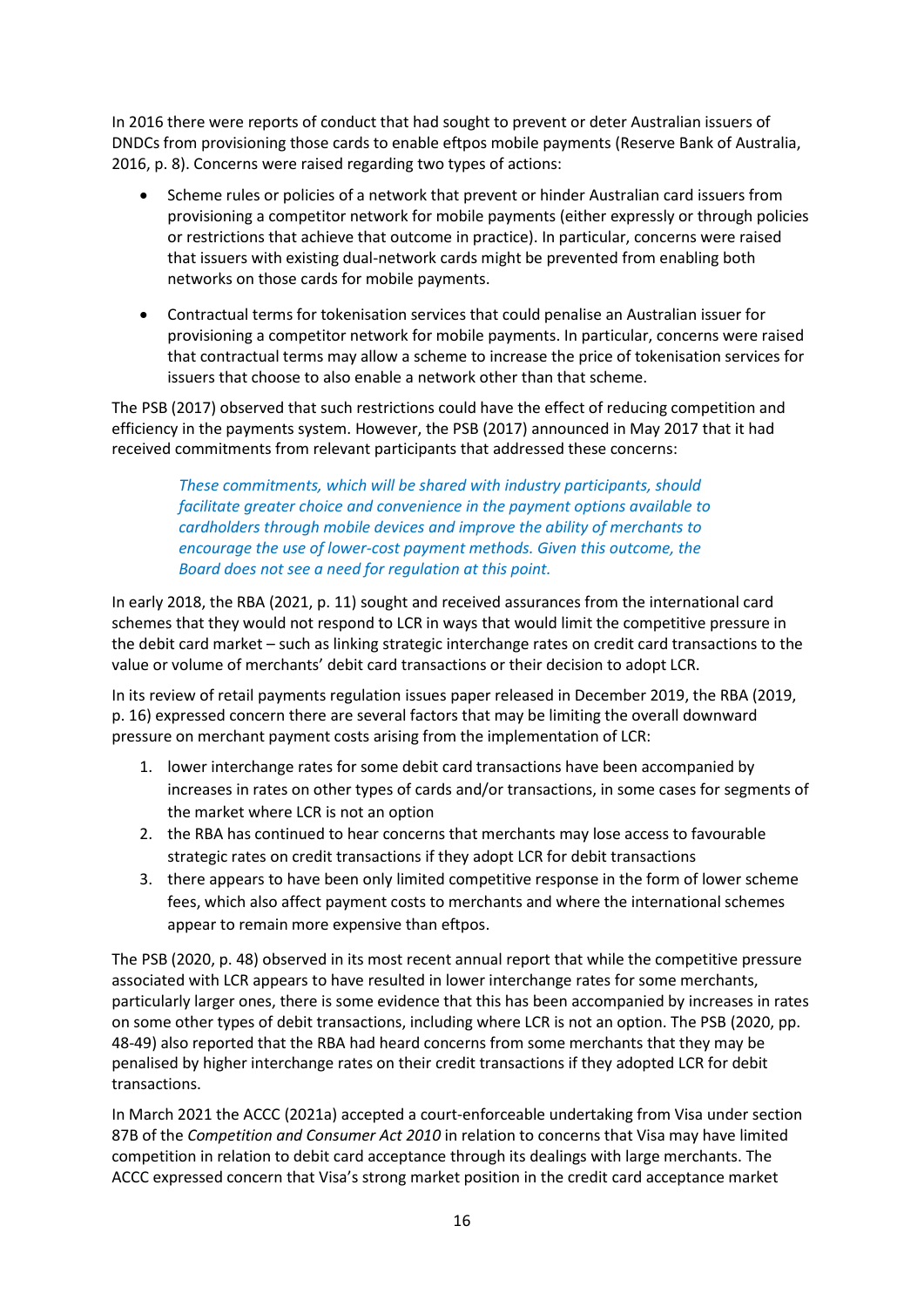could be leveraged to limit competition in the debit card acceptance market by tying the offer of cheaper strategic merchant rates for credit card transactions to a commitment from the merchant to process Visa branded dual network debit card transactions via the Visa network and not through eftpos. The ACCC was concerned that Visa's dealings with merchants could influence their choice of debit card network, and diminish competition between Visa and eftpos in relation to debit card acceptance. The Visa undertaking means that it cannot offer strategic merchant rates for credit card payments to merchants on condition that the merchant processes debit card payments through the Visa network.

## <span id="page-27-0"></span>6. eftpos Market Position

According to the PSB (2020, p. 29) in its most recent annual report:

*The debit and credit card markets in Australia are dominated by two international card schemes, Visa and Mastercard. In the debit card market, the share of transactions made using these two schemes has been increasing for much of the past decade, while the share of the domestic debit scheme, eftpos, has been declining. The decline in eftpos' market share can partly be attributed to the increasing use of contactless payments, given that the international schemes are the default networks on dual-network debit cards. In addition, the eftpos network only recently began supporting some online and other remote transactions, which have been making up an increasing share of card payments (particularly during the COVID-19 pandemic). However, the take-up of least-cost routing functionality by some merchants over the past year or so has slowed the decline of eftpos' market share … .*

The adoption of LCR by a large number of merchants has provided a recent lift in transaction volume for eftpos (Blockey, 2021). In 2019-20 eftpos transaction volumes increased by 17.7 per cent on the prior year prior to the impact of the COVID-19 pandemic that reduced the end position to a net 13.3 per cent growth on prior year (eftpos Payments Australia Limited, 2020, p. 3). This halted the previous trends of declining volume and market share experienced by eftpos across several years.

However, the share of international card schemes (Mastercard and Visa) has been steadily increasing over time in line with the growth of the overall debit market (eftpos Payments Australia Limited, 2021, p. 19). The rising market share of the international card schemes can be partly attributed to the increasing use of contactless payments, which were only supported by the international debit schemes until eftpos introduced the capability (Payments System Board, 2019, p. 26).

As transactions migrated from PIN entry to contactless or 'tap and go', there was an increase in fees merchants' paid to their banks, reflecting a shift in the routing of debit card transactions from the domestic eftpos network to the higher-cost Mastercard and Visa debit card networks (Black Economy Taskforce, 2017, p. 63). eftpos volumes experienced a steep decline from 2016 to 2019 due to the international card schemes being the default rails for contactless payments in-store (Edwards, 2021, p. 28).

While eftpos made the specifications for contactless technology available in 2012-13, its implementation by eftpos members took a long time (eftpos Payments Australia Limited, 2021, p. 19). Before this capability was introduced, all contactless payments were processed on the Visa / Mastercard system. eftpos only achieved greater than 75 per cent coverage of contactless capability in 2017. Even though eftpos has now implemented its contactless capability, contactless payments still default to the Visa / Mastercard payments system on DNDCs (Payments System Board, 2020, p. 29).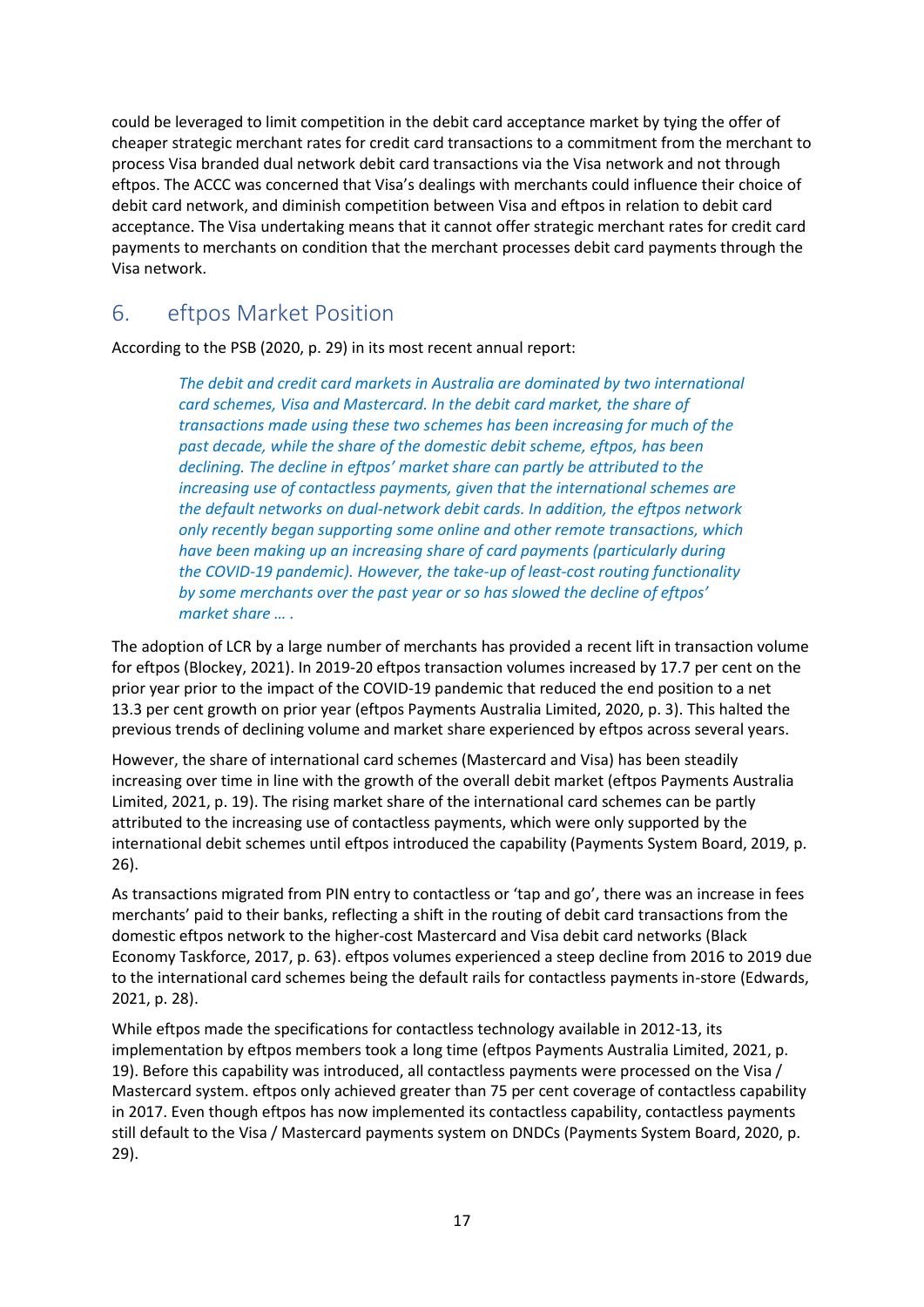The Productivity Commission (2018, p. 470) observed that while eftpos was highly price-competitive, recent declines in its market share were concerning and could be attributed to the fact that competition had been stymied by other forces, such as distortions in who pays the costs of card payments.

Several smaller and mid-sized issuers have begun moving away from DNDCs towards single-network debit cards (SNDCs) which allow payments to be processed through only one of the international debit card scheme networks (Reserve Bank of Australia, 2021, p. 9). According to the RBA (2021, p. 9), the switch towards SNDCs reflects two factors. First, the international schemes have been keen to facilitate the issuance of these cards for some time and at least one scheme is offering higher interchange rates on transactions on SNDCs. Second, the additional cost of issuing debit cards with two networks instead of one.

The additional cost of supporting two debit systems, eftpos and the international card schemes', on the same card has seen most of the new digital banking entrants to Australia decide to issue SNDCs instead, with all of these choosing to issue either Visa debit or Mastercard debit card in order to provide a full range of functionality (including cross-border payments) to their mainly younger customers (Blockey, 2021, p. 146).

The additional cost of supporting DNDCs is not just a cost issue for the digital bank entrants, but also for existing issuers, especially those with smaller portfolios of debit cards (e.g. second tier banks, credit unions and building societies) (Blockey, 2021, p. 146). Indeed, towards the end of 2020, Macquarie Bank re-issued single scheme Mastercard debit cards to all of their transaction account holders, and stopped supporting eftpos debit transactions (Blockey, 2021, p. 146n). According to Dr Geoff Edwards (2021, p. 79n), the economic expert engaged by NewCo:

*I understand that some financial institutions only issue single network debit cards and that this may become more common in the future.*

According to the McLean Roche Consulting Group (2021, p. 26):

*Banks and Credit Unions who co-own eftpos have preferred to trash their investment in eftpos to issue Visa and MasterCard debit cards which charge much higher merchant fees for exactly the same service in Australia.*

Furthermore, the future viability of eftpos could be put in jeopardy by the targeted use of strategic merchant rates by the international card debit schemes. When larger merchants adopt LCR and their DNDC transactions are routed via eftpos, they lose access to strategic interchange rates on other debit card transactions that continue to be processed through the international card scheme networks; the latter transactions would include transactions on DNDCs where the customer actively selects the international network or where routing is not possible because they are online or due to some problem with the chip or the issuer as well as transactions on SNDCs (Reserve Bank of Australia, 2021, p. 10). This risks reducing the benefits and undermining the attractiveness of LCR for large merchants and in turn reducing the capacity of eftpos to compete for the business of smaller merchants, as outlined by the RBA (2021, p. 10):

*An increase in the prevalence of (international scheme) SNDCs would increase the pool of non-routable transactions that must be processed through the international schemes, while decreasing the pool of routable DNDC transactions. This would raise the cost of losing strategic interchange rates – lowering the savings from LCR – to the point where LCR might not be commercially attractive for large merchants. Stakeholders have suggested that with the ongoing shift towards mobile payments, which is separately increasing the pool of non-routable transactions processed through the international schemes … , the financial case for large merchants to adopt LCR is already becoming marginal.*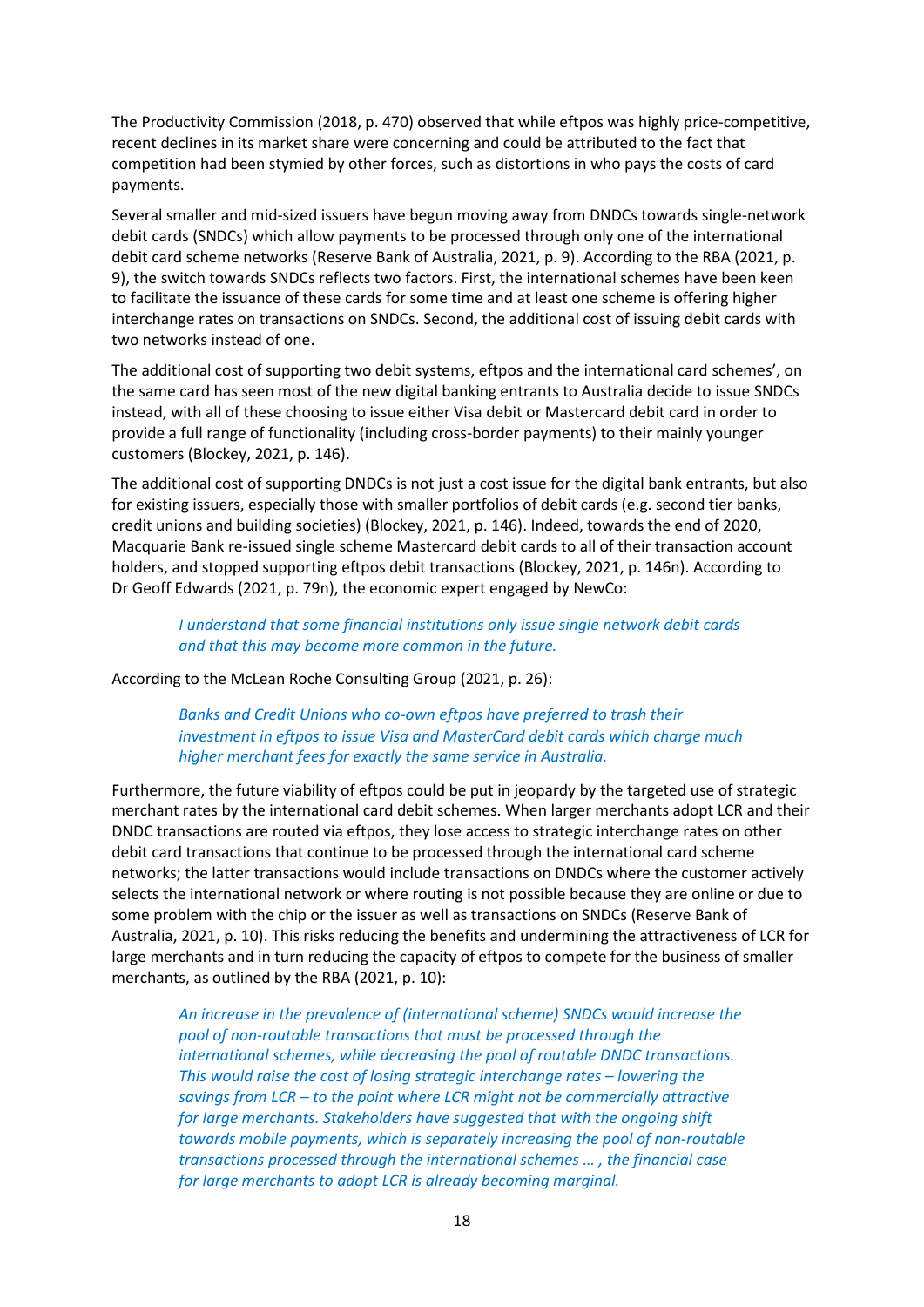*In a world with more SNDCs, smaller merchants, which do not have access to strategic rates, might continue to benefit from LCR. However, if eftpos cannot compete for the volume of large merchants, its ability to compete for smaller merchants would also be weakened.*

When card issuers have introduced new functionality – such as enabling Apple Pay for cardholders – they have often done so first for the international card schemes, with no firm plans for also enabling eftpos (Reserve Bank of Australia, 2019, p. 16). This in turn raises the prospect that LCR can be "neutralised" through the growing prevalence of mobile wallets (Blockey, 2021, p. 147).

Reflecting on the position of eftpos back in 2019, ePAL (2021, p. 45) has recently reflected:

*… it was clear that the core eftpos business carried significant risks due to low and slow member support (issuing and acquiring), a continued decline in the proprietary book, slow and unreliable regulatory intervention and slow uptake of least cost routing. We were also a slow follower historically, driven largely by members and somewhat by eftpos and our pricing and rebate approach was not aligned with our competitors resulting in the inability to fund developments by our members. eftpos interchange was also materially lower than its competitors.*

As of 2020, eftpos's historical, core retail payment card business still remains in "catch-up mode", and, without pressure (but not regulation) being applied by the RBA to merchant acquiring institutions to adopt LCR and without a diversification strategy, transaction volumes would likely still be in absolute decline (Blockey, 2021, pp. 144-145). However, eftpos has largely completed its catchup with the international card schemes on core capabilities (eftpos Payments Australia Limited, 2021, p. 47). It is also diversifying into digital wallets through its 'Beem It' subsidiary, developing a digital identity service (connectID), as well as developing a market wide scalable QR code acceptance network supporting digital wallet retail payments across instore, self-service and online channels (eftpos Payments Australia Limited, 2021). These initiative all provide points of differentiation between eftpos and the international card schemes.

The use of tokenisation for recurring payments, particularly in online transactions where eftpos is only just entering the market, may be problematic for eftpos given that tokenisation of stored card details is well underway by the international card schemes (Blockey, 2021, p. 147). Tokenisation allows merchant systems to hold payment details as a random 16 digit number rather than the real card number (primary account number or PAN). When card numbers are tokenised with a merchant, it helps reduce fraud by devaluing any card details obtained by a hacking or cyber security event because a token can only be decrypted to the real PAN by the token vault provider that created the token, so if the token is created by Visa, for example, only Visa can use it to make a payment. With scheme tokenisation, if a card is lost or expired, the token can remain valid, whereas the old PAN will not work. This is attractive for merchants and consumers because tokenisation reduces instances of failed payments due to lost, stolen and expired cards, and saves the consumer and merchant from re-entering new card details.

As coverage of scheme tokenisation increases, the scope for eftpos card on file to compete for recurring payments will be reduced due to the developing inventory of tokens held by merchants (Blockey, 2021, p. 147). eftpos would need to persuade merchants to go to the trouble of asking either the gateway to re-tokenise the PAN into eftpos, or the cardholder to re-enter the card details and then choose eftpos tokenisation rather than scheme tokenisation – potentially introducing friction to the merchant/consumer relationship. eftpos has had tokenisation capability since 2016-17 and as part of its online enablement has been working with acquirers, gateways and merchants to also tokenise cards, although progress has been slow in having members agree to implement this capability for eftpos.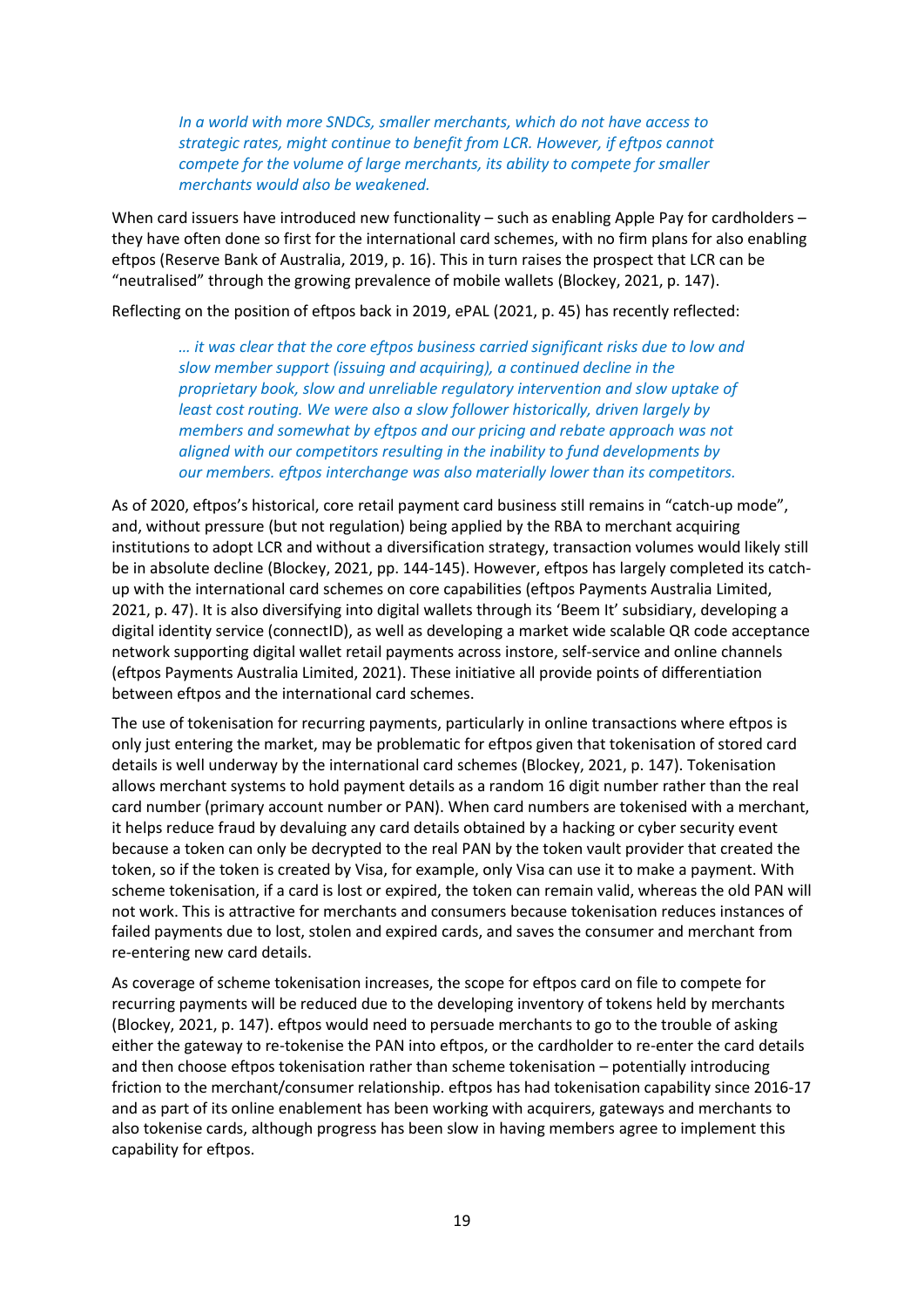Management consultant Lance Sinclair Blockey, who was engaged as the industry expert by NewCo, has warned the future for eftpos is bleak without some sort of regulatory intervention:

*Judging by the past actions of Visa and Mastercard when presented with competitive pressure, the current growth in eftpos transaction volume occurring due to Merchant Choice Routing is likely to be short lived, as the international schemes will react to maintain (and eventually grow) their share in debit transactions. By changing scheme fees (the key income stream for eftpos) and interchange rates (including the targeted use of Strategic Merchant Rates), Visa and Mastercard will endeavour to lower their costs on the relevant debit transactions for merchants, in order to ensure that their schemes are least cost and not eftpos. (Blockey, 2021, pp. 146-147)*

*So, without some change of structure or highly proactive intervention by the RBA, in my opinion it is likely that within the next 10 years the core eftpos debit card business at EPAL will disappear, and that Visa and Mastercard … will dominate point of sale card-based transactions in Australia, even more than they do today probably by ensuring that they are the low cost option. (Blockey, 2021, p. 148)*

Similarly, one of the two counterfactuals for eftpos' future outlined by Dr Geoff Edwards (2021, p. 27), the economic expert engaged by NewCo, was also for its demise:

*The second counterfactual I consider to be likely, in the sense of having a real chance of occurring, is one in which the eftpos card-based payment system will cease to operate within ten years unless there is proactive intervention by the RBA to maintain a domestic card-based payment infrastructure.*

*In this counterfactual, eftpos may encounter renewed competition from the [international card schemes] for in-store volumes and fail to successfully transition to online payments or find ways to differentiate its offerings sufficiently from the offerings of the [international card schemes]. With volumes then declining rapidly – as they did from 2016 to 2019 – eftpos may find financial institutions and the RBA unwilling or unable to justify continuing to support it.*

## <span id="page-30-0"></span>7. Domestic Debit Schemes

#### <span id="page-30-1"></span>7.1 International Experience

As is the case in relation to eftpos, domestic debit card schemes around the world are feeling increasingly strong competitive pressure from Visa and Mastercard, who continue to encourage issuing banks to move to their debit card schemes in order both to provide increased functionality to their customers (e.g. contactless cards, cross-border and online payments, fraud management, and consumer marketing promotions) and to gain the benefits of the international schemes' (e.g. higher revenues [on both domestic and cross-border transactions] marketing and product development support, and access to tokenisation and fraud services) (Blockey, 2021, p. 141).

Within the European Union (EU), some Member States' national payment schemes – with lower fees – have been abolished and replaced by the international card schemes offering higher fees to issuing banks than the domestic payment card scheme (European Commission, 2013, p. 29). In August 2002, the 19 United Kingdom (UK) banks that jointly owned the Switch domestic debit card scheme reached a licensing agreement with Mastercard Europe that would see all Switch cards rebranded to the Mastercard-owned Maestro brand (Fisher N. , 2002).

Through the implementation of Single Euro Payments Area (SEPA) technical standards, there was a trend for national (low fee) card schemes to be abolished; in a number of EU Member States banking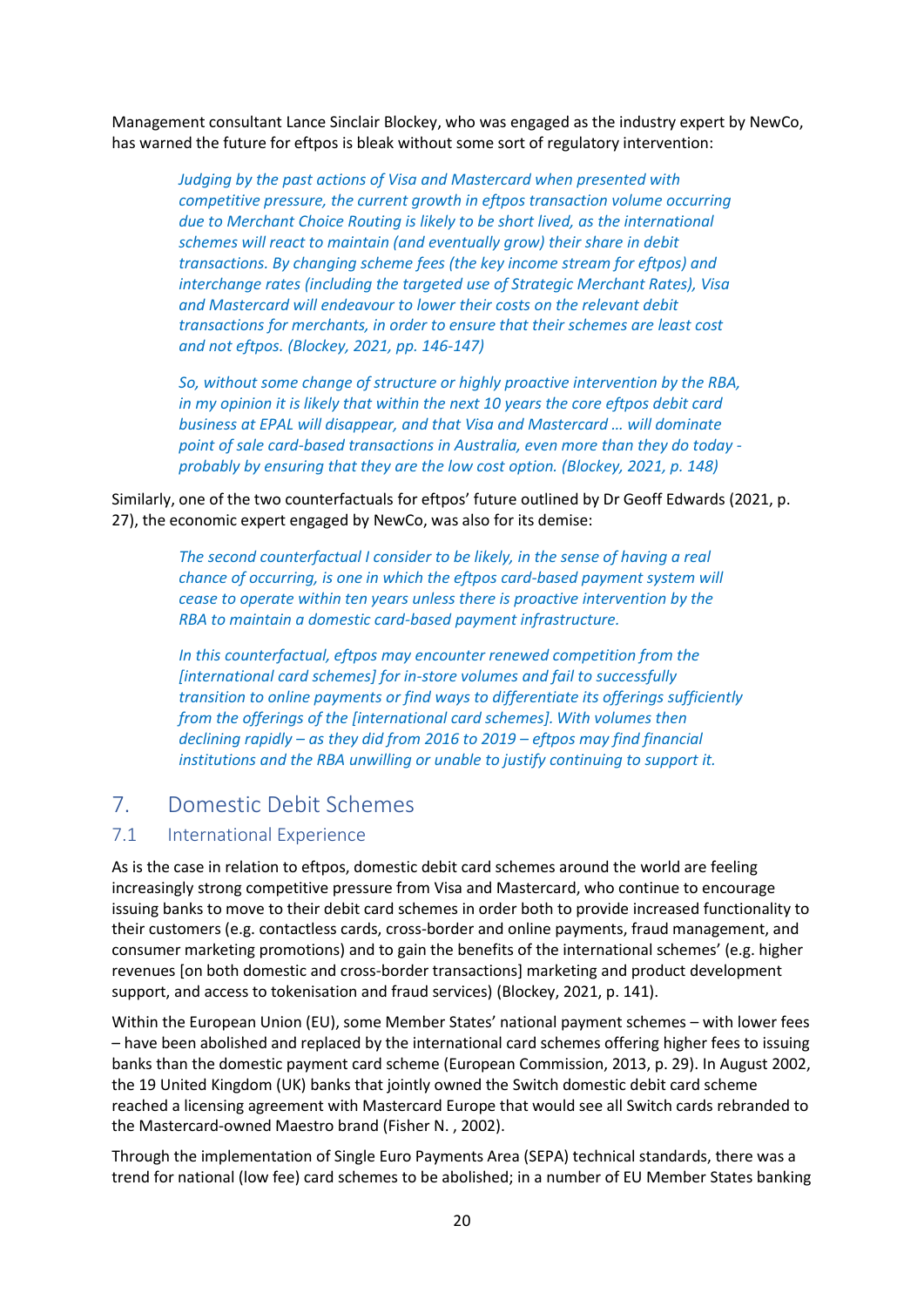communities chose not to invest in the domestic payment card scheme to comply with SEPA technical standards (European Commission, 2013a, p. 152). In this regard, the European Commission (European Commission, 2013a, p. 152) observed:

*In this situation banks move to issuing cards of the two existing international payment card schemes, Visa and MasterCard, that offer higher fees to issuing banks than the domestic payment card scheme. …*

*Any payment solution offering lower profit opportunities will be seen by banks as less interesting to implement from the commercial perspective.*

As a consequence, many European domestic card schemes were abandoned in the last decade: Luxembourg's bancomat in 2011; the Netherlands' PIN in 2012; Finland's pankkikortti in 2013; and Ireland's Laser in 2014 (Meyers, 2021, p. 2). In European countries where domestic card schemes remain, the international card schemes tend to have only a marginal market share (Veljan, 2020, p. 146). This is because the domestic card schemes receive strong support from their scheme-owning banks that generally market the domestic card schemes in preference to the competing international card schemes.

Most of the remaining domestic debit card schemes around the world have been supported by the active intervention of their local regulator(s) or government authorities (Blockey, 2021, pp. 143-144). Although taking a rather different perspective on the matter, Visa (2020, p. 22) has observed in relation to domestic card networks:

*Governments in a number of jurisdictions shield domestic payment card networks, brands, and processors from international competition by imposing market access barriers and preferential domestic regulations. To varying degrees, these policies and regulations affect the terms of competition in the marketplace and undermine the competitiveness of international payments networks. Public authorities may impose regulatory requirements that favour domestic providers or mandate that domestic payments or data processing be performed entirely within that country, which could prevent us from managing the end-to-end processing of certain transactions.*

Similarly, Mastercard (2021, p. 18) has complained:

*Some governments have taken action to provide resources, preferential treatment or other protection to selected domestic payments and processing providers, as well as to create their own national providers. For example, governments in some countries mandate switching of domestic payments either entirely in that country or by only domestic companies.*

Regulatory intervention generally takes one of two paths: (i) creating a level playing field; or (ii) actively promoting and favouring the domestic card scheme over the international card schemes. Regulation can promote a level playing field through the adoption of an activity-based approach, as opposed to an entity-based one (Restoy, 2021, p. 2). This requires imposing similar requirements upon all active players in a particular market segment.

In the United States (US), the Durbin Amendment prohibits all issuers and networks from: restricting the number of networks over which electronic debit transactions may be processed to less than two unaffiliated networks; and inhibiting a merchant's ability to direct the routing of the electronic debit transaction over any network that the issuer has enabled to process them (Reserve Bank of Australia, 2021, p. 12n).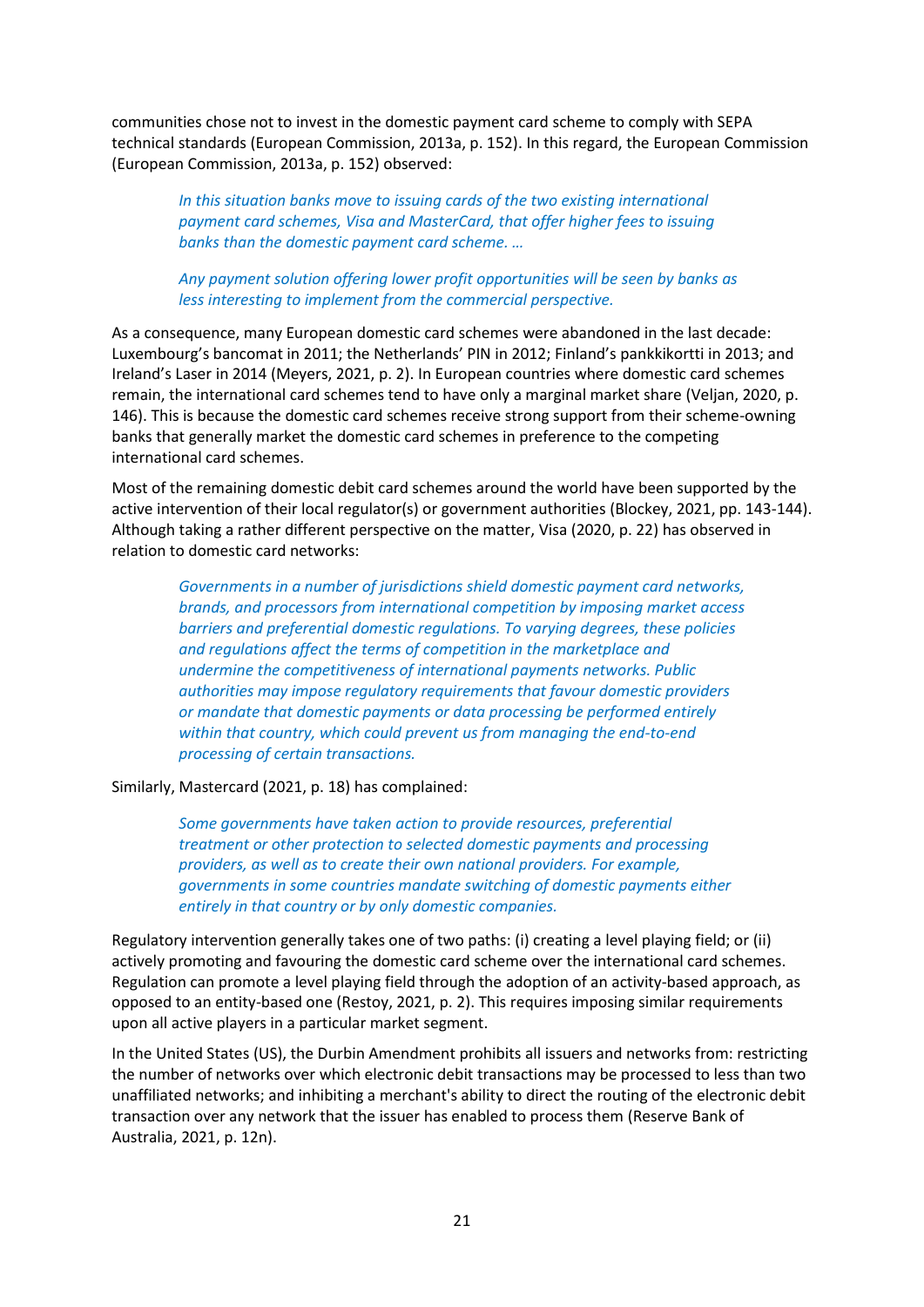In the EU from June 2016, consumers and retailers can choose the payment type when paying with co-badged cards (Productivity Commission, 2018, p. 491). Retailers can install a default application choice in their payment terminals but must inform customers who have the last say and can override with their own preference. The EU regulations state that the routing of transactions through a specific channels or process, with respect to the handling to two or more co-badged applications, shall be non-discriminatory.

Further details of regulatory interventions in the United States and the European Union are outlined in Appendix I below.

In Malaysia merchants can steer cardholders to use cost-effective payment cards in relation to cobadged debit cards and have the first priority in routing decisions (Leong, 2018, p. 7).

One country that has shifted from an entity-based to an activity-based approach to regulation is Norway.<sup>4</sup> BankAxept is the domestic debit card scheme in Norway and its zero interchange fee model has enabled it gain widespread merchant acceptance. The most widely used payment card in Norway is a co-badged BankAxept card with either the Visa or Mastercard debit scheme (Norges Bank, 2021, p. 9). BankAxept cards are primarily used for payments at physical points of sale within Norway, but cannot be used for online or overseas payments (Norges Bank, 2021, p. 10). While international payment cards can also be used for payments at physical points of sale within Norway, they are mainly used for online and overseas payments. A "prioritization rule" that previously operated meant that BankAxept was automatically chosen for payments with co-badged cards to Norwegian merchants unless the customer requested otherwise (Norges Bank, 2016, p. 10). However, new regulations brought in to align Norway with the June 2016 EU regulations abolished the "prioritisation rule", but still permitted merchants to choose a preferred network to process cobadged card payments (BankAxept, 2016).

Other countries have taken an entity-based approach to regulation through actively promoting domestic payment card systems.

In March 2002 UnionPay was established as China's first and only bankcard association on the approval of the State Council of China and China's central bank with the first UnionPay card being launched in August 2003 (Yip & Yao, 2015). Until recently, UnionPay has essentially operated as a monopoly in China in the provision of ATM cards, debit cards, credit cards, and prepaid cards. It was only in June 2016 that China announced that it was opening its domestic bank card market up to competition (Mak, 2016). Up until 2016, Chinese banks together with UnionPay had been permitted to issue dual brand cards with Visa or Mastercard, but with the international schemes only being involved in transactions occurring outside of China (Blockey, 2021, p. 144). However, Chinese banks subsequently halted all orders for co-branded bank cards bearing the logos of foreign card issuers such as Visa and MasterCard following a notice from the People's Bank of China that directed them not to renew the cards (Weinland, 2016). Since its establishment, UnionPay has become a major international card payments scheme in its own right.

In 2009 the Reserve Bank of India (RBI) announced its intention to launch a domestic payment card network (Bhattad, Tole, & Choudhary, 2011, p. 10). As a part of this initiative, the RBI helped create the National Payment Corporation of India (NPCI), an organisation that oversaw the launch of domestic payment cards called RuPay (Bhattad, Tole, & Choudhary, 2011, p. 10), the name being a portmanteau of "rupee" and "payment" and has been heavily promoted by the Indian Government (Nandi, 2019). The RBI previously instituted a rule that forced every bank to carry two network marks on all Indian issued credit and debit cards – one of which must be RuPay (The Economic

<sup>4</sup> While not a member of the EU, under the European Economic Area agreement Norway is granted access to the EU's single market provided the same rules and conditions of competition applying in the EU are also applied in Norway.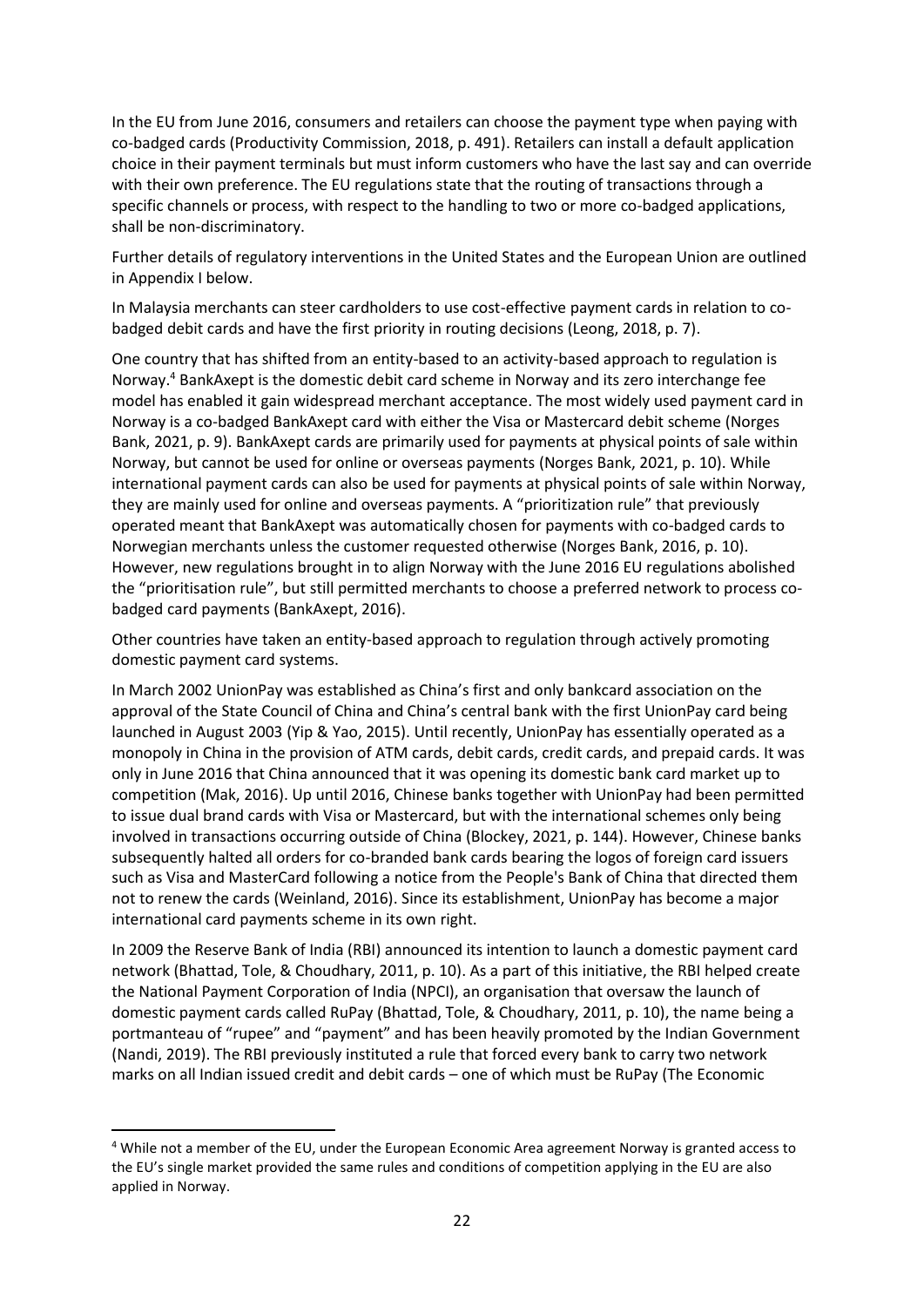Times, 2019). However, in November last year in an address to the Annual General Meeting of the Indian Banks' Association, Indian Finance Minister Nirmala Sitharaman commented:

#### *Whenever issuing a card, you must first issue a Rupay card (Roy, 2020).*

Following the nudge by the Indian Government to favour India's domestic card network, stateowned banks stopped issuing non-RuPay debit cards unless specifically requested (Ghosh & Pathak, 2021).

In order to promote the development of retail payment systems, in 2010 the Central Bank of Brazil conducted an in-depth analysis of the status quo, and then issued reports and directives to address inefficiencies identified in the payments market (Committee on Payment and Settlement Systems, 2012, p. 81). One report found that the credit and debit card schemes affiliated with Visa and Mastercard possessed "significant market power" (Central Bank of Brazil, Secretariat for Economic Monitoring – Ministry of Finance, & Secretariat of Economic Law – Ministry of Justice, 2010, p. 9). It was also found that:

*There is evidence that the existence of a local debit card arrangement is somewhat important to keep contestability alive in this market. (Central Bank of Brazil, Secretariat for Economic Monitoring – Ministry of Finance, & Secretariat of Economic Law – Ministry of Justice, 2010, p. 9)*

In response, in 2011 the state-controlled institutions Banco do Brasil SA and Caixa Econômica Federal, and the privately-controlled Banco Bradesco, launched Elo, a new domestic debit card scheme for Brazil (Grover, 2016). Elo is now one of the biggest players in the retail payments sector in Brazil – a major domestic debit and credit card brand with over 132 million cards accepted by 10 million merchants in the country (The Paypers, 2020).

In Canada competing domestic debit card schemes cannot be co-badged on the same card (Australian Payments Clearing Association, 2017). However, complementary applications can be cobadged and equally branded, with the domestic debit scheme favoured for domestic point of sale transactions and Visa favoured for card not present and cross-border transactions.

#### <span id="page-33-0"></span>7.2 Why Domestic Card Schemes Can Struggle to Survive

Domestic card schemes can become dominant where an entity-based approach to regulation is adopted that seeks to actively promote the domestic payment card system. As is the case in Europe, domestic card schemes can also thrive and prosper where an activity-based approach is taken to regulation while also enjoying active support from their scheme-owning banks.

However, domestic card schemes can sometimes struggle to survive even where an activity-based approach is taken to regulation that seeks to create a level playing field. Support from schemeowning banks for domestic card schemes can be undermined through international card schemes incentivising card issuers with higher interchange fees as has happened in parts of Europe. Another reason as to why domestic card schemes can sometimes struggle to survive is contained in recent documents published by Visa and Mastercard outlined below.

Visa (2020, p. 25) notes that it is involved in numerous litigation matters, investigations, and proceedings asserted by civil litigants, governments, and enforcement bodies alleging, among other things, violations of competition and antitrust law.<sup>5</sup> Amongst the investigations and litigations Visa (2020, pp. 119-120) has recently been subjected to, are the following:

 $5$  US competition law is referred to as antitrust law. The term antitrust has its origins in combating the effects of trusts – combinations by which businesses prevented competition among themselves (Barnes, 1999, p. 115).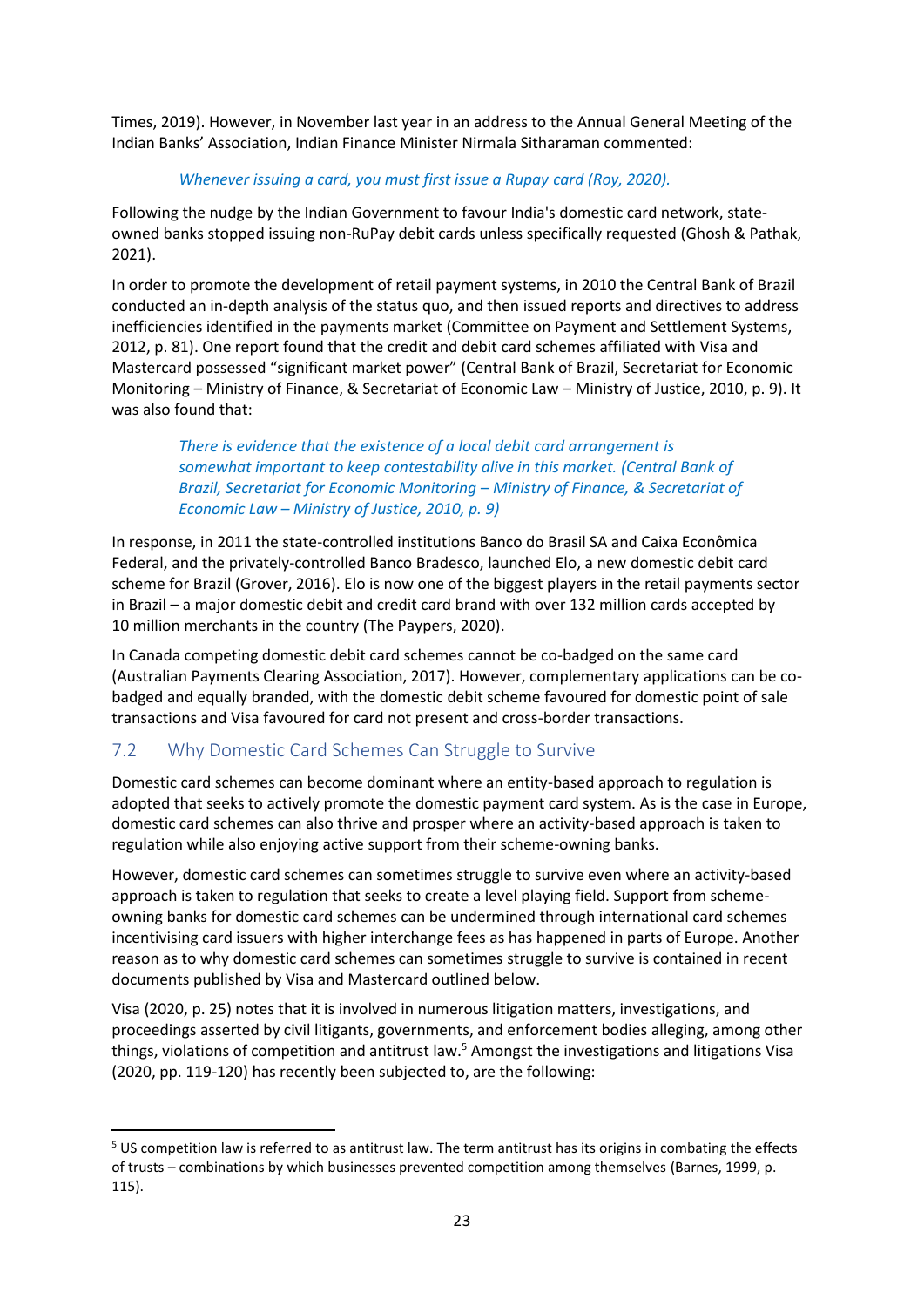- On March 13, 2012, the Antitrust Division of the US Department of Justice issued a Civil Investigative Demand, or "CID," to Visa Inc. seeking documents and information regarding a potential violation of Section 1 or 2 of the Sherman Act. The CID focuses on PIN-Authenticated Visa Debit and Visa's competitive responses to the Dodd-Frank Act, including Visa's fixed acquirer network fee.
- On November 25, 2014, Pulse Network LLC filed suit against Visa Inc. in the United States federal district court in Texas alleging that Visa has, among other things, monopolised and attempted to monopolise debit card network services markets.
- On November 4, 2019, the Bureau of Competition of the US Federal Trade Commission (the "Bureau") requested that Visa provide, on a voluntary basis, documents and information for an investigation as to whether Visa's actions inhibited merchant choice in the selection of debit payments networks in potential violation of the Durbin Amendment. On June 9, 2020, the Federal Trade Commission issued a Civil Investigative Demand to Visa requesting additional documents and information.
- On June 26, 2020, the European Commission ("EC") informed Visa that it has opened a preliminary investigation into Visa's rules regarding staged digital wallets and issued a request for information regarding such rules.

Further, in March this year, Visa (2021) announced in a regulatory filing that the US Department of Justice had informed it of its plans to open an investigation into Visa's US debit practices and Visa had received a notice to preserve relevant documents related to the investigation. According to news reports, the antitrust division of the US Department of Justice has been gathering information and asking whether Visa has limited merchants' ability to route debit-card transactions over card networks that are often less expensive (Andriotis & Kendall, 2021). Many of the department's questions have focused on online debit card transactions, but investigators have asked about instore issues as well.

Similarly, Mastercard (2021, p. 23) also notes it is a defendant in a number of civil litigations and regulatory proceedings and investigations, including among others, those alleging violations of competition and antitrust law.

<span id="page-34-0"></span>A discussion of relevant competition/antitrust economic and legal issues is provided below.

## 8. Competition and Antitrust

#### <span id="page-34-1"></span>8.1 Exclusionary Conduct

Monopoly, also often referred to as market power, is the power to raise or maintain prices above, and restrict output below, the competitive level (Salop & Romaine, 1999, p. 619).

Exclusionary conduct has been defined as acts that:

- 1) are reasonably capable of creating, enlarging or prolonging monopoly power by impairing the opportunities of rivals
- 2) that either (2a) do not benefit consumers at all, or (2b) are unnecessary for the particular consumer benefits that the acts produce, or (2c) produce harms disproportionate to the resulting benefits (Areeda & Hovenkamp, 2002, p. 72).

Exclusion involves a firm (or group of firms) raising the costs or reducing the revenues of competitors in order to induce the competitors to raise their prices, reduce output, or exit from the market (Salop, 2006, p. 311). It generally involves a firm with market power investing some of its profits in making it unprofitable for other sellers to compete with it, thus perpetuating its market power (Posner, 2001, pp. 40-41). Exclusionary conduct generally covers two types of conduct: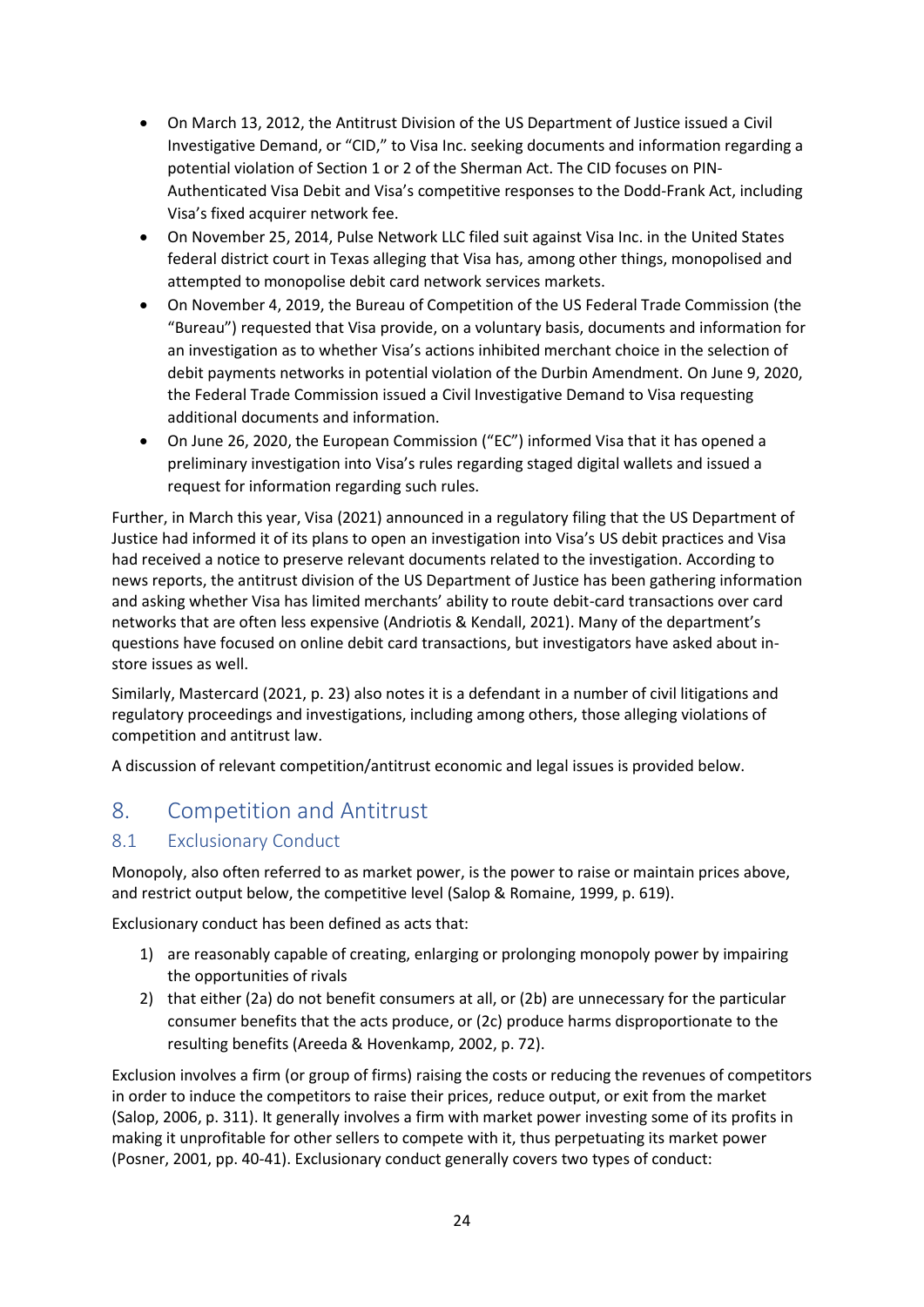- predatory pricing
- raising rivals' costs (RRC) (Salop S. C., 2017, p. 374).

In the simplest rendition, predatory pricing involves an across-the-board reduction in prices intended to permit a deep-pocket firm to win a war of attrition against a less well-financed entrant or small competitor (Salop S. C., 2017, pp. 374-375).

The reduction in prices during the predatory phase of a predatory pricing strategy involves shortterm profit-sacrifice or actual losses by the predator (Salop S. C., 2017, p. 375). Controversy surrounds whether predatory pricing will be followed by a period of recoupment – high prices to recover the losses experienced during the course of predatory pricing.

RRC foreclosure generally describes exclusionary conduct that totally or partially "forecloses" competitors from access either to critical inputs or customers, with the effect of causing them to raise their prices or reduce their output, thereby allowing the excluding firm to profit by setting a supracompetitive output price, with the effect of harming consumers (Salop S. C., 2017, p. 376).

Input foreclosure raises costs for entrants' or existing rivals' by materially raising their costs or eliminating their efficient access to critical inputs (Salop S. C., 2017, p. 384).

Customer foreclosure refers to using exclusive contracts and other strategies that exclude rivals from access to a sufficient customer base (Salop & Romaine, 1999, p. 627). If the monopolist can reduce the sales of a competitor through the use of exclusive contracts, bundling, or other means, the rival may suffer higher costs that make it a less formidable competitor in selling to other customers. The competitor may even be forced to exit. In turn, customer foreclosure focuses on the impact of losing efficient access to customers (Salop S. C., 2017, p. 386).

While input foreclosure strategies are commonly thought of as raising rivals' costs while customer foreclosure strategies are commonly thought of as limiting rivals' access to the market, customer foreclosure strategies can also be understood as another form of raising rivals' costs because they raise rivals' costs of distribution (Baker, 2013, p. 538n).

#### <span id="page-35-0"></span>8.2 Parallel Exclusion

Parallel exclusion is self-entrenching conduct, engaged in by multiple firms, that harms competition by limiting the competitive prospects of an existing or potential rival to the excluding firms (Hemphill & Wu, 2013, p. 1189). Parallel exclusion seeks to block or slow would-be market entrants (Hemphill & Wu, 2013, p. 1185). Parallel exclusion is pervasive in industries that comprise a few major players. Parallel exclusion has also been referred to as multilateral exclusion (Hovenkamp, 2005, pp. 163- 164).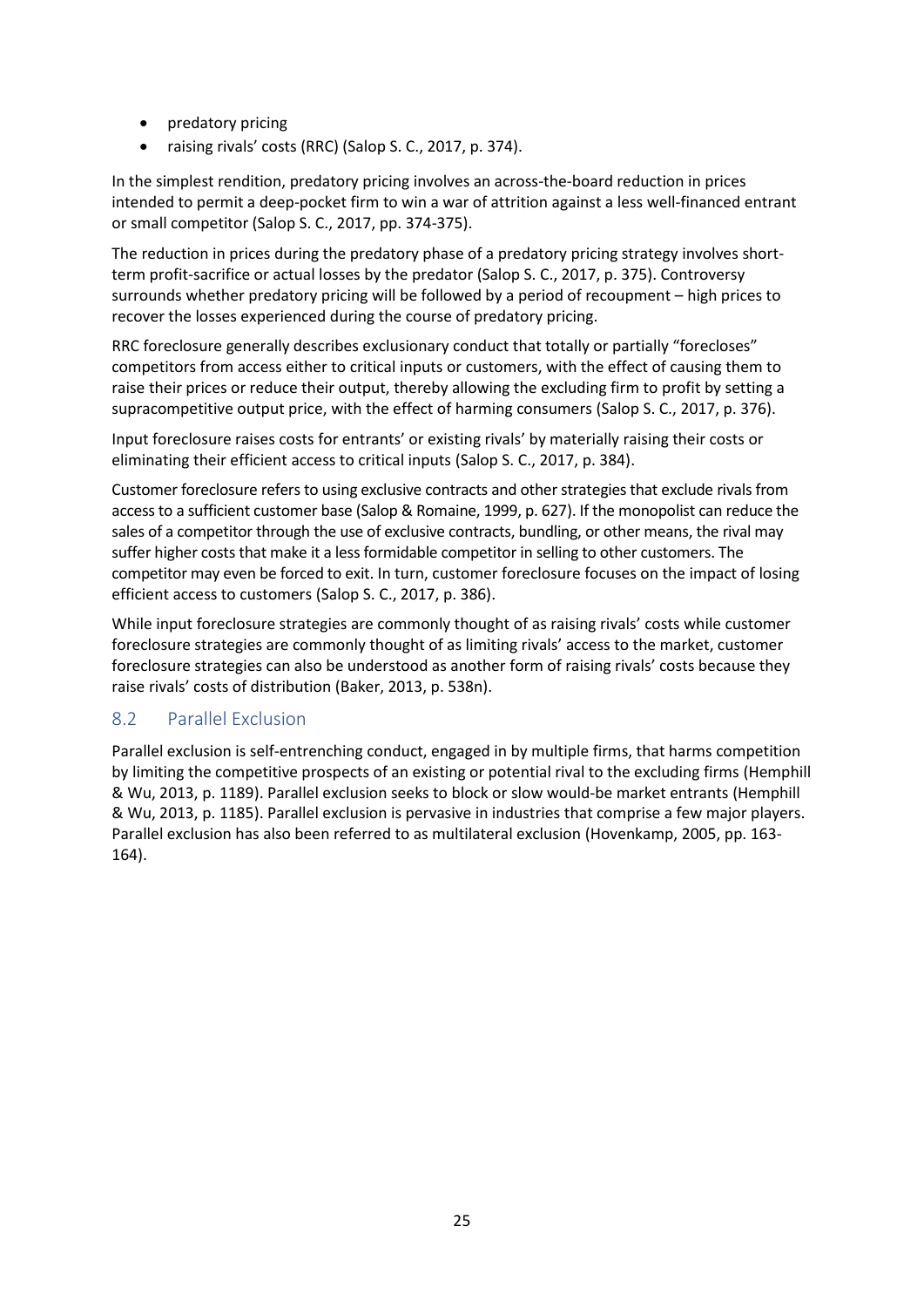#### Case Study on Parallel Exclusion

In the United States Visa and Mastercard were the first firms to offer generalpurpose credit cards issued by banks, beginning in the 1960s (Hemphill & Wu, 2013, p. 1191). By the 1980s, the two companies had come to completely dominate the bank-issued credit card industry, and most American banks issued both cards and virtually every retailer accepted both cards (Hemphill & Wu, 2013, pp. 1191-1192).

In the late 1980s and 1990s, various firms attempted to enter the lucrative market for credit cards, including Discover and American Express (Amex), the latter of which had until then traditionally issued its own charge cards under a different business model (Hemphill & Wu, 2013, p. 1192). Matters came to a head when American Express began to recruit banks to issue a new line of Amex-branded credit cards. To prevent the arrival of another competitor in the credit card market, Visa and, later, MasterCard adopted similar exclusionary rules. The rules banned any member banks from issuing Amex or other cards, on pain of losing the right to issue cards from Visa and MasterCard. With the rules in place, a bank would have to completely forgo issuing Visa and Mastercard cards if it wanted to deal with American Express.

Visa and MasterCard both promulgated rules that forbade member banks who issued credit cards from issuing any credit cards other than Mastercard or Visa, on threat of losing membership in the respective networks (Hemphill & Wu, 2013, p. 1202). The networks essentially used the banks as their agents to exclude American Express from the market for bank-issued credit cards. The threat of being cut off from the Visa or MasterCard network kept each bank in line.

In 1998 the US Department of Justice launched a suit against Visa and Mastercard alleging that their exclusionary rules violated section 1 of the Sherman Act.

In September 2003 the United States Court of Appeals for the Second Circuit affirmed a district court ruling invalidating Visa and Mastercard rules that prohibited member banks from issuing American Express or Discover (Kolasky, et al., 2003). <sup>1</sup> The district court had found that these exclusionary rules substantially harmed competition and failed scrutiny under a rule of reason analysis.

1. *U.S. v. Visa U.S.A., Inc*., 2003 WL 22138519 (2d Cir. Sept. 17, 2003).

Effective, anti-competitive parallel exclusion generates several distinct harms (Hemphill & Wu, 2013, p. 1210). Parallel exclusion allows the excluders to sustain higher prices. This results in an inefficient level of output produced because some of the consumers who would have purchased the product in a competitive market do not choose to do so at the higher price, resulting in a loss of allocative efficiency. The additional harms of parallel exclusion come from slowing or blocking product innovation of two types: the introduction of *higher-quality* substitutes and *lower-cost* substitutes.

Professor Herbert Hovenkamp (2005, pp. 163-164) of the University of Pennsylvania has suggested that the test for multilateral exclusionary conduct by firms enjoying collective market power need inquire only whether the conduct impairs the opportunity of rivals without significantly reducing the perpetrators' costs or improving the quality of their product.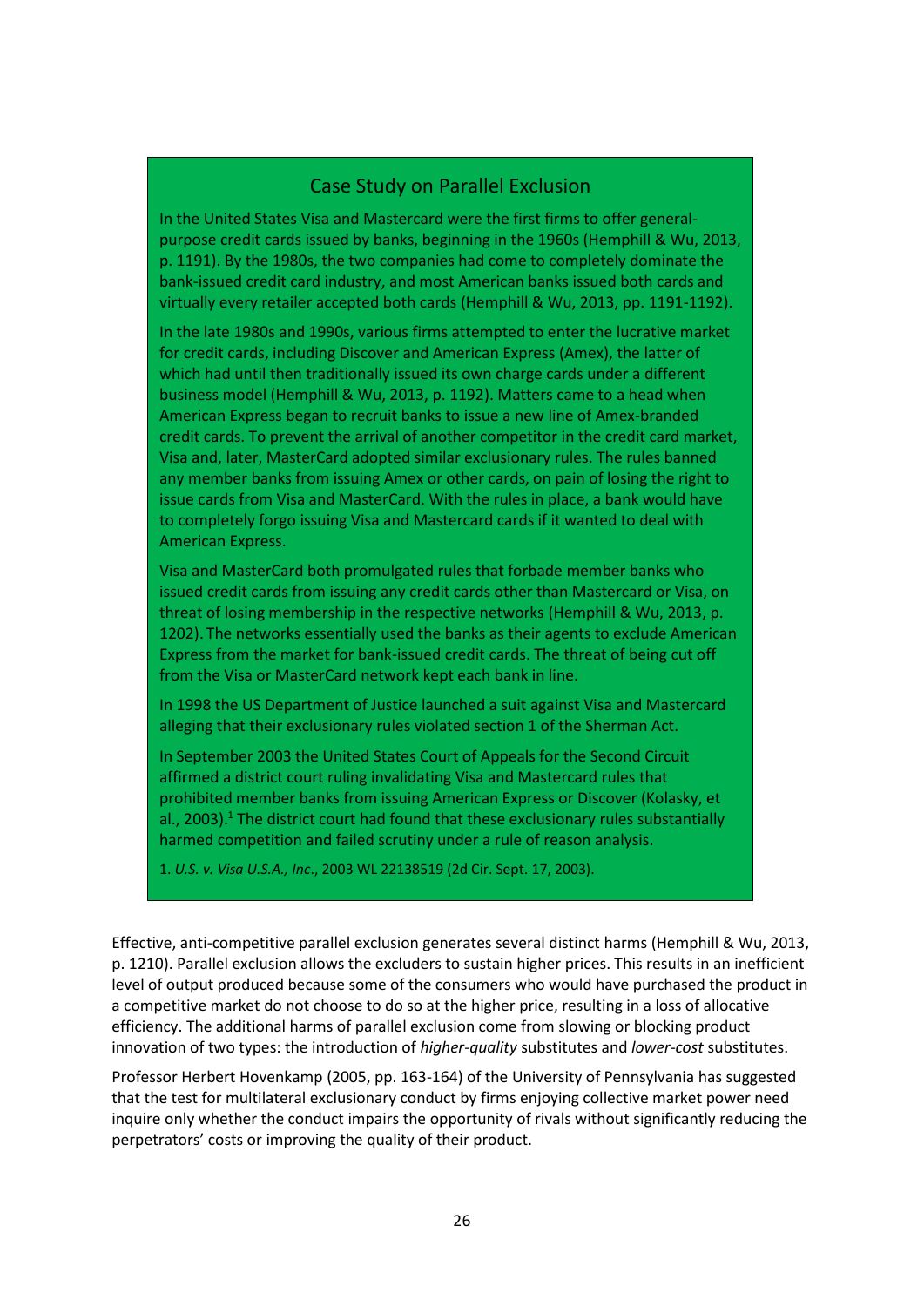#### <span id="page-37-0"></span>8.3 Tying and Bundling

Tying refers to conditioning the sale of one good on the purchase of another (Church & Ware, 2000, p. 168). Tying of two products (or services) occurs when a seller sells one good (tying good) on the condition that the buyer buys the other good (tied good) from that seller or imposes on the buyer the requirement that they will not purchase the other good from another seller (Economides, 2018, p. 141).

Bundling is a general term describing selling collections of goods as a package (Economides, 2018, p. 141). Bundling is the practice of selling two (or more) products together; the products may be available only as a bundle or, if available separately, are offered at a discount relative to their individual prices (Nalebuff, 2003, p. 9).

Pure bundling is the simplest case of a bundle; in a pure bundle, two goods, A and B, are only sold together and are not available for individual purchase (Nalebuff, 2003, p. 13). Furthermore, in a pure bundle, the goods A and B are offered only in some fixed proportion, such as one steering wheel and four tyres as part of a motor vehicle.

With mixed bundling goods A and B are sold as an A-B package as well as being sold individually (Nalebuff, 2003, p. 14). However, with a mixed bundle the package is sold at a discount to the individual components. Essentially, mixed bundling is the conditioning of discounts in one market on the purchase of products or services in another market (Crane, 2006, p. 423).

Tying is a special case of bundling in which consumers do not have the choice of buying the "tied" product without the "tying" product (Evans & Salinger, 2005, p. 41).

Bundling is pervasive throughout the economy and there are many products that can only be bought as a bundle (Gans & King, 2002, p. 3). For example, shoes are sold in pairs as almost everyone who wants a right shoe also wants a matching left shoe as well and bundling the two together makes sense (Salinger, 1995, p. 85). However, bundling has also occurred in situations where the products concerned are unrelated to one another, such as bundling fuel discounts with grocery shopping.

For the vast majority of cases where bundling is observed, the reason why separate goods are sold as a package can be explained by economies of scope in production or by reductions in transaction and information costs, with an obvious benefit to the seller, the buyer or both (Kobayashi, 2005). This is the presumptive explanation for bundling when it occurs in highly competitive markets. Because they involve lower prices, bundled discounts and bundled rebates typically benefit consumers (Antitrust Modernization Commission, 2007, p. 94).

However, bundling can have ambiguous economic consequences (Gans & King, 2002, p. 2). In markets characterised as oligopolistic, bundling may have strategic uses that may warrant scrutiny under competition law (Kobayashi, 2005, p. 708).

There is increasing recognition that bundling can result in adverse effects when practiced by dominant firms. According to the European Commission (2005, p. 54), bundling can result in anticompetitive effects due to foreclosure, price discrimination and higher prices. According to the US Antitrust Modernization Commission (2007, pp. 95-96):

*… recent economic literature has suggested three theories by which, in certain circumstances, bundled discounts could be unreasonably exclusionary:(1) as a form of predatory pricing; (2) as de facto tying; and (3) as exclusionary conduct that deters entry.*

#### <span id="page-37-1"></span>8.4 Exclusionary Bundling and Parallel Exclusionary Bundling

Under de facto tying, while a consumer can purchase each component of a bundle separately, the prices of the separate components are increased relative to the component prices without bundling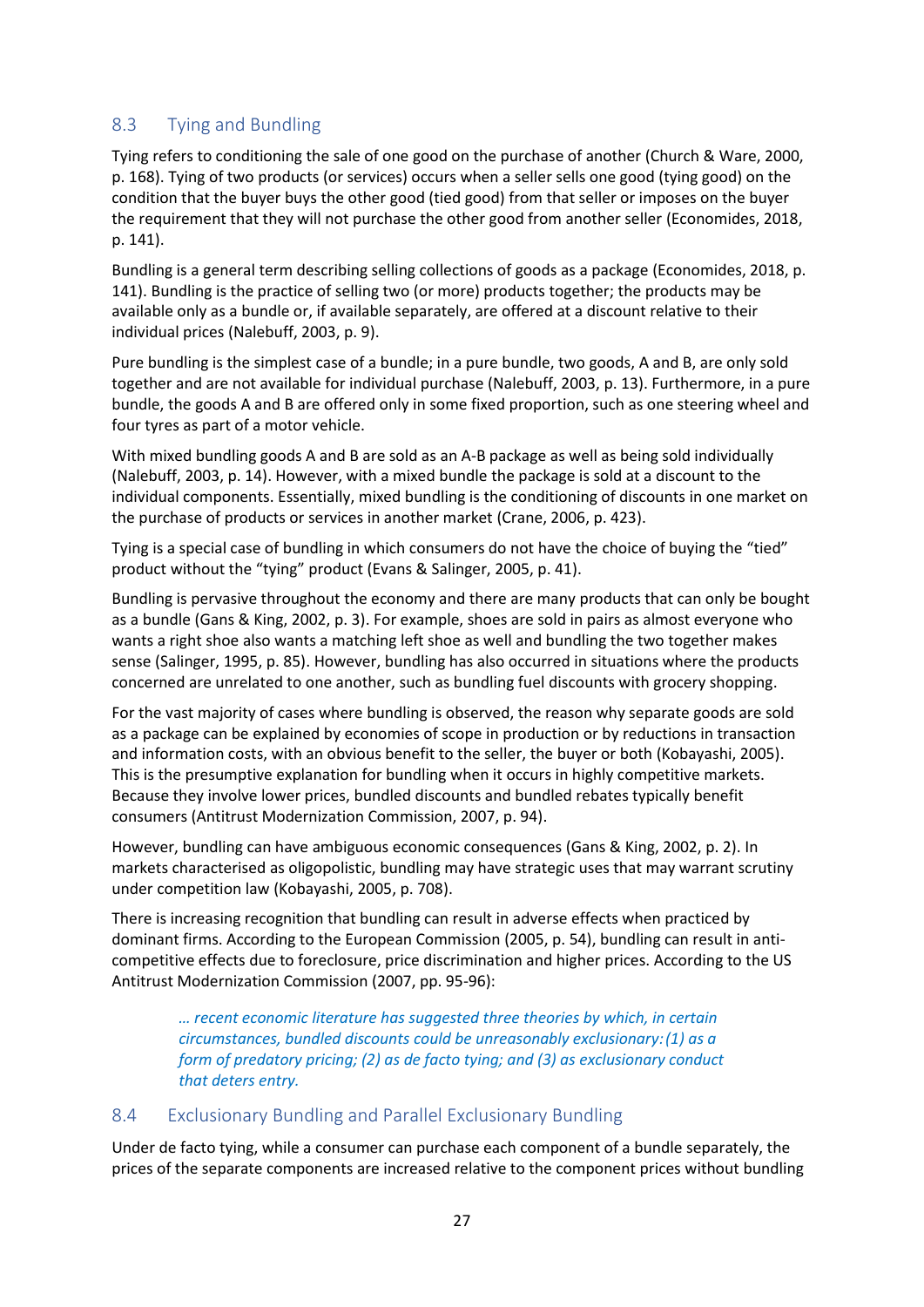(Muris, 2005, p. 14). This price increase makes purchase of the bundle relatively attractive, even when the prices in the bundle are set at the monopoly level. The bundle appears to offer consumers a discount, but in fact does not, because the price for each separate good has been correspondingly increased, including raising the stand-alone price of the monopoly good above the monopoly price of the good in the absence of bundling.

According to leading Australian competition economists Professor Joshua Gans of the University of Toronto and Dr Stephen King (former ACCC Commissioner and current Commissioner with the Productivity Commission):

*… a firm may find bundling profitable because of its anti-competitive effects. Bundling may involve practices that are similar to predatory pricing. For example, a firm with a monopoly in one product may tie sales of that product to a second good or service that is potentially competitively supplied. The firm may use the bundled products to undermine competition in the potentially competitive sector, for example by effectively selling the tied product below cost. Even though the bundle as a whole may be priced above cost, rivals are effectively prevented from competing in the potentially competitive sector … (Gans & King, 2004, p. 313)*

A primary concern over bundled pricing strategies is that they may foreclose or exclude equally efficient rivals, even if the discount results in prices that are above the dominant firm's costs (Economides & Lianos, 2009, pp. 488-489). In this regard, courts in various jurisdictions have ruled that bundled discounts may in some circumstances amount to anti-competitive behaviour even when the dominant firm would not be liable under a predatory pricing test (Economides & Lianos, 2009, p. 493).

The European Commission (2005, pp. 54-55) has warned in relation to bundling:

*A company that is dominant in the tying market can through … bundling foreclose the tied market and can indirectly also foreclose the tying market (horizontal foreclosure). By tying the dominant company reduces the number of potential customers that is available for its competitors in the tied market. This may cause existing competitors to be marginalised or exit from the tied market and create a barrier for new entrants. Economies of scale, network effects and high entry barriers in the tied market all make such a strategy more likely and more successful.*

*The foreclosure of the tied market may allow the dominant company to achieve larger profits in the tied market, for example through catching more of the customers in that market. Moreover, tying may allow the dominant company to protect or strengthen its dominant position in the tying market. If the tied good is important for buyers of the tying good a reduction of alternative suppliers of the tied good can make entry in the tying market more difficult, since it may in the end make it necessary to enter both the tying and the tied market in order to compete effectively.*

Professor Barry Nalebuff (2005) of Yale University has coined the term exclusionary bundling that has a foreclosure effect similar to predatory pricing but also has some important differences. In Nalebuff's model, there is product market dominated by an incumbent firm (non-contestable) and an adjacent market in which buyers are indifferent between the incumbent's and entrant's products (contestable). The incumbent may achieve costless exclusion by bundling contestable and noncontestable demand under a contract with price equal to the sum of prices for contestable and noncontestable demand prior to the bundle. Although the high stand-alone price for the noncontestable product exceeds the incumbent's profit maximising monopoly price, buyers do not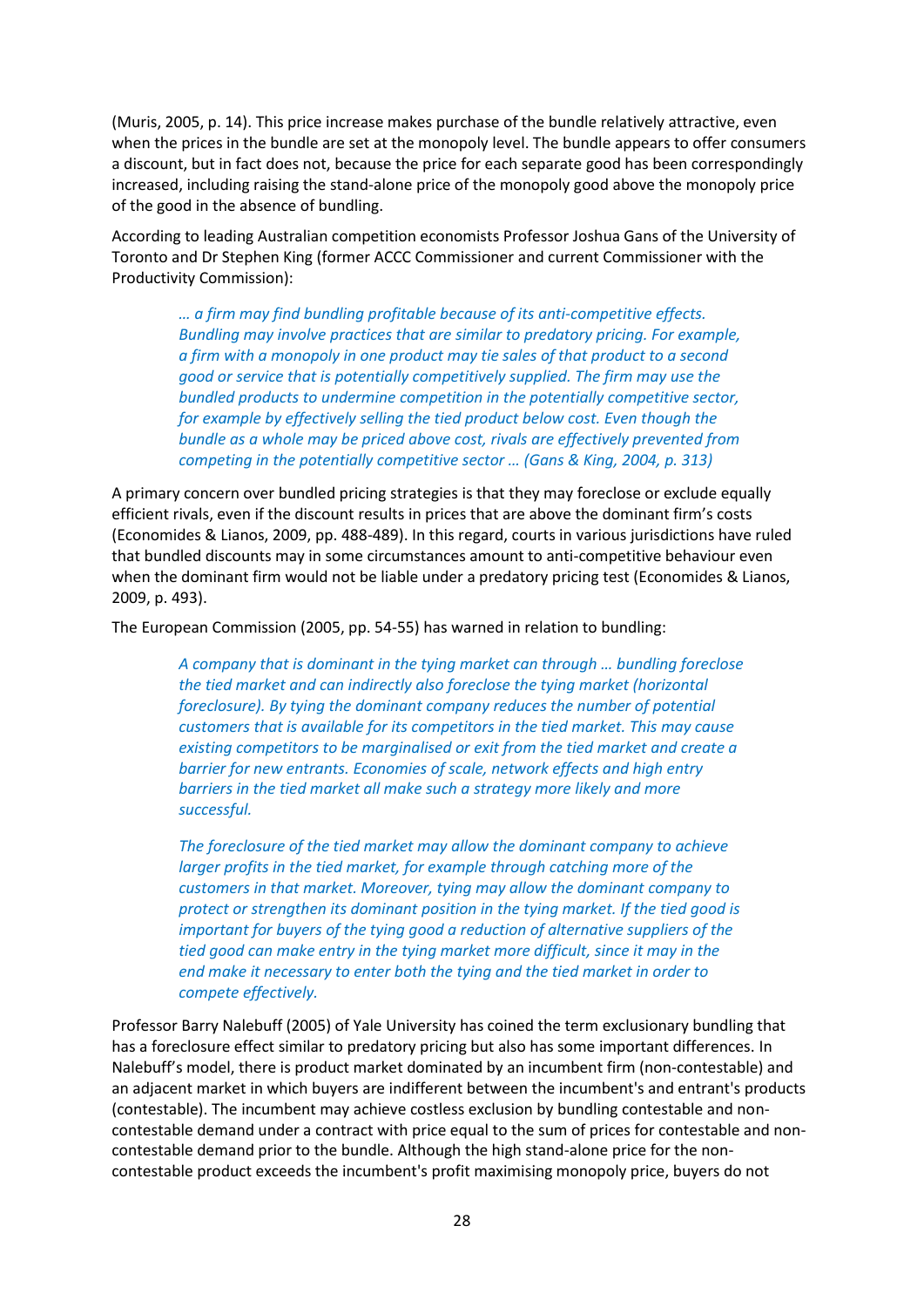choose to pay the stand-alone price as they prefer to purchase the bundle. The threat is never carried out.

Nalebuff (2005, p. 377) concludes that bundling is exclusionary when the incumbent's pricing makes it unprofitable for an entrant with the incumbent's costs to sell the competitive good at a price that would lead the customer to forgo the bundle. If entry is costly, then entrants may not reappear after exiting, especially if they anticipate that the incumbent can repeatedly drive them out via a costless cross-subsidy (Nalebuff, 2005, p. 325).

Bundling in this manner has several adverse competitive consequences (Scott Morton & Abrahamson, 2017, p. 780). First, the entrant does not expand because they cannot overcome the financial impact of the bundle on buyers' incentives. Once the entrant realises the futility of competing for sales subject to the bundle, other consequences may follow: exit due to lack of scale, less price competition because the entrant does not gain sales by lowering prices, or even higher entrant prices if the entrant retreats to serving a niche group of buyers that already favour its product. Bundling reduces competition in all cases.

The offer by incumbents of a bundle in this manner provides a number of advantages over predatory pricing: the provision of the bundle with a targeted discount in the non-contestable market is cheaper (Scott Morton & Abrahamson, 2017, p. 784). While predatory pricing requires reducing the price on all units today in exchange for uncertain future profits on all units tomorrow, discounts in the non-contestable market allows the incumbent to offer a lower price only on the marginal sales (Scott Morton & Abrahamson, 2017, pp. 784-785).

Professor Fiona Scott Morton of Yale University and Zachery Abrahamson of the US Department of Justice (2017) propose a diagnostic tool for calculating the burden that the bundled pricing imposes on the entrant — the amount by which the entrant must lower its own price below the market price to counteract the impact of the bundled pricing on custom. This "effective entrant burden" measures the extent to which the dominant firm leverages non-contestable demand into anticompetitive exclusion (Scott Morton & Abrahamson, 2017, p. 777).

Under exclusionary bundling, even if a bundle's components are sold above cost, it could still exclude an equally or more-efficient competitors from entering, or remaining in, one or more component markets (Muris & Smith, 2008, p. 404).

Exclusionary bundling is effectively the type of conduct Visa was engaging in when it was tying the offer of cheaper strategic merchant rates for credit card transactions to a commitment from the merchant to process Visa branded dual-network debit card transactions via the Visa network and not through eftpos.

If exclusionary bundling is being practiced by more than one firm, then it becomes parallel exclusionary bundling. Such conduct is not a new phenomenon within card payment systems as outlined in the case study below.

The provision of access to strategic interchange rates on other debit card transactions that are not contestable by eftpos based on the agreement of large merchants to continue to rout DNDCs transactions through the debit card networks of the international card schemes that are contestable arguably constitutes tying conduct that could be categorised as not only exclusionary bundling, but also parallel exclusionary conduct as it is currently being practiced by both Visa and Mastercard.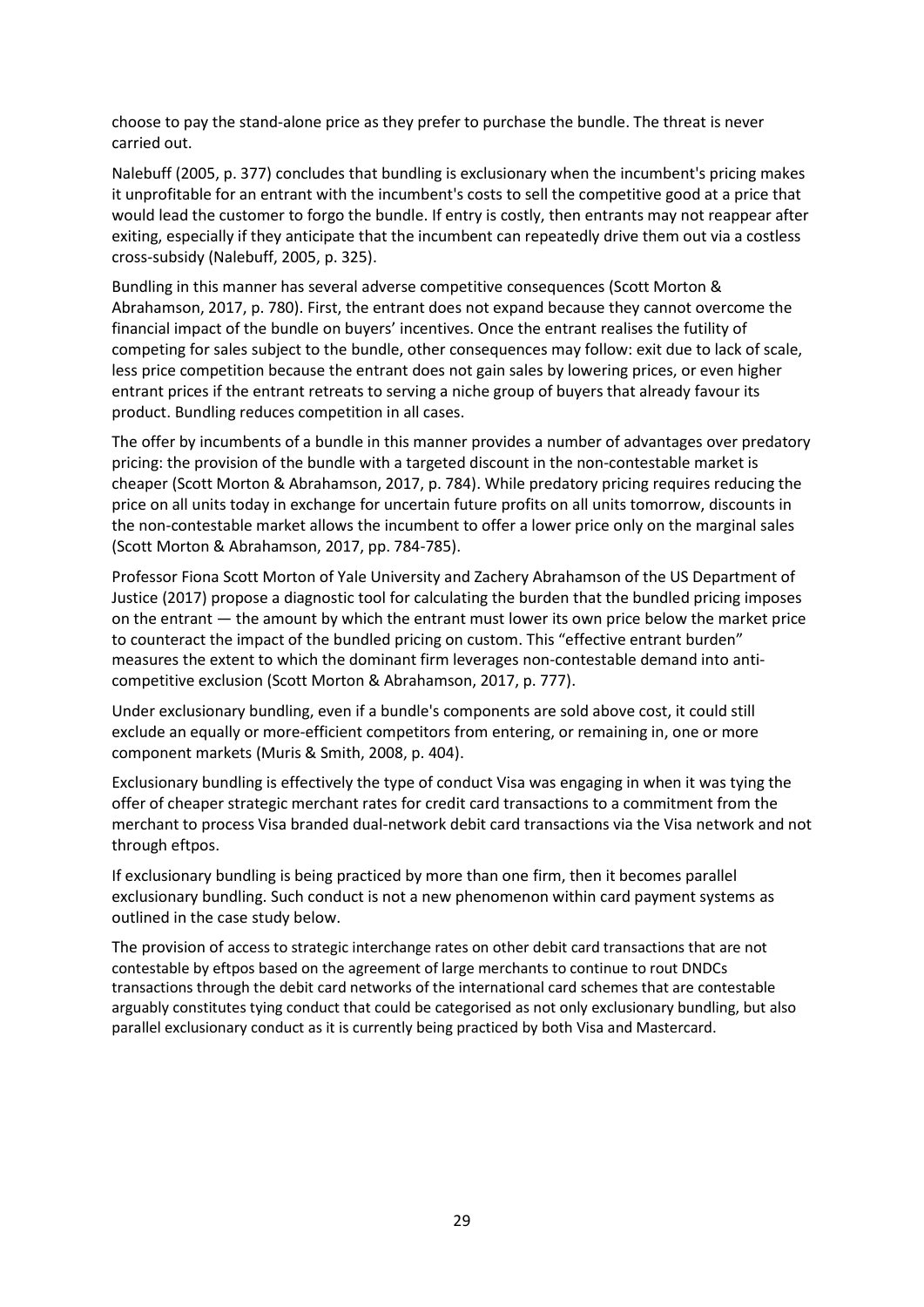## Case Study on Parallel Exclusionary Bundling

In the 1990s, when ATMs became widespread across the United States, a collection of payment networks, with names like Honor, Maestro, and Shazam, offered retailers the service of processing debit card payments (Hemphill & Wu, 2013, pp. 1205-1206). For authentication these firms relied on a PIN and immediate access to the customer's checking account (Hemphill & Wu, 2013, p. 1206).

Beginning in the 1990s, Visa and Mastercard launched competing debit systems (built into bank-issued ATM cards, which gained a Visa or Mastercard logo) (Hemphill & Wu, 2013, p. 1206). Their systems relied on a signature, rather than a PIN, and had a much higher fee: roughly the same percentage fee charged the retailer for credit card services including similar interchange fees. Signature debit was more vulnerable to fraud (due to the absence of a PIN) and slightly slower (because a signature was required).

In 1996, Visa/MasterCard signature debit interchange fee rates were 10 to 20 times the rates charged for PIN debit offered by the other networks (Constantine, Schnell, Cyr, & Peters, 2005, p. 166). The vast pricing gap between signature and PIN debit completely distorted the incentives of banks in their debit issuance and promotion practices (Constantine, Shinder, & Coughlin, 2005, p. 608). After initially preferring PIN debit, many banks performed an about face and aggressively pushed signature debit products (Constantine, Shinder, & Coughlin, 2005, pp. 608-609). This was because the banks favoured the higher interchange fees they collected on signature debit cards (Constantine, Shinder, & Coughlin, 2005, p. 614). Not only did they now favour the riskier, more costly, slower and less efficient signature debit card product, but they also took active steps to suppress PIN debit altogether (Constantine, Shinder, & Coughlin, 2005, p. 609).

The difference in price led some merchants to seek to refuse to honour the Visa and Mastercard debit cards. However, Visa gave merchants the choice of either accepting both its credit and debit cards or making do with neither (Hemphill & Wu, 2013, p. 1206). In turn, Mastercard followed suit. This demand has become known as the honour-all-cards rule.

The honour-all-cards rule meant that merchants were unable to decline acceptance of a new type of card product even if they thought the cost of acceptance was too high (Bullock, 2010, p. 55). A merchant could not decline to take Mastercard/Visa debit cards unless it was prepared to decline acceptance of credit cards. Since virtually all merchants needed to accept Visa's and Mastercard's dominant credit cards in order to remain competitive, they had no choice but to accept Visa/Mastercard debit transactions at supracompetitive prices (Constantine, Shinder, & Coughlin, 2005, p. 606).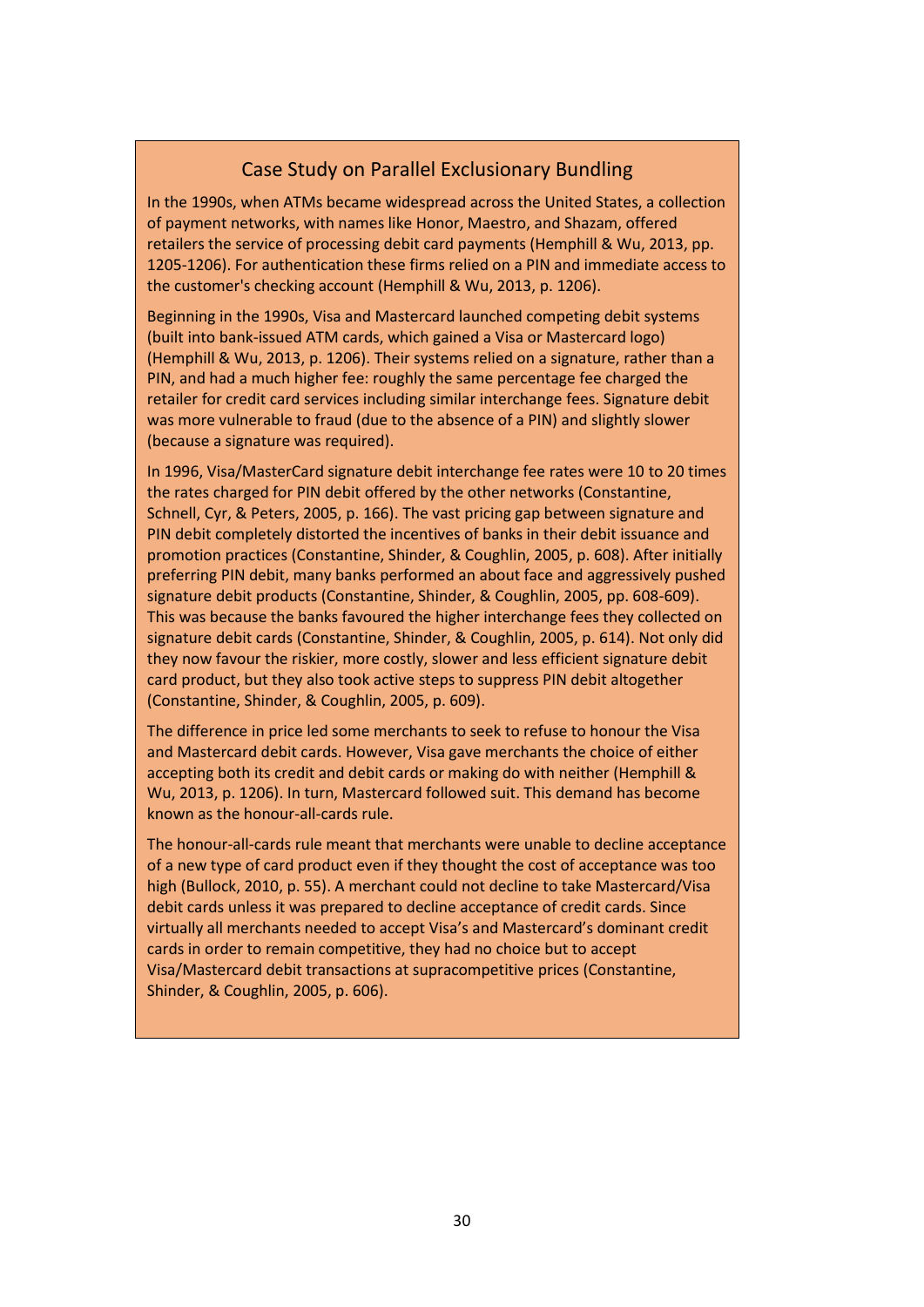The tactics employed by Visa and Mastercard had a profoundly negative impact on PIN debit's share of the debit card market (Constantine, Shinder, & Coughlin, 2005, p. 609). Between 1993 and 2001, PIN debit declined from a 61 per cent share of debit transactions to a 36 per cent share. At the same time, signature debit grew from a 38 per cent share to a dominant 64 per cent share. This massive market share shift occurred even though most industry observers believed that PIN debit was a superior product. As a result, merchants (and their customers) were forced to pay substantial overcharges for signature and PIN debit transactions.

In October 1996, Wal-Mart Stores brought a suit against Visa and MasterCard, alleging that the two networks were illegally tying their credit and debit products (Peppet, 2007, p. 176). The suit alleged that Mastercard and Visa were making excessive profits on these debit transactions (Peppet, 2007, p. 177). Whereas credit cards carry with them an inherit credit risk of default, debit cards, which draw funds directly from the user's bank, should theoretically be less costly to operate. The plaintiffs argued that Visa and Mastercard were requiring retailers to take such debit cards at "inflated" rates through this anti-competitive tying arrangement. In 2000 the case became a class action, with the lead plaintiffs representing approximately five million retailers.

The evidence in the case supported the merchants' position that, but for the honour-all-cards rule, Visa and Mastercard could not have charged credit card-style interchange fees for their debit products (Constantine, Shinder, & Coughlin, 2005, p. 606). Nearly seven years later in 2003 after bringing the action, the United States District Court for the Eastern District of New York decided most aspects of the case in the merchants' favour on summary judgment (Constantine, Schnell, Cyr, & Peters, 2005, p. 175).

In April 2003, Mastercard settled its case on the courthouse steps, only a week prior to the start of trial (Peppet, 2007, p. 177). Although it initially postured that it planned to continue litigation, Visa followed suit two days later. Under the terms of the settlement, MasterCard agreed to pay roughly US\$1 billion in damages to the merchant class over ten years, and Visa to pay US\$2 billion. In addition, retailers won the right to accept credit cards but not debit cards, or to accept only debit cards processed using a user PIN number rather than the user's signature (for which the retailers pay far less in fees) (Peppet, 2007, pp. 177-178). Finally, both Mastercard and Visa agreed to lower their transaction fees for an interim period from August to December 2003, and then to set fees based on market indicators (Peppet, 2007, p. 178).

The honour-all-cards rule is an example of an exclusionary bundling scheme taken in parallel (Hemphill & Wu, 2013, p. 1206). The rule served both as a way to blunt the competitive threat to credit cards from PIN debit, and to earn additional profitsfrom the debit market.

The district court and the United States Court of Appeals for the Second Circuit recognised the settlement as "the largest settlement ever approved by a federal court," and "the largest antitrust settlement in history."<sup>1</sup>

1. *In re* Visa Check/MasterMoney Antitrust Litig., 297 F. Supp. 2d at 508; *affd,* 396 F.3d 96, 103, 119 (2d Cir. 2005).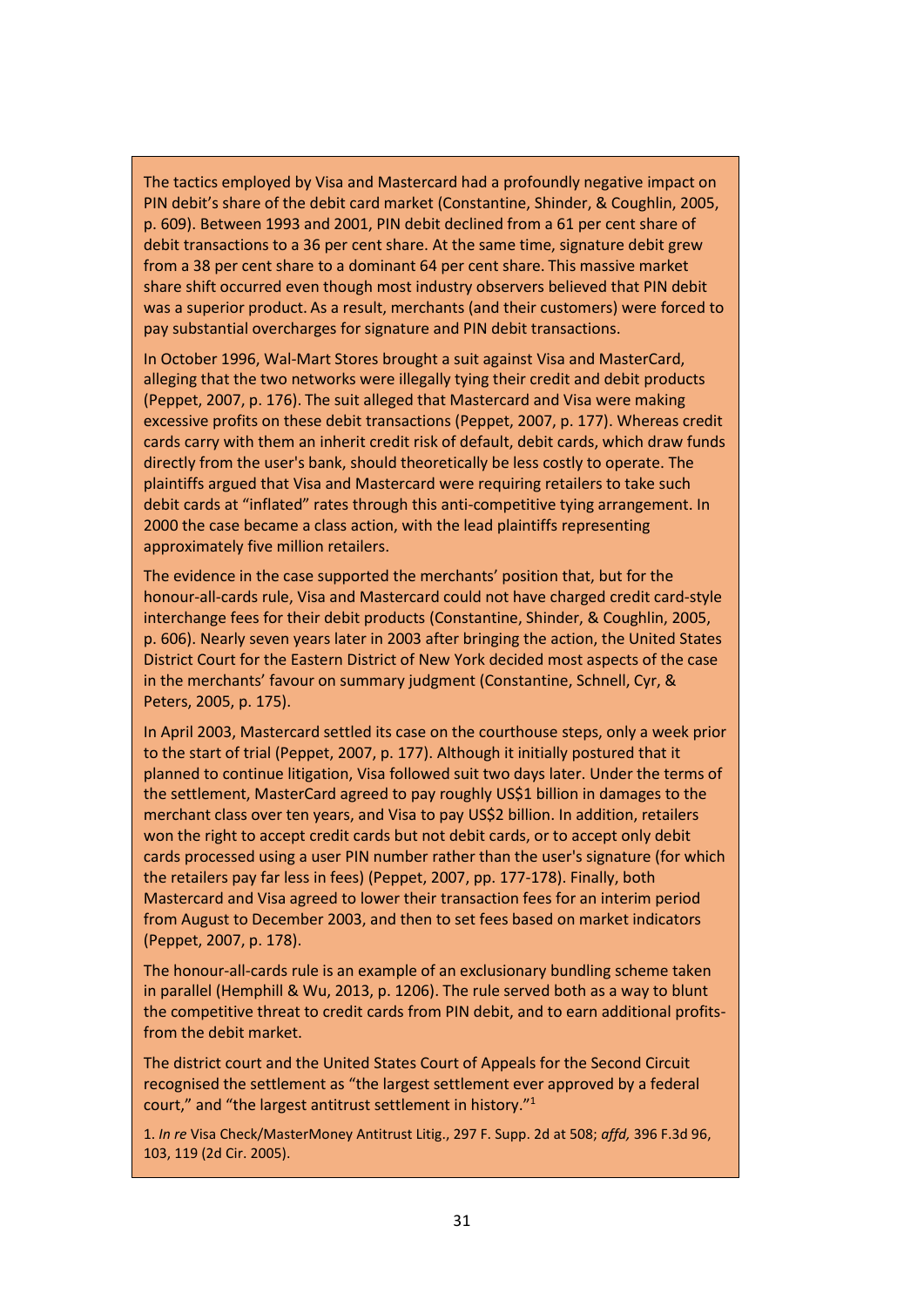#### <span id="page-42-0"></span>8.5 Application of Competition Law to Exclusionary Bundling

Broadly speaking, competition laws are concerned with two types of anti-competitive conduct (Melamed, 2005, p. 1248). One is collusion: conduct in which two or more firms agree to reduce rivalry between them in order to enable one or both to exercise market power. The other is exclusionary conduct: conduct by a firm or group of firms that weakens rivals or excludes them from the market and can thereby enable the firm or firms engaging in the conduct to gain market power.

On balance, the application of competition law has generally found it much easier to deal with the problem of collusion than exclusion (Melamed, 2005, p. 1248). This is because competition law has had much more difficulty in determining whether exclusionary conduct is anti-competitive (Melamed, 2005, p. 1249).

In most cases, exclusion is a result of conduct that has both efficiency properties as well as the tendency to exclude rivals (Melamed, 2005, p. 1249). The challenge with exclusionary conduct is how to treat conduct that has both efficiency benefits and exclusionary harm. The benefits are usually realised at least in part by the perpetrators while the exclusionary harm is experienced by rivals and indirectly by consumers. In contrast to collusion, which reduces the perpetrators' outputs, exclusionary conduct reduces the output of the excluded rivals.

US antitrust case law has established that a multi-product seller that uses a bundled discount in a way that excludes or eliminates an equally or more efficient competitor unambiguously harms consumers and competition (Dillbary, 2010, p. 1233).

In Australia the competition law applicable to the practices of exclusionary bundling and parallel exclusionary bundling are sections 46 and 47 of the *Competition and Consumer Act 2010* (CCA):

- Section 46 prohibits a firm with a substantial degree of market power from engaging in conduct that has the purpose, effect or likely effect of substantially lessening competition in a market.
- Section 47 prohibits exclusive dealing where it has the purpose, effect or likely effect of substantially lessening competition in a market. In particular, section 47(2) deals with exclusive dealing conduct of supplying goods or services on the condition that the buyer will not acquire goods or services from a competitor of the supplier.

Exclusionary bundling has previously been successfully prosecuted by the ACCC under the previous version of section 46 as well as section 47 of the CCA. Further details are provided in Appendix II.

## <span id="page-42-1"></span>9. Regulatory Response on Debit Card Issues

#### <span id="page-42-2"></span>9.1 Overview on Regulatory Response

The international evidence is clear that domestic card schemes require government support and/or intervention in some form in order to survive against the international card schemes. If competition were conducted on a truly level playing field then domestic card schemes should be left to compete on their own merits and to wither on the vine if they fail. However, competition between the domestic card scheme and the international card schemes in Australia is not being conducted on a level playing field for several reasons:

- international card schemes are engaging in anti-competitive practices, specifically exclusionary bundling on both a unilateral and multilateral/parallel basis
- LCR is being implemented through persuasion rather than regulation.

The creation of a genuine level playing field would mean that eftpos is no longer dependent on further regulatory intervention from the PSB and RBA in order to survive, and would be empowered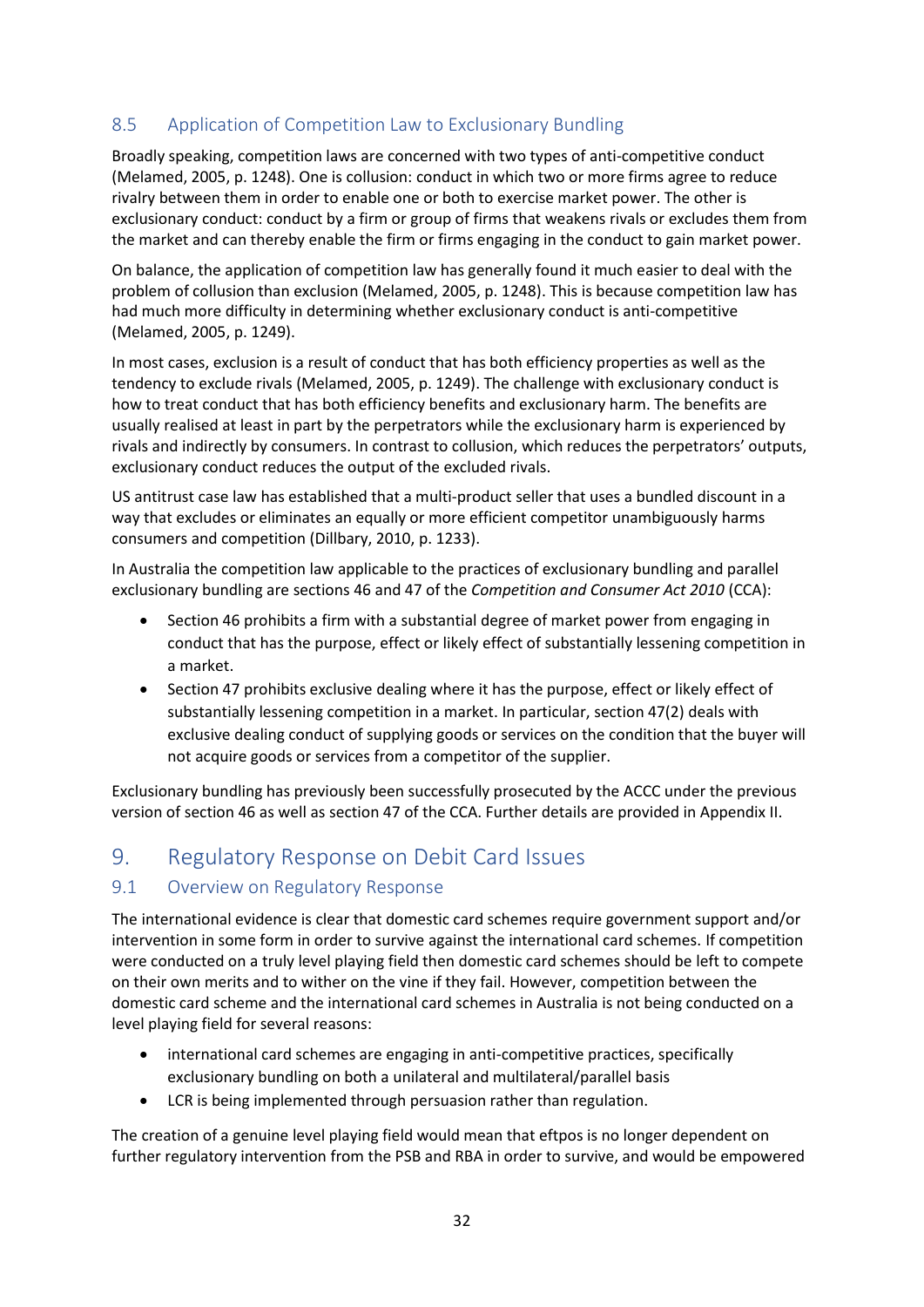to pursue its diversification and differentiation strategies. If these strategies prove successful, then eftpos in turn will become less reliant on support from its sometimes unenthusiastic membership.

However, the PSB and RBA is failing to create a genuine level playing field through its preferred policy options in the *Consultation Paper*.

#### <span id="page-43-0"></span>9.2 Addressing Exclusionary Bundling

In response to the problem posed by exclusionary bundling, the RBA (2021, p. 2) is proposing:

• **The Bank would explicitly prohibit schemes from engaging in 'tying conduct' involving their debit and credit card products.** This would supplement the implied prohibitions in competition law, helping to ensure that the debit schemes compete solely on the basis of their debit card offerings, thereby supporting competition in the debit card market.

The ACCC has already accepted a court enforceable-undertaking under section 87B of the CCA from Visa in relation to such tying conduct. However, it is unfortunately the case that this proposal does not go anywhere near far enough to address potential anti-competitive conduct and detriment arising from exclusionary bundling being practiced by the international card schemes. The PSB and RBA need to go much further than just prohibiting tying between the credit and debit products of the international card schemes.

The provision of access to strategic interchange rates on other debit card transactions that are not contestable by eftpos based on the agreement of large merchants to continue to rout DNDCs transactions through the debit card networks of the international card schemes that are contestable also constitutes tying conduct that could be categorised as exclusionary bundling, even parallel exclusionary conduct if practiced by both Visa and Mastercard. The RBA needs to prohibit all such tying conduct as a matter of urgency, for if it takes too long, then eftpos could suffer exactly the same fate as BankCard and be forced to exit the retail payments system.

As was the case in relation to tying conduct by the international card schemes in relation to their debit and credit card products, the tying of their strategic merchant rates in relation to noncontestable and contestable debit products also raises compliance issues under sections 46 and 47 of the CCA.

In its consultation paper, the RBA (2021, pp. 14-15) appears to have created a false dichotomy between:

- 1. Option 1: Leave the ACCC to investigate and take enforcement action against any anticompetitive tying conduct.
- 2. Option 2: Explicitly address tying conduct.

While the RBA and the PSB should pursue option 2 on a more comprehensive basis, the ACCC should also continue to investigate tying conduct by the international card schemes and its compliance with section 46 and 47 of the CCA.

Competition only has a chance to succeed if a prohibition is instituted against all tying conduct by the international card schemes between their non-contestable services with their contestable services debit card services as well.

#### <span id="page-43-1"></span>9.3 Dual-Network Debit Cards and Least Cost Routing

In relation to regulatory requirements in relation to the issuing of DNDCs and the rollout of LCR, the RBA (2021, p. 2) is proposing some of the following measures:

• The Bank would state an explicit expectation that the major banks will continue to issue DNDCs, with both schemes to be provisioned in all relevant form factors offered by the issuer (such as in mobile wallets as well as physical cards).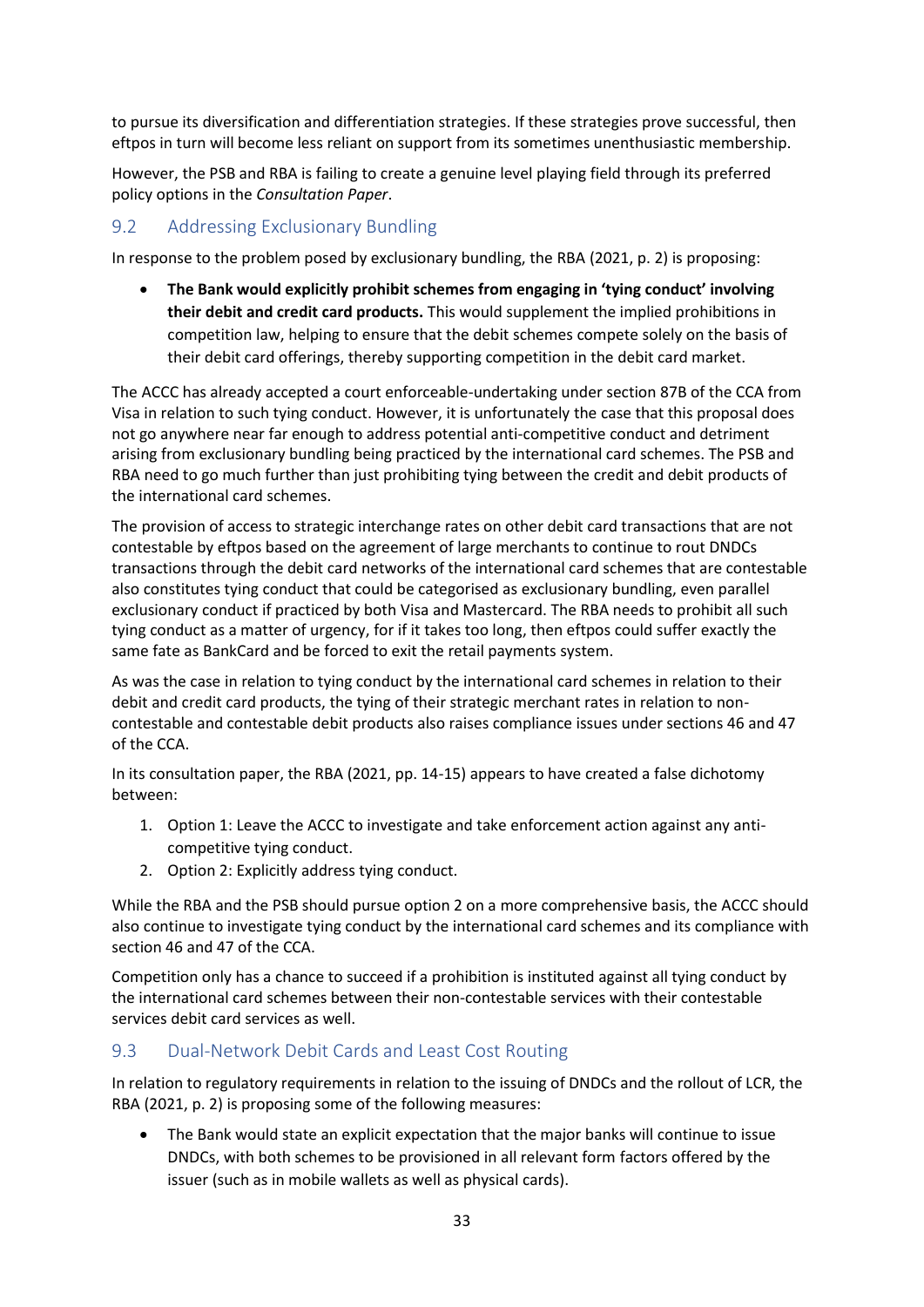- The Bank would state an expectation that all acquirers and payment facilitators (which provide card acceptance services to merchants) will offer and promote LCR functionality to merchants in the device-present (in-person) environment.
- The Bank would state an expectation that the industry will follow a set of principles regarding the implementation of LCR in the device-not-present (online) environment.

#### <span id="page-44-0"></span>9.3.1 Moral Suasion Versus Regulation

Despite ignoring the recommendations of the Black Economy Taskforce, the House of Representatives Standing Committee on Economics, and the Productivity Commission to regulate for LCR, the RBA is essentially relying on moral suasion to facilitate the take-up of LCR.

In the economic sphere, moral suasion can be thought of as an attempt to coerce private economic activity via governmental exhortation in directions not already defined or dictated by existing regulation (Romans, 1966, p. 1221).

Moral suasion is usually thought of as a process whereby banks co-operate with the central bank either for altruistic reasons or out of fear of regulatory sanction (Breton & Wintrobe, 1978, p. 210). However, economists are generally sceptical about the effects of moral suasion (Torgler, 2004, p. 237).

Assuming state entities are acting in the public interest, moral suasion is exerted in the economic sphere only in instances and directions which promote the national economic welfare (Romans, 1966, p. 1222). Assuming rational, profit-oriented economic units, existing private economic activity is already maximising each unit's own economic welfare. The sphere for moral suasion is where individual profit-seeking activity does not maximise the national welfare, i.e., where the private and the social interests diverge. Thus, moral suasion must encourage private economic units to undertake actions that are less profitable for them and which they would not otherwise to choose to make.

There are many objections that can be raised concerning the use of moral suasion as a policy instrument (Romans, 1966, p. 1221). Moral suasion is inequitable in that it rewards noncompliance; where promises, implicit or explicit, are involved, it entails the danger of an overly familiar relationship between regulator and regulatee; its *ad hoc* character adds an additional and unnecessary element of uncertainty to business decisions; and it may frequently be used in lieu of, or as an excuse for not implementing more effective regulatory measures. Where moral suasion is buttressed by implicit or explicit threats, even if the policy fails, the threats might not actually be carried out (Romans, 1966, p. 1222).

The RBA and PSB have received assurances in the past from participants in the retail payments system that have either partially – if not completely – been ignored or reneged upon. On this basis, it should impose an outcome rather an rely on moral suasion and the assurances of unenthusiastic and unmotivated participants.

#### <span id="page-44-1"></span>9.3.2 Dual-Network Debit Cards Versus Single-Network Debit Cards

The RBA (2021, pp. 11-12) is proposing to impose an implicit Durbin Amendment 'lite' style regime in the retail payments system in Australia whereby it would set an expectation that the major banks would continue to issue DNDCs, with two card schemes to be provisioned in all form factors, including mobile wallets, offered by the issuer. 6

<sup>&</sup>lt;sup>6</sup> The relevant part of the Durbin Amendment is that networks and their issuers cannot restrict the number of networks on which a debit transaction may be processed to one exclusive network. While the Durbin Amendment does impose some restriction in relation to debit card interchange fees based on the size of banks, these do not apply in relation to the provisions prohibiting network exclusivity.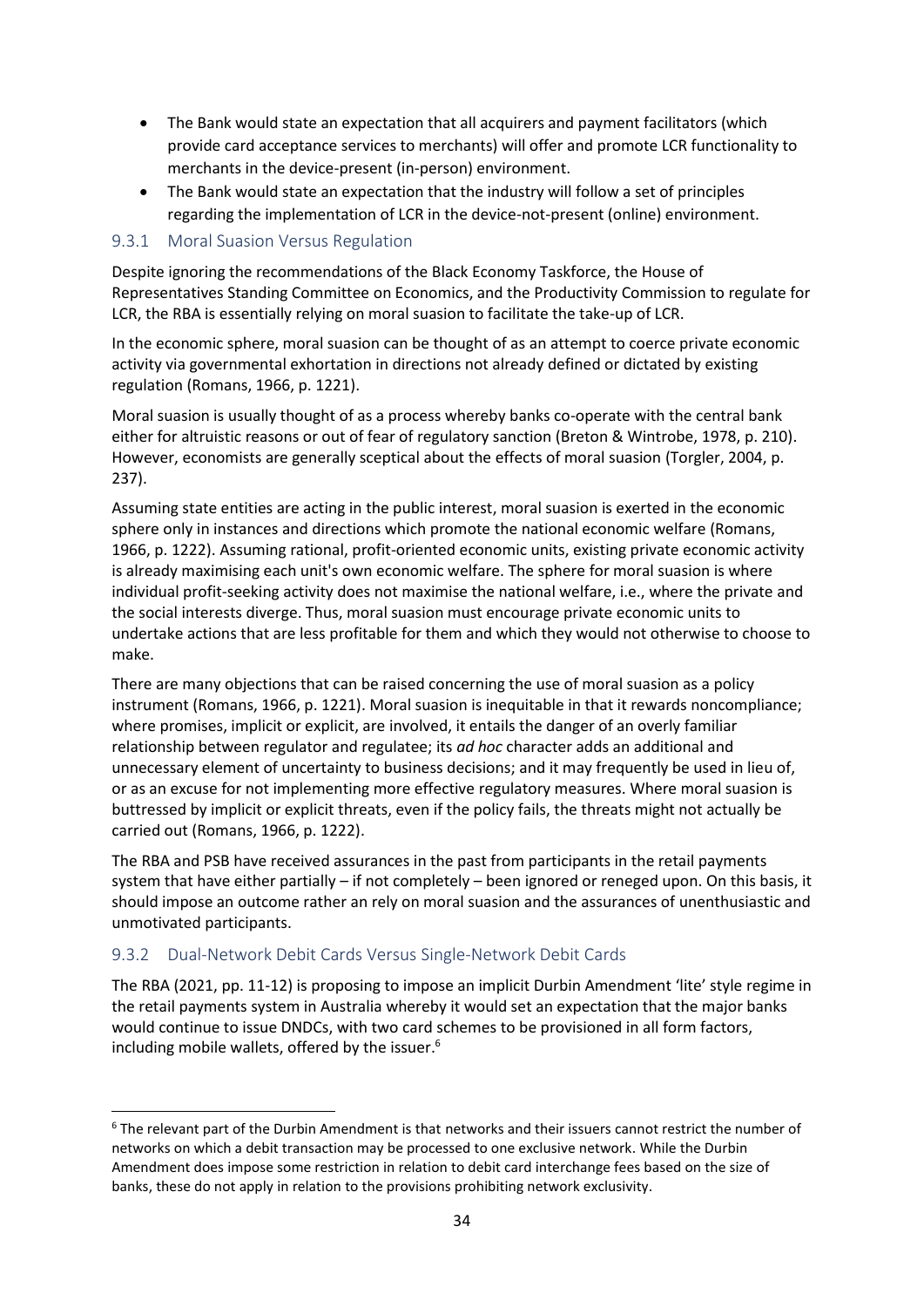The RBA (2021, p. 13) has justified imposing a size threshold upon whom the expectation would apply based on the additional cost to small and medium-sized issuers from having to support the cost of two debit networks. This is despite the acknowledgement by the RBA (2021, p. 12) that a widespread shift towards SNDCs could threaten the viability of LCR and that the unravelling of LCR could impose significant efficiency costs on the system as a whole due to the loss of competitive tension between the debit schemes.

If the RBA is concerned about the additional cost imposed upon smaller issuers from supporting two networks in relation to DNDCs, then perhaps eftpos can provide financial compensation in some form to support the continued issuing of DNDCs by such institutions. This could take the form of a direct subsidy payment. Alternatively, it could also take the form of tiered interchange rates for smaller issuers.

This would preserve competition and support the continuation of LCR. It would also permit the RBA to pursue a regulatory option far broader than Option 3 by mandating DNDC issuance for even smaller issuers in addition to major and medium sized issuers.

#### <span id="page-45-0"></span>9.3.3 Least Cost Routing

Given the recommendations of the Black Economy Taskforce, the House of Representatives Standing Committee on Economics, and the Productivity Commission to regulate for LCR, it is indeed surprising that the RBA and the PSB is persisting with its position of seeking to implement LCR through setting "expectations" upon retail payments system participants.

The general case for market intervention and regulation is generally predicated on market failure. Traditionally, the function of government has been seen as a benign corrector of the market economy when it falters (Tollison, 1985, p. 906). In the economics literature, market failure is generally associated with externalities, the provision of public goods, and non-competitive markets. In this case, government regulatory intervention is justified because the unregulated market outcome is perceived to be inefficient and it is believed that the situation can be ameliorated through regulation leading to a more socially beneficial outcome.

The RBA (2021, p. 9) notes that while most acquirers had implemented some form of LCR functionality by mid-2019, most were not yet offering a version that would maximise merchant savings by enabling dynamic routing for each individual transaction. While one major bank has automatically switched on LCR for eligible small merchants where it determined that they would benefit from the functionality, most other acquirers simply advertise the functionality to their customers, and the onus remains on merchants to understand the benefits of LCR and request it from their acquirer. The RBA (2021) further notes that despite the benefits, the take-up of LCR by merchants has remained relatively low.

For various reasons, including anti-competitive conduct, lack of motivation on the part of acquirers who are also issuers, customer inertia and informational asymmetries amongst some merchants leading to adverse selection, LCR is not being taken up even though it is arguably in the best interests of most merchants, especially smaller merchants. This provides prima facie evidence of market failure that justifies some sort of regulatory response on the part of the RBA and PSB.

#### <span id="page-45-1"></span>9.3.3 Payment Functionality of Dual-Network Debit Cards

The RBA (2019, p. 18) has predicted that payment cards seem increasingly likely to be electronic payment credentials that are pushed out electronically to digital devices such as phones and wearables, as opposed to pieces of plastic that are mailed out in the post. The move towards such digital wallets creates challenges for the functionality of DNDCs as well as the viability of LCR over the longer term.

While eftpos is now live in Apple Pay, Google Pay and Samsung Pay across a significant number of banks (eftpos Payments Australia Limited, 2021, p. 20), not all mobile wallets and issuers currently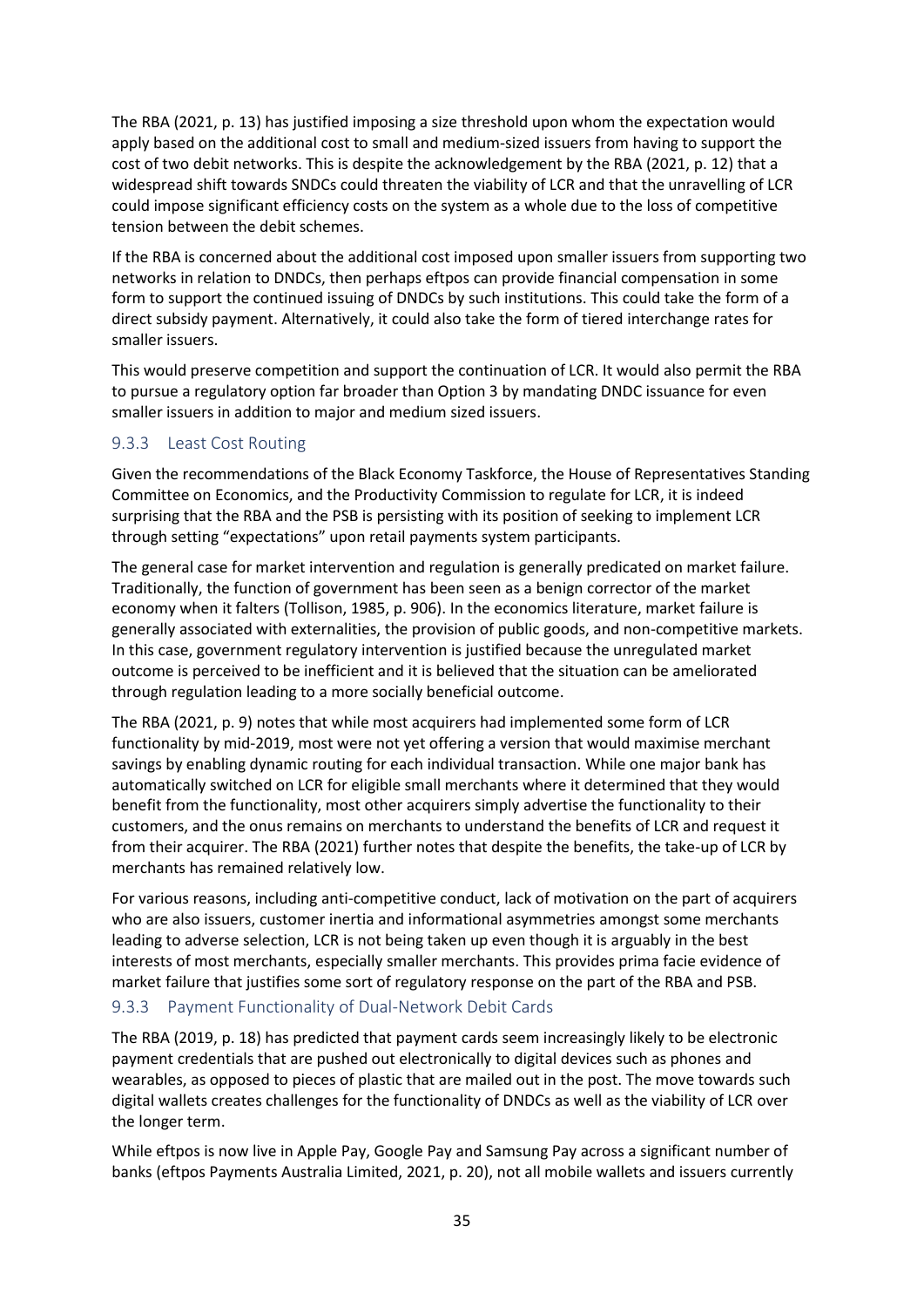support the provisioning of both networks on a DNDC; in some cases, only the international scheme is provisioned (Reserve Bank of Australia, 2021, p. 10).

LCR is not possible for digital wallets based on current implementation, because each network is separately provisioned and the wallet presents the credentials of only one network during payment that is typically the network of the international card schemes that is set as the default, but it can be overridden by the cardholder (Reserve Bank of Australia, 2021, p. 10).

In order to preserve competitive tensions between the international card debit schemes with eftpos, it is vitally important that both card schemes on a DNDC are provisioned in all form factors and both methods also need to be presented to the merchants, including in relation to online transactions and mobile wallets.

## <span id="page-46-0"></span>10. Buy Now, Pay Later

Buy Now Pay Later ("BNPL") is not new as similar types of finance products have been available instore for several decades in Australia (Blockey, 2021, p. 108). Providers in the past such as AGC and GE Money, and more recently Latitude, Flexigroup and HSBC have been supporting retailers such as Harvey Norman, Bing Lee and JB HiFi for several years with "up to 60 months interest free", "nothing to pay for 6 months" and other similar offers on relatively large purchases.

What makes the new crop of BNPL providers different, such as Afterpay and Zip Co, is that they have been able to deliver digital, mobile phone optimised transactions, with fast approval, for small value purchases and easy to use (both online and at physical point of sale) finance - that can be quickly repaid - targeted to a (generally) younger market (Blockey, 2021, p. 108).

A BNPL arrangement usually involves a contract between the consumer and the BNPL provider, a contract between the consumer and the merchant, and a contract between the provider and the merchant (Australian Securities & Investments Commission, 2018, p. 6).

Merchants are generally charged transaction fees for accepting BNPL payments (Fisher, Holland, & West, 2021, p. 60). Merchants typically receive the full amount of the purchase price (less any fees) upfront from the BNPL provider. Some providers also charge consumers for these arrangements (Australian Securities & Investments Commission, 2018, p. 6). Arrangements are available in-store, online, and sometimes through door-to-door sales.

These arrangements can be cheaper for consumers than some other types of credit because consumers are generally not charged interest and there are limits on the fees that BNPL providers can charge (Australian Securities & Investments Commission, 2018, p. 7). However, consumers can incur missed payment fees.

Consumer research by the Australian Securities & Investment Commission (ASIC) (2018, p. 31) indicated that 74 per cent of BNPL users used a debit card or direct debit from a transaction account to make payments, even though more than half (51 per cent) of users had a credit card.

An issue relevant to the RBA's mandate for promoting payments system efficiency is that the cost to merchants of accepting BNPL payments is typically higher than for other electronic payment methods, such as cards (Fisher, Holland, & West, 2021, p. 60).

Most BNPL providers contractually prevent merchants from charging consumers higher prices for using a buy now pay later arrangement – also known as no-surcharge rules – that prevent merchants from passing on these costs to the consumers who use and benefit from BNPL services (Australian Securities & Investments Commission, 2018, p. 10; Fisher, Holland, & West, 2021, p. 60).

Some card schemes in Australia previously imposed no-surcharge rules upon merchants. According to the RBA (2007, p. 9), the no-surcharge rule had several adverse effects: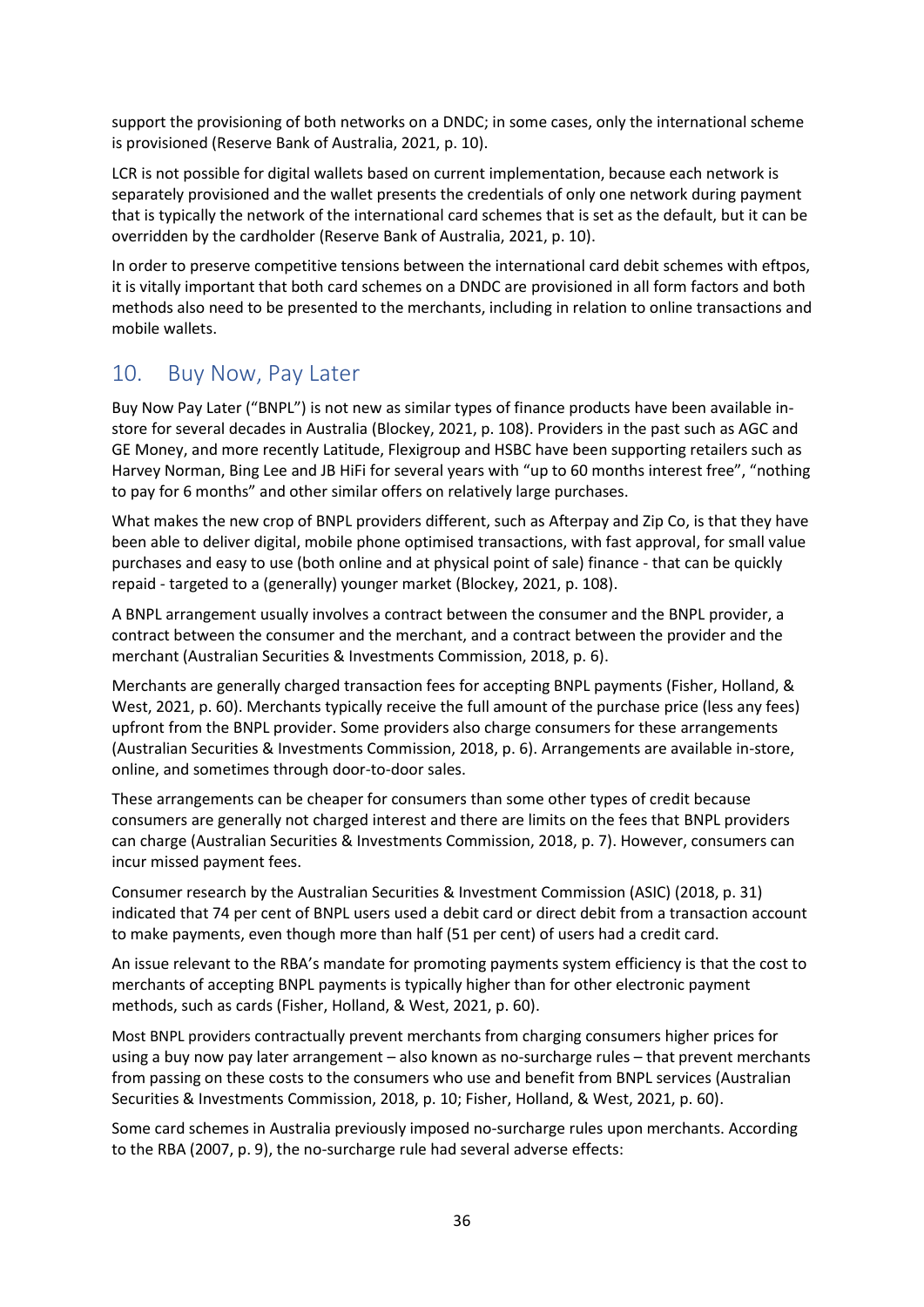*In the Bank's view, the no-surcharge rule dulled the price signals to cardholders about relative costs of different payment methods. The rule also limited the ability of merchants to put downward pressure on fees by threatening to charge the customer for using a credit card. It also contributed to the subsidisation of credit card users by all other customers, with the uniform prices charged by merchants for goods and services needing to cover the relatively high costs associated with credit card acceptance.*

As part of the credit card reforms, the RBA (2002) announced:

#### *... the end of the restriction imposed by credit card schemes which prevents merchants from recovering from cardholders the costs of accepting credit cards...*

The RBA imposed its new standard on surcharging through a combination of regulation and voluntary undertakings. Credit card schemes operated in Australia by Bankcard, MasterCard and VISA were formally "designated" by the RBA as payment systems subject to its regulation under the *Payments Systems (Regulation) Act 1998*. Under the surcharging standard, the RBA enacted regulations that prevented the Mastercard and Visa credit card schemes and the Visa debit card scheme from prohibiting a merchant from imposing a surcharge for the use of a card. American Express and Diners Club provided the RBA with written undertakings to remove restrictions in their credit and/or charge card schemes preventing merchants from charging any fee or surcharge for the use of a card.

Consumers who use the cheapest payment systems are likely to end up paying more, and consumers who use expensive payment systems are likely to end up paying less than each set of consumers would otherwise have paid (Levitin, 2008, p. 3). The effect is a cross-subsidisation of those using the most expensive payment systems by those using the cheapest. The prices that merchants charge for their goods and services incorporate the costs of running a business, so higher payment acceptance costs lead to higher prices for all customers (Fisher, Holland, & West, 2021, p. 65).

While BNPL services may be free or inexpensive for consumers (assuming repayments are made on time), the cost to merchants of accepting BNPL payments may be significantly higher than the cost of accepting other electronic payment methods such as credit and debit cards (Fisher, Holland, & West, 2021, p. 65).

There is limited data available on BNPL merchant fees, with few providers publicly disclosing their average fees (Fisher, Holland, & West, 2021, p. 65). An exception is the largest Australian provider, Afterpay, which reported an average (global) merchant fee of just under 4 per cent for 2019-20 while Zip Co's average fee has been estimated at 3 per cent. This compares to an average fee of less than 1 per cent if the same payment were made directly with a Visa or Mastercard credit card, and less than half a per cent if the customer used a debit card.

Moreover, stakeholders have observed that the cost of acceptance for merchants with bilateral arrangements with BNPL providers can be up to 6 per cent or more, with smaller merchants tending to pay higher rates than larger merchants (Fisher, Holland, & West, 2021, p. 65).

## <span id="page-47-0"></span>11. Regulatory Response on Buy Now, Pay Later

In relation to the operation of BNPL, the PSB is currently proposing to take no action:

*The Board is not proposing to require any 'buy now, pay later' (BNPL) providers to remove their no-surcharge rules at this time but considers that a policy case could emerge in the future and will keep this issue under review. (Reserve Bank of Australia, 2021, p. 4)*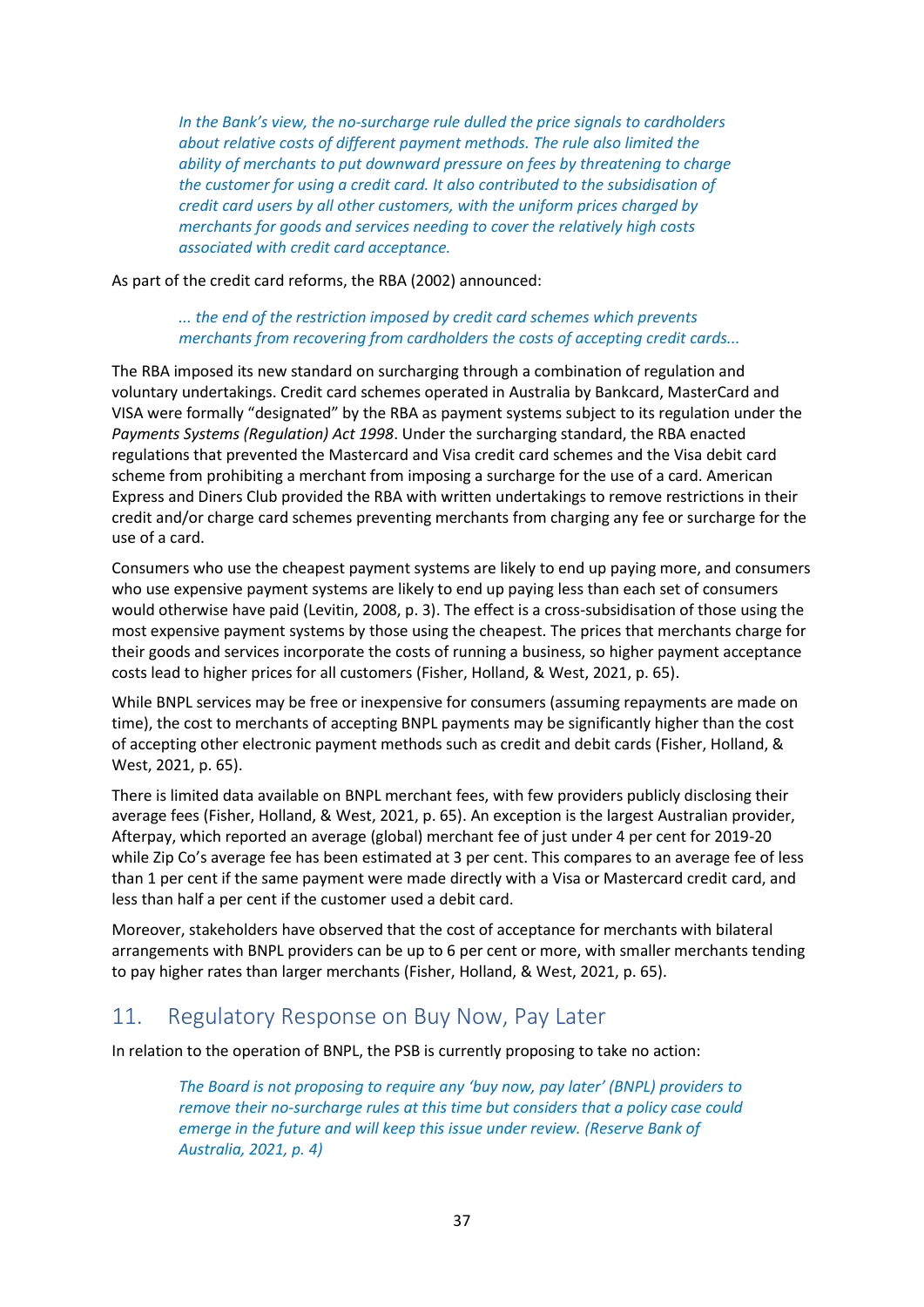While the PSB asserts that it long-standing view is that merchants have the right to pass on costs to users of more expensive payment methods that in turn promotes competition and efficiency in the payments system, it justifies its position for doing nothing in the interim on the basis that nosurcharge rules can sometimes help promote competition in the payments market by helping newer services build up their customer and merchant networks (Reserve Bank of Australia, 2021, p. 4).

The PSB comments that in it reaching its position that it sought to strike a balance between a regulatory environment that encourages innovation by supporting the ability of newer providers of payment services to compete with more established providers (such as card schemes) and providing newer players with an unfair competitive advantage in the medium term (Reserve Bank of Australia, 2021, p. 4).

The PSB has reached the view that there is not a clear public interest case for requiring any BNPL providers to remove their no-surcharge rules at this time as they still only account for a small share of payments in the economy when compared to some other electronic payment methods (Reserve Bank of Australia, 2021, p. 4). However, the PSB also goes on to warn that:

*… the arguments are finely balanced and a public policy case could emerge in the future if BNPL continues to grow strongly and becomes an even more prominent part of the retail payments landscape. The Board will therefore keep this policy issue under review in light of market developments. (Reserve Bank of Australia, 2021, p. 4)*

It appears the PSB is saying there is a limit on its tolerance in relation to the growth and size of BNPL providers, and that if they grow too much and become too prominent in the Australian retail payments system then it will reconsider their exemptions from the prohibition on no-surcharge rules. In other words, there appears to be growth limit on the size of BNPL providers before such time as their exemption from the prohibition on no-surcharge rules is lifted. Arguably, this could effectively spell the end for the BNPL business model as it relies on cross-subsidies from merchants to finance benefits in order to make the product more attractive for consumers.

With the major banks moving into the BNPL space, further growth and expansion of the sector is virtually guaranteed. The Commonwealth Bank of Australia (CBA) has made a \$300 million investment in global BNPL operator Klarna with its intent to make Klarna services available to CBA merchants and also provide a seamless integration for its retail customers (Blockey, 2021, p. 115). CBA (2020) and Klarna will jointly fund and have 50:50 ownership rights to Klarna's Australian and New Zealand business. In October last year Westpac (2020) announced that it had entered into a partnership with Afterpay that will allow Afterpay to provide Westpac transaction and savings accounts and other cashflow management tools to its customers in Australia. Other banks are likely to follow suit.

Competitive neutrality occurs where no entity operating in an economic market is subject to undue competitive advantage or disadvantage (Organisation for Economic Co-operation and Development, 2012, p. 9). The main economic rationale is that it enhances allocative efficiency throughout the economy – where economic agents are put at an undue disadvantage, goods and services are no longer produced by those who can do it most efficiently.

There is obviously a lack of competitive neutrality at the present time in relation to the treatment of BNPL providers being exempt from the prohibition on no-surcharge rules imposed on other payment schemes, a point readily acknowledged by the RBA (2021, p. 4) when it refers to "providing newer players with an unfair competitive advantage in the medium term."

The PSB has justified the current exemption provided to BNPL providers as a means of encouraging innovation by supporting the ability of newer providers of payment services to compete with more established providers (Reserve Bank of Australia, 2021, p. 4). Foreshadowing the decision last year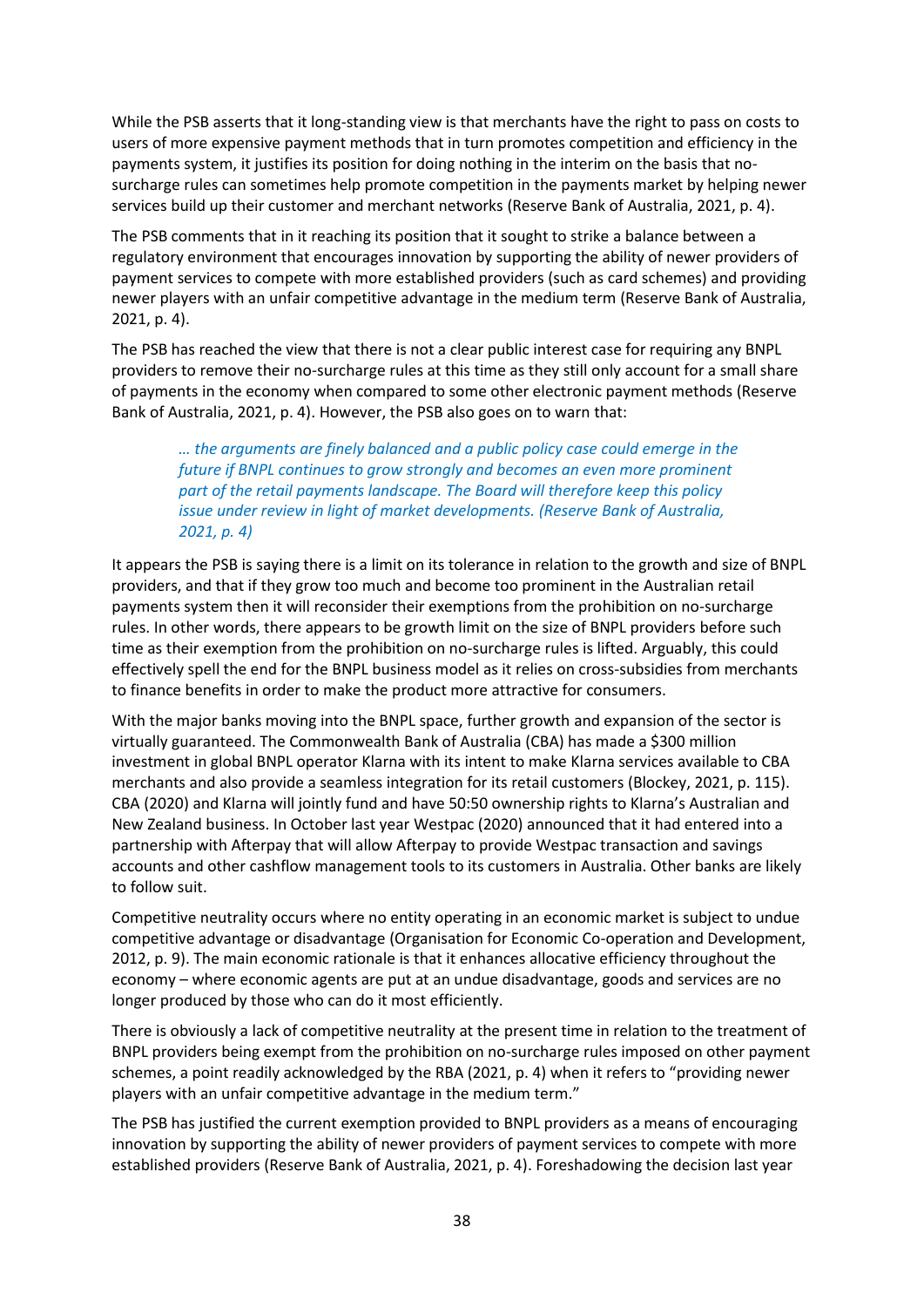by the PSB not to lift the current exemption, RBA Governor Philip Lowe said the bank's stance recognised the innovation that instalment products brought to customers and the relatively small overall volume transacted compared with other payment methods (Eyers, 2020).

While this author does not disagree with the sentiment expressed by the PSB in this regard as it is consistent with our previously stated position<sup>7</sup>, I do query the quality of the innovation in relation to the latest iteration of BNPL providers.

Most BNPL providers have been engaging in circumventory financial innovation as the consumer protections afforded under the *National Consumer Credit Protection Act 2009* (National Credit Act) do not apply to BNPL arrangements (Australian Securities & Investments Commission, 2018, p. 4). This has meant that BNPL providers did not need to hold an Australian credit licence to provide these arrangements, nor comply with the responsible lending obligations. The National Credit Act does not apply to certain loans, including: low-cost short-term credit (less than 62 days), insurance premiums paid by instalments, bill facilities and staff loans (McLean Roche Consulting Group, 2021, p. 38).

In response, the corporate regulator, the Australian Securities & Investment Commission (ASIC) (2020, p. 4), has had to seek a new product intervention power. The product intervention power gives ASIC (2020, p. 23) a regulatory tool to address consumer detriment arising from BNPL arrangements.

A recent review by ASIC (2020, p. 4) has found that additional costs are borne by some consumers using BNPL who are incurring missed payment fees and who report financial stress and difficulty meeting other financial commitments. Consumer research by ASIC indicated that 21 per cent of BNPL users surveyed had missed a payment in the last 12 months. ASIC also found that some consumers who use BNPL arrangements are experiencing financial hardship, such as cutting back on or going without essentials (e.g. meals) or taking out additional loans, in order to make their BNPL payments on time. ASIC (2020, p. 4) has warned in relation to BNPL that:

#### *There is also a risk that consumers may be paying inflated prices for some goods and services when using a buy now pay later arrangement.*

An ongoing lack of competitive neutrality risks entrenching high-cost payment instruments within the Australian retail payments system as well as undermining the competitive position of not only eftpos, but also other payment schemes as well. In order to provide business certainty for all participants in the retail payments system, the PSB needs to specify exactly how big BNPL providers need to become before their blanket exemption from the prohibition on no-surcharge rules is lifted.

## <span id="page-49-0"></span>12. eftpos Future Prospects

#### <span id="page-49-1"></span>12.1 eftpos an Effective Competitive Constraint

One of the constraints on a firm's prices is the pressures posed by competitive alternatives (Hovenkamp H. J., 2012). Competitors producing close substitutes impose strong competitive constraints upon each other (Organisation for Economic Co-operation and Development, 2012a, p. 22). In turn, a loose economic definition of a market is that it comprises all those products whose presence constrains the price of a particular product to a level (Carlton, 2007, p. 161). On the other hand, one of the hallmarks of market power is the absence or ineffectiveness of competitive constraints on prices (Fisher & Rubinfeld, 2001, p. 8).

<sup>7</sup> See Davey (2008, p. 8).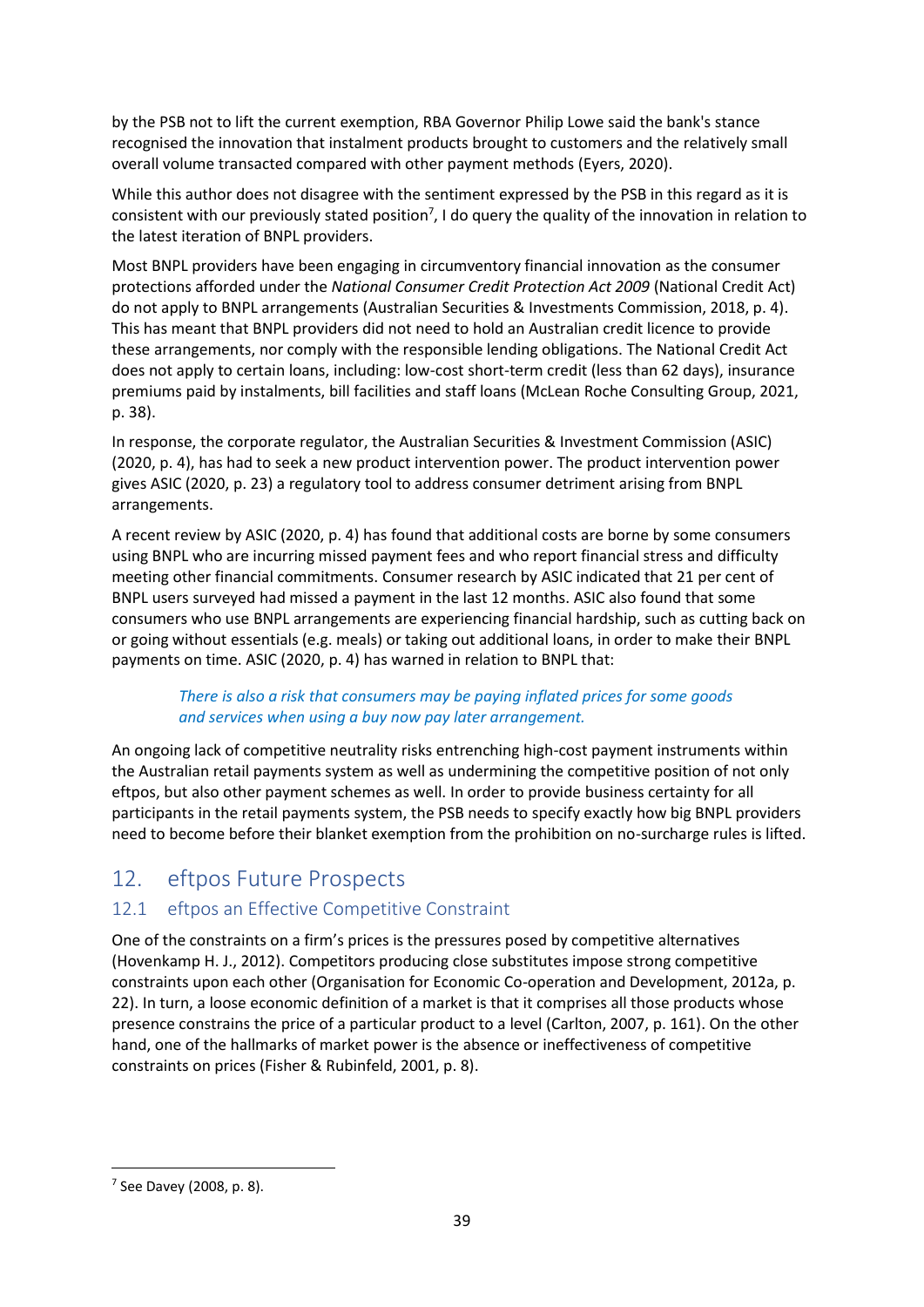As the lowest priced provider of merchant services within the Australian retail payments system, eftpos is a vigorous and effective competitor that provides an effective pricing constraint on the conduct of other card payment schemes. This extends beyond eftpos's own product segment of debit cards to also include credit cards as well. According to the Industry Committee Administration Pty Ltd (2021, p. 13) for NewCo:

#### *There is consensus among the Applicants that eftpos is critical to their ability to negotiate against the [international card schemes] and Big Tech …*

In turn, eftpos has been described as "a critical pricing wedge against the [international card schemes] and Big Tech" (Industry Committee Administration Pty Ltd, 2021, p. 13). Small business industry association, the Australian Chamber of Commerce and Industry (2020, p. 2), has observed "[e]ftpos is a low-cost, high take-up payment solution." According to Australasian Convenience & Petroleum Marketers Association (ACPMA) (2021, p. 3), the national peak body representing fuel wholesale and fuel retail businesses in Australia:

*… the continued unencumbered operation of Eftpos – a uniquely Australian payment service provider that stands independent of the two international card payment services – is essential to the maintenance of competitive tension in the Australian payment services market.*

#### <span id="page-50-0"></span>12.2 Preferred Consultation Paper Options Risks Removing the eftpos Competitive **Constraint**

Removing a competitive constraint yields poor market outcomes (Ohlhausen, 2017, p. 140). A reduction in competitive constraints usually leads to an increase in market power which in turn could induce welfare decreasing effects (Organisation for Economic Co-operation and Development, 2012a, p. 24).

The continued competitive pricing and tension currently presented by eftpos is at significant risk if the PSB and the RBA persist with their preferred options as outlined in the *Consultation Paper* as it risks condemning eftpos into oblivion.

The international evidence is clear that domestic card schemes require government support and/or intervention in some form in order to survive against the international card schemes. However, competition between the domestic card scheme and the international card schemes in Australia is not being conducted on a level playing field for several reasons:

- international card schemes are engaging in anti-competitive practices, specifically exclusionary bundling on both a unilateral and multilateral/parallel basis.
- LCR is being implemented through persuasion rather than regulation.

The creation of a genuine level playing field would mean that eftpos is no longer dependent on further regulatory intervention from the PSB and RBA in order to survive, and would be empowered to pursue its diversification and differentiation strategies. If these strategies prove successful, then eftpos in turn will become less reliant on support from its sometimes unenthusiastic membership.

The absence of a level playing field and lack of competitive neutrality in relation to BNPL providers also poses a threat to the future viability of eftpos over the medium to longer term.

The exit of eftpos would provide an opportunity for other market participants to raise their merchant service fees, setting the scene for wholesale price increases across-the-board.

The removal of the competitive constraint posed by eftpos will turn Australian card payments into an effective duopoly composed of the dominant international card schemes in Visa and Mastercard. In this regard, ACPMA (2021, p. 4) has recently warned: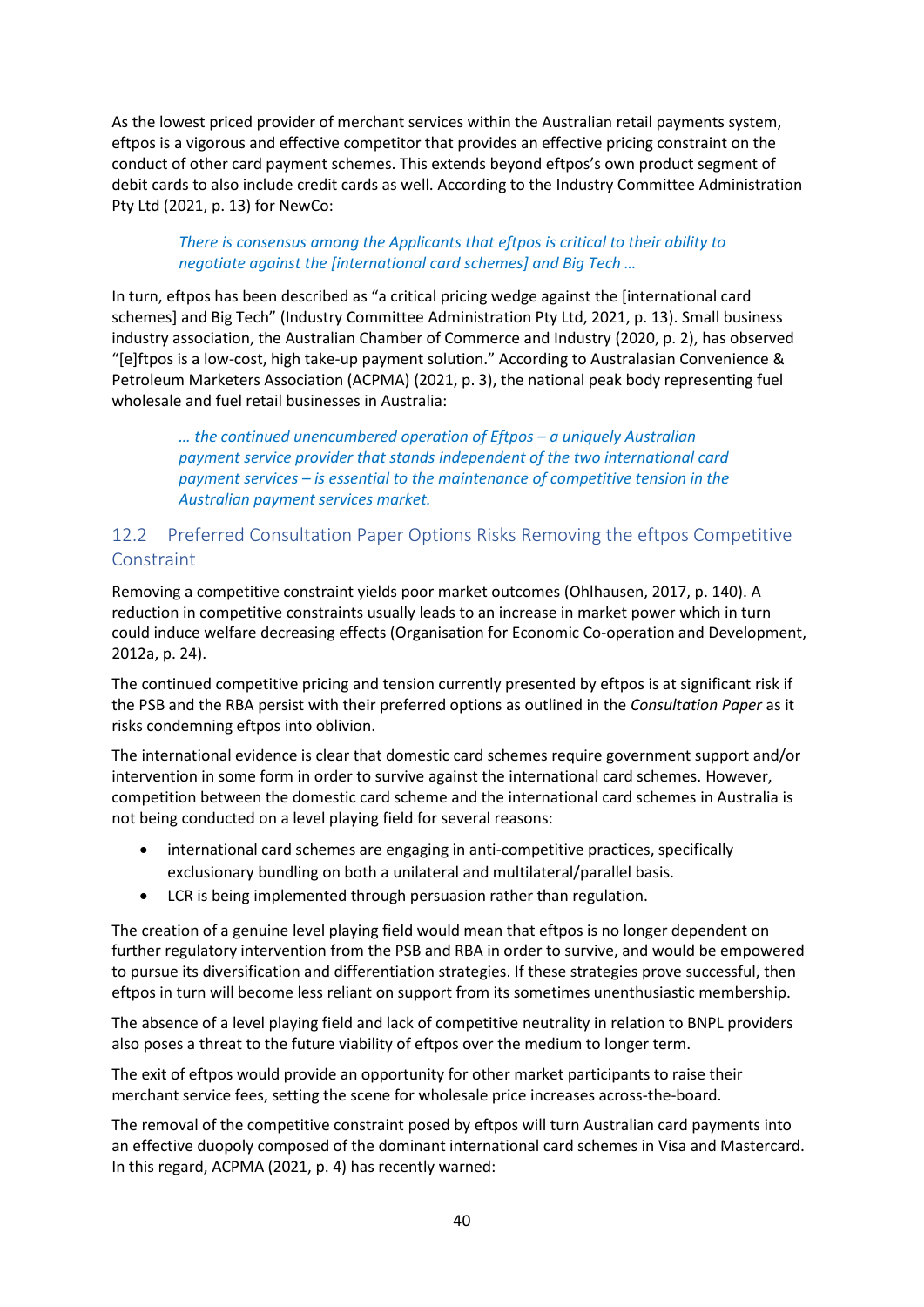*… any weakening of Eftpos's position in the Australian electronic transaction services market exposes Australia's fuel retail businesses (and their customers) to the adverse consequences of a duopoly of international payment services providers (i.e. Visa and Mastercard) and risks the quiet and steady increasing of fees for electronic services in a market that is both opaque and complex.*

The international card schemes will be the only remaining domestic debit card schemes and already dominate in relation to domestic credit/charge cards. The remaining providers in the domestic credit/charge card space will be a competitive fringe of even higher priced providers that will provide no effective competitive constraint to the international card schemes.

With the absence of a domestic card scheme in the UK and the lack of competitive tension between Visa and Mastercard, the British Retail Consortium (BRC) has found that card scheme fees had increased by 39 per cent in 2017 and 56 per cent in 2018, as measured as a percentage of turnover (Read, 2020). The BRC have asserted the price hikes were "clear demonstrations of an abuse of market dominance".

The international card schemes currently charge small and medium sized merchants somewhere around 44 basis points more for debit card transactions than eftpos.<sup>8</sup> If, following the exit of eftpos, the remaining international card debit schemes were to increase their merchant service fees by further 44 basis points, similar to what happened in the UK, then this would increase net merchant service fees for small and medium sized merchants in order of almost \$1.2 billion per annum.<sup>9</sup> The exit of eftpos would also leave the international card schemes unconstrained to raise prices on their credit card products as well.

In considering the question of the extent of the pass through to consumers from lower merchant service credit card fees following reform to the credit card interchange fees, the PSB (2008a, p. 23) has previously observed:

*Despite the difficulties of measurement, the Board's judgement remains that the bulk of these savings have been, or will eventually be, passed through into savings to consumers. This judgement is consistent with standard economic analysis which suggests that, ultimately, changes in business costs are reflected in the prices that businesses charge.*

By the same logic, the removal of the competitive constraint posed by eftpos and the subsequent increase in merchant service fees by the international card scheme duopoly will see some of the this increase in costs imposed upon merchants passed through to consumers. This will come in the form of either additional and/or higher surcharges on card payment transactions or higher merchant prices across-the-board. A discussion on the extent of the cost pass through is provided in Appendix III below.

<sup>&</sup>lt;sup>8</sup> Based on slightly below the midpoint between the average gap in pricing between eftpos and the international card debit schemes of 37 basis points, and the largest gap in pricing between eftpos and the international card debit schemes of 52 basis points in 2018-19 as reported by Occhiutto (2020, p. 25). <sup>9</sup> Based on RBA data series 'C2.1 Debit Cards – Original Series' to determine the value of debit card transactions acquired in Australia on domestically issued debit cards. Assumed eftpos has a share of 36 per cent for the value of transactions made at the point of sale on domestically issued debits cards consistent with McLean Roche Consulting Group (2021, p. 26). Assumed that large retailers represent 50 per cent of the value of debit card transactions acquired in Australia on domesticaally issued debit cards and remain on scheme strategic rates and are thereforce excluded.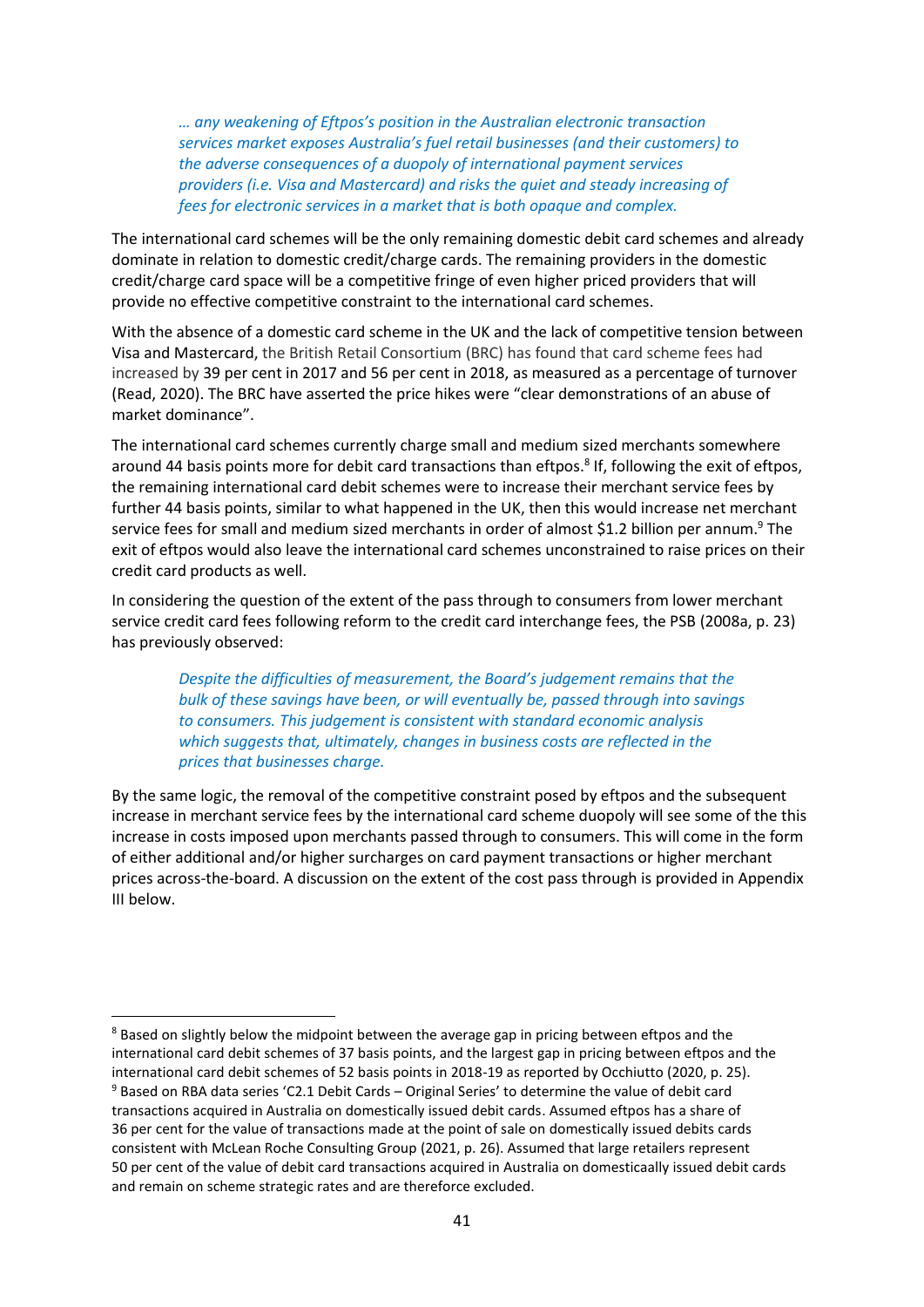#### <span id="page-52-0"></span>12.3 Alternative Options to Preserve the eftpos Competitive Constraint

There are a number of proactive steps the PSB and RBA can take to preserve the competitive constraint provided by eftpos in the Australian retail payments system that are outlined below.

The PSB and RBA need to go much further than just prohibiting tying between the credit and debit products of the international card schemes. Competition only has a chance to succeed if a prohibition is also instituted on all tying conduct by the international card schemes between their non-contestable services with their contestable services debit card services as well.

Despite ignoring the recommendations of the Black Economy Taskforce, the House of Representatives Standing Committee on Economics, and the Productivity Commission to regulate for LCR, the RBA is essentially relying on moral suasion to facilitate the take-up of LCR. The RBA and PSB have received assurances in the past from participants in the retail payments system that have either partially – if not completely – been ignored or reneged upon. On this basis, it should impose an outcome rather an rely on moral suasion and the assurances of unenthusiastic and unmotivated participants.

If the RBA is concerned about the additional cost imposed upon smaller issuers from supporting two networks in relation to DNDCs, then perhaps eftpos can provide financial compensation in some form such as through a direct subsidy or tiered interchange rates for smaller issuers to support the continued issuing of DNDCs by such institutions. This would preserve competition and support the continuation of LCR. It would also permit the RBA to pursue a regulatory option far broader than what it currently contemplated by mandating DNDC issuance for even smaller issuers in addition to major and medium sized issuers.

The small additional cost arising from supporting the continued issuance of DNDCs pales into insignificance from the substantial additional cost that could be imposed on the retail payments system in the event eftpos were to exit, leaving the system at the mercy of the international card scheme duopoly.

For various reasons, including anti-competitive conduct, lack of motivation on the part of acquirers who are also issuers, customer inertia and informational asymmetries amongst some merchants leading to adverse selection, LCR is not being taken up even though it is arguably in the best interests of most merchants, especially smaller merchants. This provides prima facie evidence of market failure that justifies some sort of regulatory response on the part of the RBA and PSB.

In order to preserve competitive tensions between the international card debit schemes with eftpos, it is vitally important that both card schemes on a DNDC are provisioned in all form factors and both methods also need to be presented to the merchants, including in relation to online transactions and mobile wallets.

There is obviously a lack of competitive neutrality at the present time in relation to the treatment of BNPL providers being exempt from the prohibition on no-surcharge rules imposed on other payment schemes. An ongoing lack of competitive neutrality risks entrenching high-cost payment instruments within the Australian retail payments system as well as undermining the competitive position of not only eftpos, but also other payment schemes as well. In order to provide business certainty for all participants in the retail payments system, the PSB needs to specify exactly how big BNPL providers need to become before their blanket exemption from the prohibition on no-surcharge rules is lifted.

Reflecting on the potential exit of eftpos from the provision of retail payment services, the RBA (2021, p. 10) has opined:

> *… as the lowest cost network, its potential exit from the market would result in a significant lessening of competitive pressure in the debit market and would likely result in an increase in both interchange rates and scheme fees, impacting all merchants.*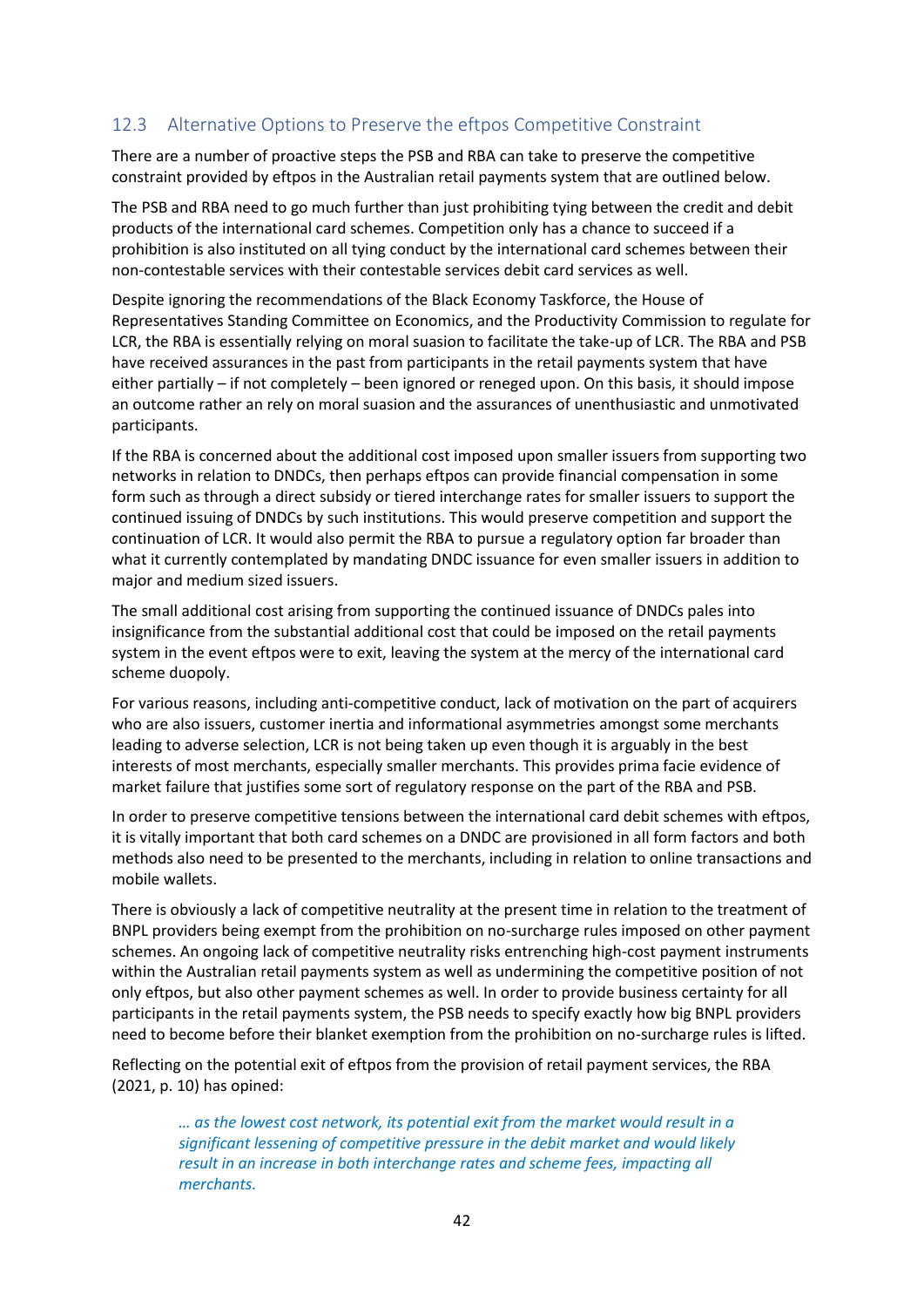The potential loss of the eftpos scheme risks the entrenchment of higher cost payment instruments, in turn imposing higher costs upon merchants and ultimately consumers, with potential flow-on inflationary effects. At a time when the RBA is engaging in quantitative easing – effectively printing money – it is questionable from the perspective of macroeconomic stability as to whether through its willful neglect for the plight of the eftpos scheme that it should also be facilitating the proliferation of higher cost payment instruments.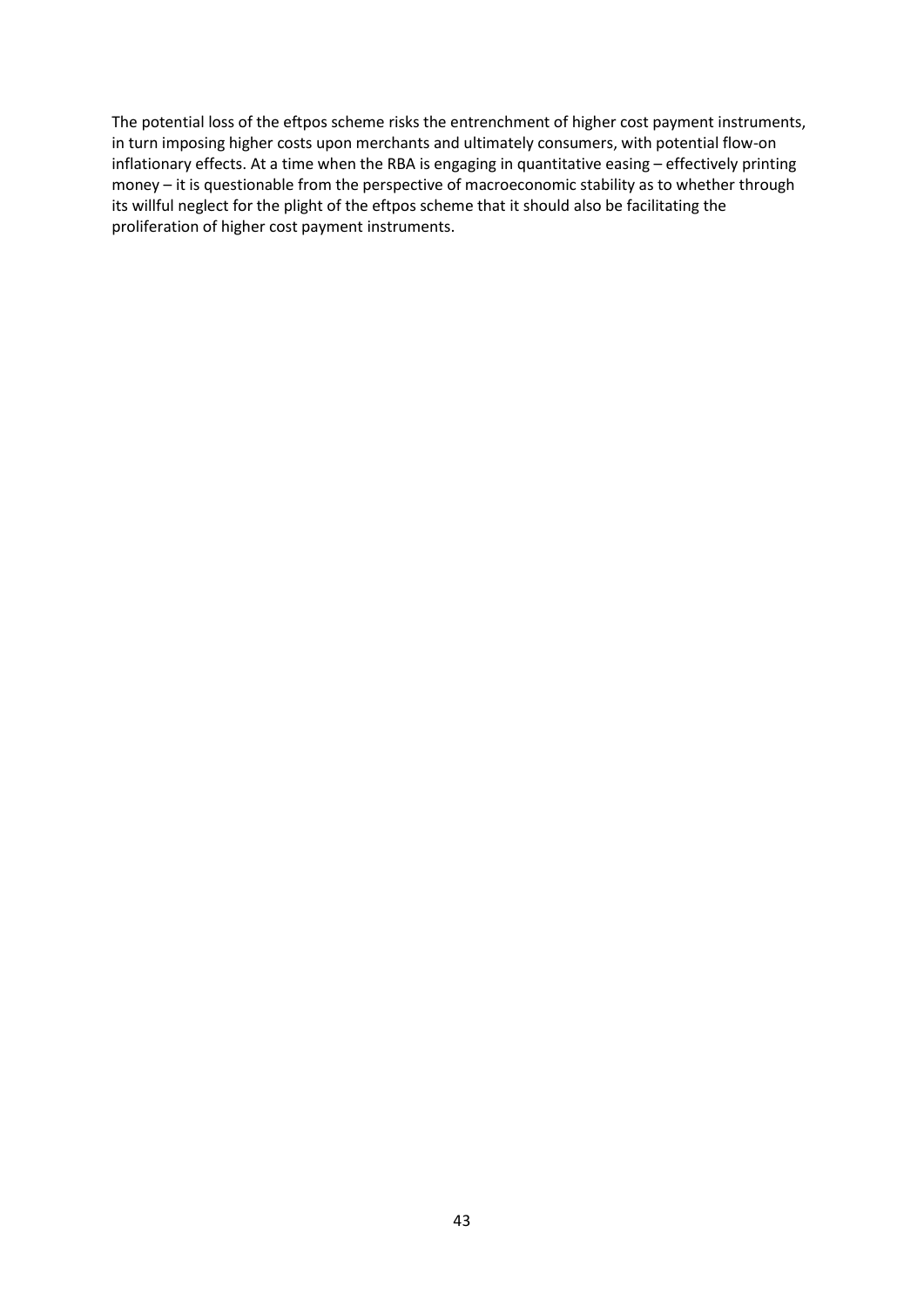## <span id="page-54-0"></span>Bibliography

Afterpay Limited. (2021). Q3 FY21 Business Update . *ASX Annoucement*, 20 April.

- Alden, S., & Eather, A. (2007, November/December). Traps for the Private Sector When Bundling Goods in Response to a Government Tender. *Australian Construction Law Newsletter, 67*, pp. 42-43.
- Andriotis, A., & Kendall, B. (2021, March 19). Visa Faces Antitrust Investigation Over Debit-Card Practices. *The Wall Street Journal*. Retrieved from https://www.wsj.com/articles/justicedepartment-investigating-visa-over-debit-card-practices-11616164525
- Antitrust Modernization Commission. (2007). *Report and Recommendations to the President and Congress.* Washington D.C.
- Areeda, P. E., & Hovenkamp, H. (2002). *Antitrust Law: An Analysis of Antitrust Principles and Their Application, Volume III Second Edition.* New York: Aspen Law & Business.
- Australasian Convenience & Petroleum Marketers Association. (2021). *Submission by the Australasian Convenience & Petroleum Marketers Association: MA1000020.* Sydney.
- Australian Bankers' Association. (2007). *ABA's Submission 2007/08 Payments Systems Review.* Sydney.
- Australian Bankers' Association. (2007a). EFTPOS Governance. *ABA Media Release*, 2 August.
- Australian Chamber of Commerce and Industry. (2020). *Review of the Australian Payments: Submission to the Treasury December, 24, 2020.* Canberra.
- Australian Competition and Consumer Commission. (2008). A bundle of trouble: Baxter breaches Trade Practices Act. *Media Release*, 15 August.
- Australian Competition and Consumer Commission. (2017). Excessive payment surcharge ban. *Media Release*, 31 August.
- Australian Competition and Consumer Commission. (2021). *Application for merger authorisation MA1000020 – ACCC's preliminary views and issues about which it is seeking further information.* Canberra.
- Australian Competition and Consumer Commission. (2021a). Visa undertakes to address competition concerns over debit card payments. *Media Release*, 10 March.
- Australian Payments Clearing Association. (2017). *APCA Submission to Dual-Network Cards and Mobile Wallet Technology Consultation Paper.* Sydney.
- Australian Securities & Investments Commission. (2018). *Review of buy now pay later arrangements.* Report 600, Sydney.
- Australian Securities & Investments Commission. (2020). *Buy now pay later: An industry update.* Report 672, Sydney.
- Baker, J. B. (2013). Exclusion as a Core Competition Concern. *Antitrust Law Journal, 78*, 527-589.
- BankAxept. (2016). *Regulations for card schemes.* Retrieved from BankAxept: https://bankaxept.no/informasjon-til-brukersted/
- BankAxept. (2017). *BankAxept The Norwegian payment system.* Retrieved from BankAxept: https://bankaxept.no/en/om-oss/
- Barnes, D. W. (1999). Antitrust, the Rule of Reason, and Democracy. *Review of Industrial Organization, 14*, 115-122.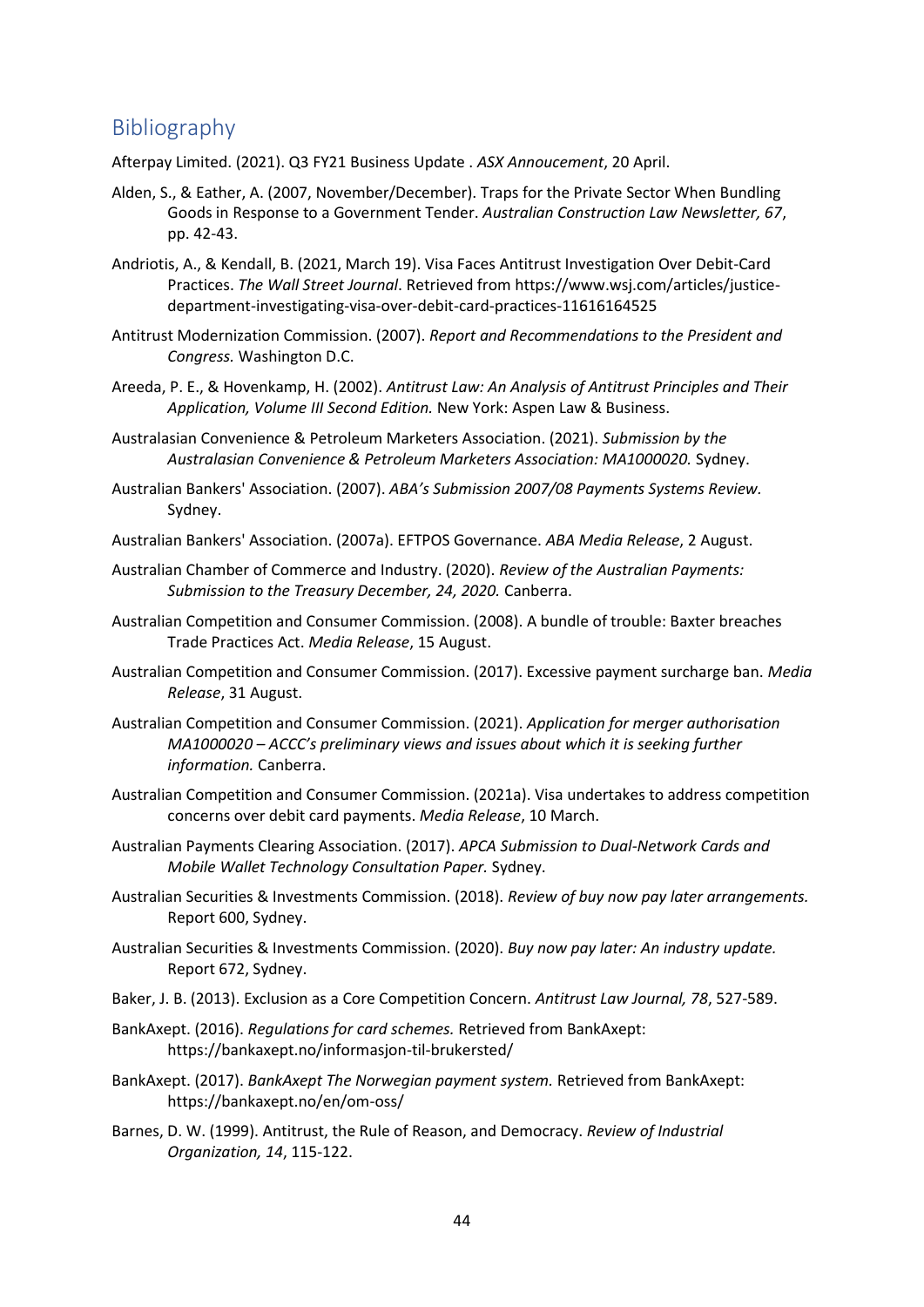- Bhattad, M., Tole, R., & Choudhary, A. (2011). *Domestic Payment Card Networks: Emerging opportunities and challenges.* Capgemini Financial Services.
- Black Economy Taskforce. (2017). *Black Economy Taskforce: Final Report - October 2017 .* Canberra: Commonwealth of Australia.
- Blockey, L. S. (2021). *Expert Industry Opinion in Relation to the Application to the Australian Competition and Consumer Commission for the Authorisation of the Proposed Amalgamation of BPAY Group Pty Ltd and BPAY Pty Ltd, EFTPOS Payments Australia Ltd and NPP Australia Ltd.* Sydney.
- Bork, R. H. (1978). *The Antitrust Paradox: A Policy at War with Itself.* New York: The Free Press.
- Breton, A., & Wintrobe, R. (1978). A Theory of 'Moral' Suasion. *The Canadian Journal of Economics, 11*, 210-219.
- Bullock, M. (2010). A Guide to the Card Payments System Reforms. *Reserve Bank of Australia Bulletin*(September Quarter 2010), 51-60.
- Bullock, M. (2020, June 3). *Panic, Pandemic and Payment Preferences - Keynote Address at the Morgan Stanley Disruption Evolved Webcast.* Retrieved from Reserve Bank of Australia: https://www.rba.gov.au/speeches/2020/sp-ag-2020-06-03.html
- Bulow, J., & Pfleiderer, P. (1983). A Note on the Effect of Cost Changes on Prices. *Journal of Political Economy, 91*, 182-185.
- Caddy, J., Delaney, L., & Fisher, C. (2020). *Consumer Payment Behaviour in Australia: Evidence from the 2019 Consumer Payments Survey.* Sydney: Reserve Bank of Australia.
- Caddy, J., Delaney, L., Fisher, C., & Noone, C. (2020). Consumer Payment Behaviour in Australia. *Reserve Bank of Australia Bulletin*(March Quarter 2020), 9-19.
- Carlton, D. W. (2007). Antitrust Need to Be Modernized? *The Journal of Economic Perspectives, 21*, 155-176.
- Central Bank of Brazil, Secretariat for Economic Monitoring Ministry of Finance, & Secretariat of Economic Law – Ministry of Justice. (2010). *Report on the Brazilian Payment card industry.* Brasília.
- Chang, E. K. (2009). Expanding Definition of Monopoly Leveraging. *University of Miami Business Law Review, 17*, 325-342.
- Chang, F. B. (2016). Second-Generation Monopolization: Parallel Exclusion in Derivatives Markets. *Columbia Business Law Review, 2016*, 657-739.
- Church, R., & Ware, R. (2000). *Industrial Organization: A Strategic Approach.* Boston: McGraw-Hill.
- Clarke-Smith, J. M. (2002). The Development of Monopolistic Leveraging Theory and its Appropriate Role in Antitrust Law. *Catholic University Law Review, 52*, 179-205.
- Cohen, W. E. (1996). Competition and Foreclosure in the Context of Installed Base and Compatibility Effects. *Antitrust Law Journal, 64*, 535-569.
- Committee on Payment and Settlement Systems. (2012). *Innovations in retail payments.* Basel: Bank for International Settlements.

Commonwealth Bank of Australia. (2020, January 30). *Klarna launches in Australia with CBA.* Retrieved from Commonwealth Bank of Australia: https://www.commbank.com.au/articles/newsroom/2020/01/klarna-launches-in-australiawith-cba.html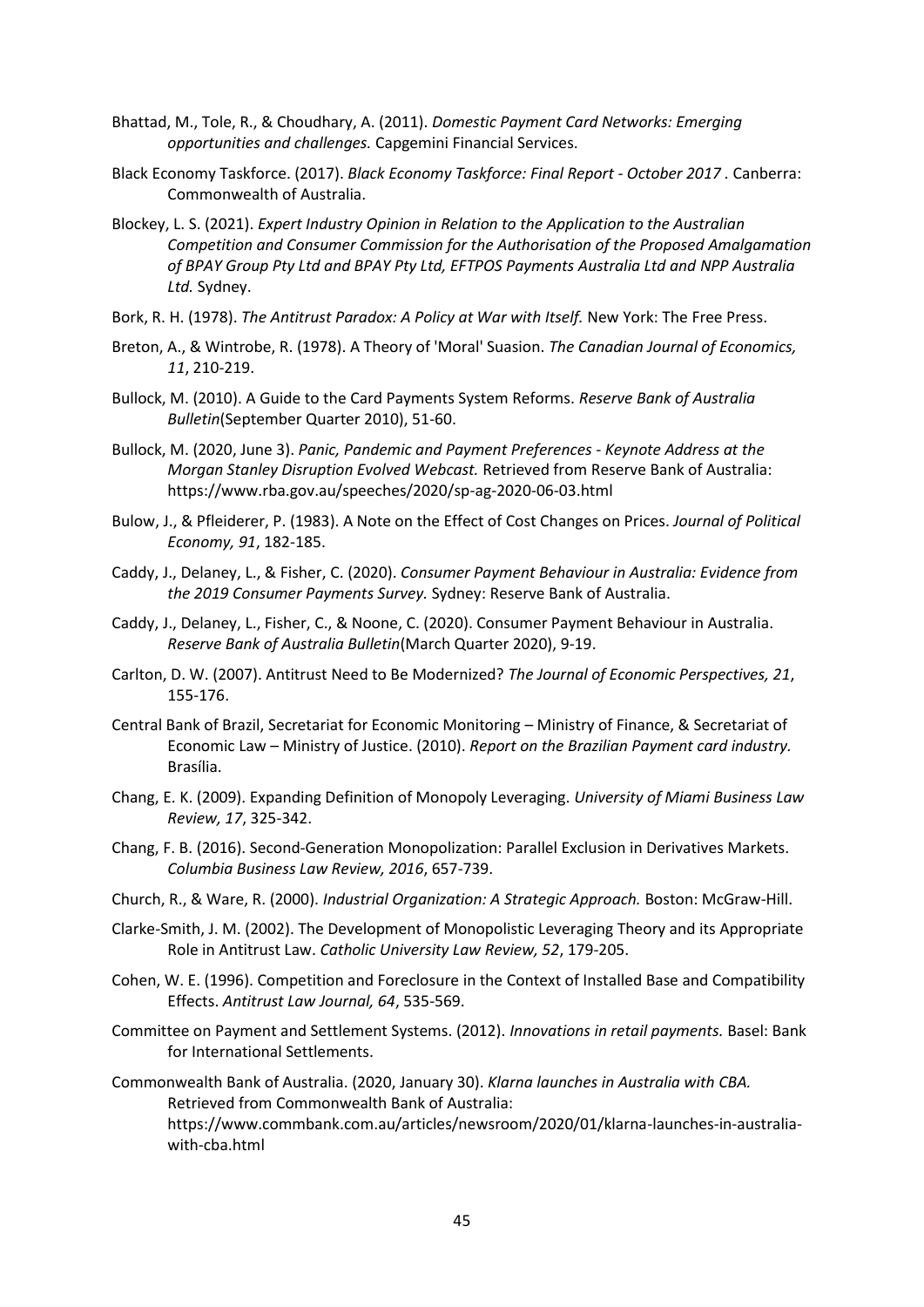- Constantine, L., Schnell, G., Cyr, R., & Peters, M. A. (2005). Repairing the failed debit card market: Lessons from an historically interventionist federal reserve and the recent visa check/mastermoney antitrust litigation. *New York University Journal of Law & Business, 2*, 147-198.
- Constantine, L., Shinder, J. I., & Coughlin, K. E. (2005). In re Visa Check/Mastermoney Antitrust Litigation: A Study of Market Failure in a Two-Sided Market. *Columbia Business Law Review, 2005*, 599-614.
- Cornell, A. (2006, February 6). Global brand war may spell Eftpos's end. *The Australian Financial Review*, p. 54.
- Cotterill, R. (1998). *Estimation of Cost Pass Through to Michigan Consumers in the ADM Price Fixing Case.* Food Marketing Policy Center, University of Connecticut.
- Crane, D. A. (2006). Mixed Bundling, Profit Sacrifice, and Consumer Welfare. *Emory Law Journal, 55*, 423-486.
- Davey, A. (2008). *Submission to the Payments System Board: Response to the Preliminary Conclusions of the 2007/08 Review - Submission prepared on behalf of American Express Australia Limited.* Canberra: ACIL Tasman.
- Dawson, D., Segal, J., & Rendall, C. (2003). *Review of the Competition Provisions of the Trade Practices Act.* Canberra.
- Dillbary, J. S. (2010). Predatory Bundling and the Exclusionary Standard. *Washington and Lee Law Review, 67*, 1231-1282.
- Durbin, R. J. (2011, February 11). Comment Letter of Senator Richard J. Durbin to Federal Reserve Board. Washington, D.C.
- Economic Advisory Group on Competition Policy. (2005). *An economic approach to Article 82.* Brussels: European Commission.
- Economides, N. (2018). Bundling and Tying. In S. N. Inglis, & L. E. Blume, *The New Palgrave Dictionary of Economics* (pp. 140-145). London: Palgrave Macmillan.
- Economides, N., & Lianos, I. (2009). The Elusive Antitrust Standard on Bundling in Europe and the United States in the Aftermath of the Microsoft Cases. *Antitrust Law Journal, 76*, 483-567.
- Edwards, G. (2021). *Expert Economic Opinion in Relation to the Application to the Australian Competition and Consumer Commission for the Authorisation of the Proposed Amalgamation of BPAY Group Pty Ltd and BPAY Pty Ltd, EFTPOS Payments Australia Ltd and NPP Australia Ltd.* Sydney: Charles River Associates.

eftpos Payments Australia Limited. (2020). *Annual Report for the year ended 30 June 2020.* Sydney.

- eftpos Payments Australia Limited. (2021). *Statement in support of application for authorisation: Re: Proposed amalgamation of BPAY Group Holding Pty Ltd, BPAY Group Pty Ltd, BPAY Pty Ltd (together, BPAY), eftpos Payments Australia Limited and NPP Australia Limited - Nonconfidential version.* Sydney.
- European Commission. (2005). *DG Competition Discussion Paper on the Application of Article 82 of the Treaty to Exclusionary Abuses.* Brussels.
- European Commission. (2013). *Commission Staff Working Document Impact Assessment: Volume 1.* SWD(2013) 288 final, Brussels.
- European Commission. (2013a). *Commission Staff Working Document Impact Assessment: Volume 2.* SWD(2013) 288 final, Brussels.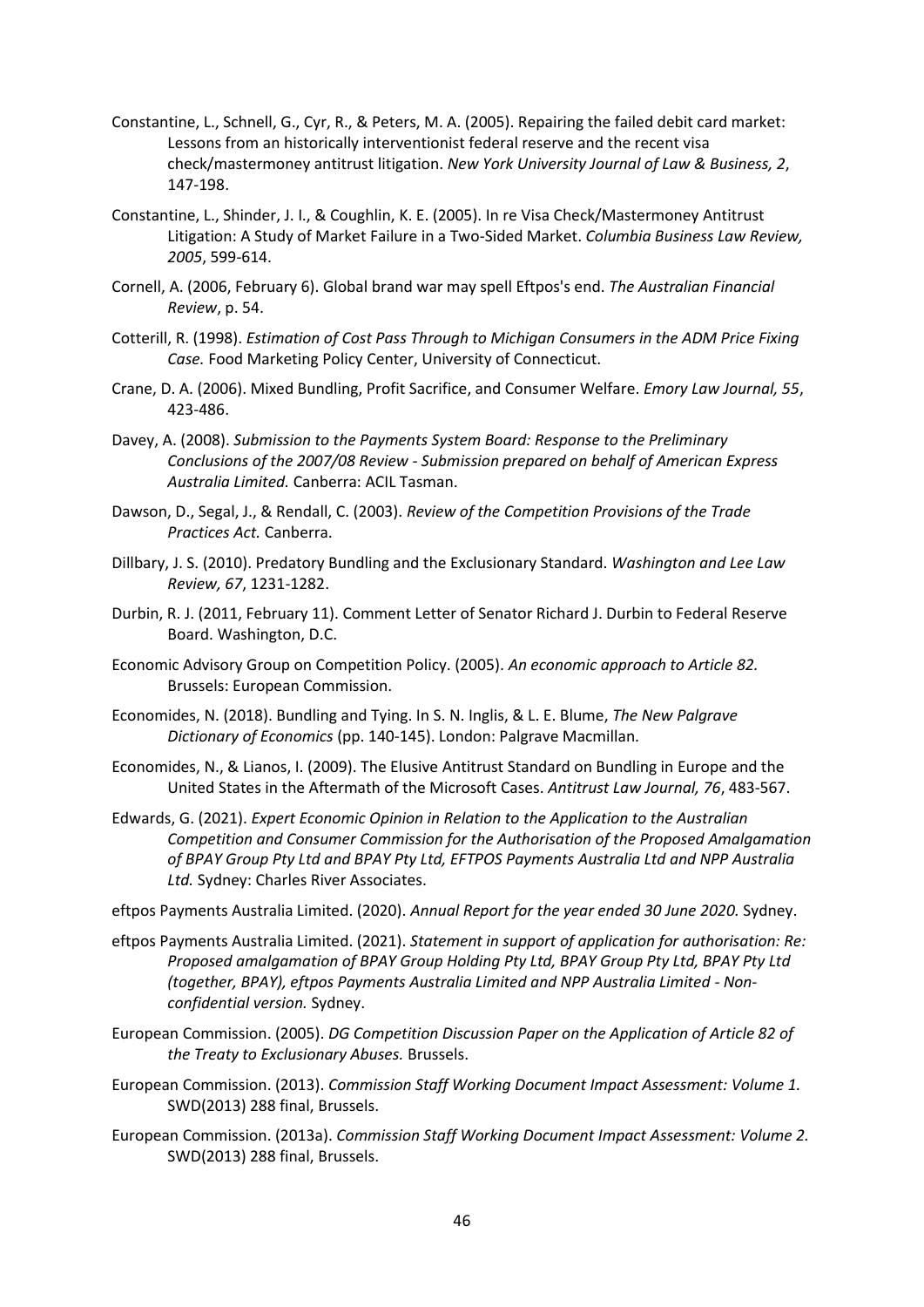- Evans, D. S., & Salinger, M. (2005). Why Do Firms Bundle and Tie? Evidence from Competitive Markets and Implications for Tying Law. *Yales Journal on Regulation, 22*, 37-89.
- Eyers, J. (2020, December 8). Afterpay benefits outweigh harm of no-surcharge rule: RBA. *The Australian Financial Review*, p. 15.
- Eyers, J. (2020a, February 5). RBA to target the banks for high 'tap and go' charges. *The Australian Financial Review*, p. 11.
- Fairer Merchant Fees Alliance. (2020). Retail groups launch Fairer Merchant Fees Alliance to target unfair 'tap and go' charges. *Media Release*, 28 January.
- Federal Reserve Board. (2021). Federal Reserve Board invites public comment on proposed changes to Regulation II regarding network availability for card-not-present debit card transactions and publishes a biennial report containing summary information on debit card transactions in 2019. *Press Release*, 7 May.
- Fisher, C., Holland, C., & West, T. (2021). Developments in the Buy Now, Pay Later Market. *Reserve Bank of Australia Bulletin*(March Quarter 2021), 59-71.
- Fisher, F. M., & Rubinfeld, D. L. (2001). U.S. v. Microsoft an economic analysis. *The Antitrust Bulletin, 46*, 1-69.
- Fisher, N. (2002, August 2). Phasing out Switch logo. *Scunthorpe Evening Telegraph*.
- Fonte, E. (2017). 2017 U.S. Regulatory Overview of Mobile Wallets and Mobile Payments. *Wake Forest Journal of Business and Intellectual Property Law, 17*, 549-608.
- Gans, J. S., & King, S. P. (2003). The Neutrality of Interchange Fees in Payment. *Topics in Economic Analysis & Policy, 3*(1), 1-16.
- Gans, J. S., & King, S. P. (2004). Supermarkets and Shopper Dockets: The Australian Experience. *The Australian Economic Review, 37*, 311–316.
- Gans, J., & King, S. (2002). *Potential Anti-Competitive Effects of Bundling: A Report on behalf of Hutchison Telecommunications .* Melbourne: CoRE Research Pty Ltd.
- Ghosh, S., & Pathak, K. (2021, February 15). PSBs push RuPay cards to further FinMin's objective. *Mint*.
- Glick, M. A., & Cameron, D. J. (1999). When do proprietary aftermarkets benefit consumers? *Antitrust Law Journal, 67*, 357-382.
- Grover, P. (2016, June 8). Governments Should Just Butt Out of Payments Competition. *PaymentsSource, 1*.
- Harper, I., Anderson, P., McCluskey, S., & O'Bryan, M. (2015). *Competition Policy Review Final Report - March 2015.* Canberra: The Treasury.
- Hausman, J. A., & Tardiff, T. J. (1995). Efficient local exchange competition. *Antitrust Bulletin, 40*, 529-556.
- Hayashi, F. (2012). The new debit card regulations: initial effects on networks and banks. *Economic Review, Federal Reserve Bank of Kansas City, 97(Q IV)*, 79-115.
- Hemphill, C. S., & Wu, T. (2013). Parallel Exclusion. *Yale Law Journal, 122*, 1182-1253.
- Hobson Brown, L., & Savoie, R. W. (2012, March). The Durbin Derby: Are There Any Winners? *Business Law Today*, pp. 1-4.
- House of Representatives Standing Committee on Economics. (2017). *Review of the Four Major Banks (Third Report).* Canberra: Parliament of the Commonwealth of Australia.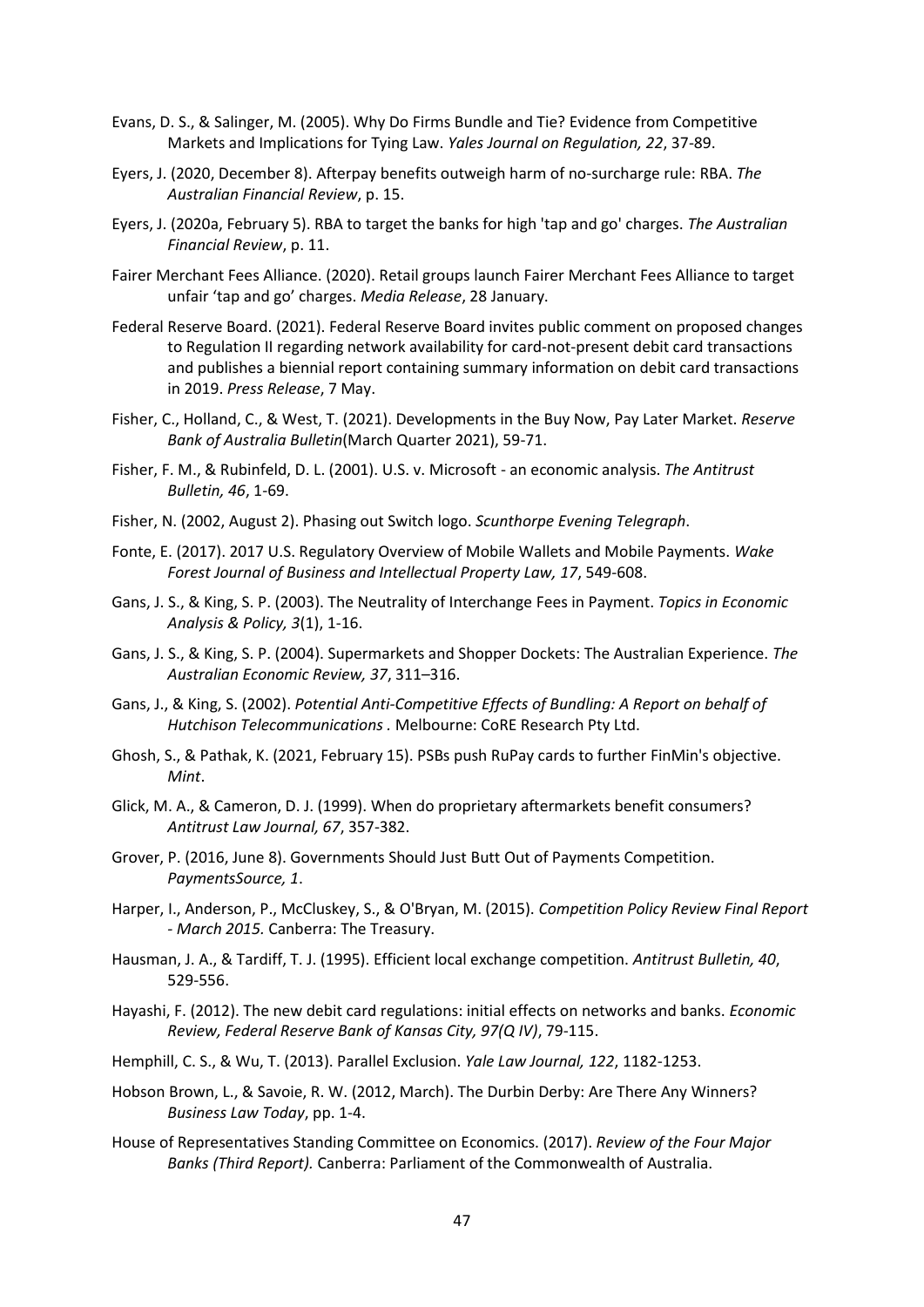- House of Representatives Standing Committee on Economics, Finance and Public Administration. (2006). *Review of the Reserve Bank of Australia and Payments System Board Annual Reports 2005 (First Report).* Canberra: Parliament of the Commonwealth of Australia.
- Hovenkamp, H. (2005). Exclusion and the Sherman Act. *The University of Chicago Law Review, 72*, 147-164.
- Hovenkamp, H. J. (2012). Markets in Merger Analysis. *Faculty Scholarship at Penn Law, 1985*. Retrieved from https://scholarship.law.upenn.edu/faculty\_scholarship/1895
- Industry Committee Administration Pty Ltd. (2021). *Application by Industry Committee, on behalf of its members who are shareholders and/or members of BPAY, eftpos and/or NPPA, to amalgamate under NewCo.* Sydney: King & Wood Mallesons.
- Kaplow, L. (1985). Extension of Monopoly Power Through Leverage. *Columbia Law Review, 85*, 515- 556.
- Kobayashi, B. (2005). Does Economics Provide a Reliable Guide to Regulating Commodity Bundling By Firms? A Survey of the Economic Literature. *Journal of Competition Law & Economics, 1*, 707-746.
- Kolasky, W., Bell, R., Greenfield, L., Kayne, V., Lowe, J., Melamed, D., . . . Stoeppelwerth, A. (2003). *Antitrust and Competition Law Update: U.S. v. Visa: Government Wins Major Rule of Reason Case.* Wilmer Cutler Pickering Hale and Dorr.
- Kosicki, & Cahill, M. B. (2006). Economics of Cost Pass Through and Damages in Indirect Purchaser Antitrust Cases. *Antitrust Bulletin, 51*, 599-630.
- Krattenmaker, T. G., & Salop, S. C. (1986). Anticompetitive Exclusion: Raising Rivals' Costs to Achieve Power over Price1986. *The Yale Law Journal, 96*, 209-293.
- Leong, T. W. (2018). *Payment Card Reform Framework (PCRF): A Policy Evaluation Study.* Kuala Lumpur: Institute for Democracy and Economic Affairs (IDEAS).
- Leslie, C. R. (2013). Predatory Pricing and Recoupment. *Columbia Law Review, 113*, 1728–32.
- Levitin, A. J. (2008). Pricesless? The Social Costs of Credit Card Merchant Restraints. *Harvard Journal on Legislation, 45*, 1-58.
- Mak, L. (2016, June 8). Chinas 55 trillion yuan credit card clearing market now open for competition. *South China Morning Post*.
- Mastercard. (2021). *Mastercard Incorporated Fiscal Year 2020 10-K Annual Report.* New York.
- McLean Roche Consulting Group. (2021). *Global Payments 2020-30: A seismic shift in the next ten years - Australia's challenge – to keep up - Submission To Treasury Inquiry – Payments System Review 2020.* Melbourne.
- Melamed, A. D. (2005). Exclusionary Conduct under the Antitrust Laws: Balancing, Sacrifice, and Refusals to Deal. *Berkeley Technology Law Journal, 20*, 1247-1267.
- Metcalf, G. E. (2008). Tax Incidence. In S. N. Durlauf, & L. E. Blume, *The New Palgrave Dictionary of Economics.* London: Palgrave Macmillan.
- Meyers, Z. (2021). *Don't imitate – innovate! Why Europe doesn't need a rival to Visa and Mastercard.* London: Centre for European Reform.
- Moore, A. R. (2012). Anticompetitive Bundled Discounts: A Way Out of the Wilderness. *The Journal of Corporation Law, 37*, 951-968.
- Muris, T. J. (2005). Comments on Antitrust Law, Economics, and Bundled Discounts Submitted on Behalf of the of USTelecom to the AMC, July 15, 2005. Arlington.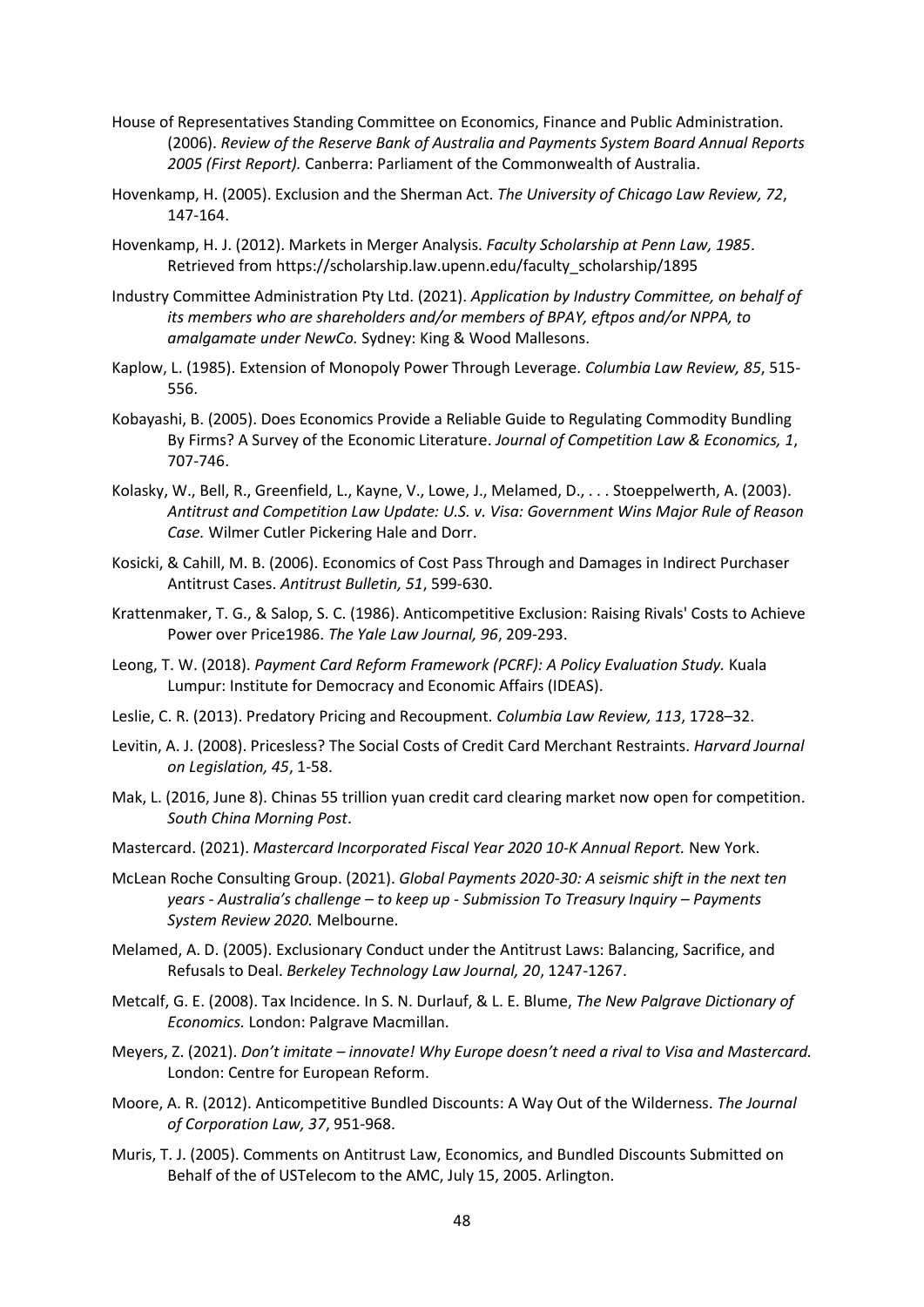- Muris, T. J., & Smith, V. L. (2008). Antirust and Bundled Discounts: An Experimental Analysis. *Antitrust Law Journal, 75*, 399-432.
- Nalebuff, B. (2003). *Bundling, Tying, and Portfolio Effects: Part 1 - Conceptual Issues.* London: Department of Trade and Industry.
- Nalebuff, B. (2005). Exclusionary Bundling. *The Antitrust Bulletin, 50*, 321-370.
- Nandi, S. (2019, July 15). How RuPay aids govt's financial inclusion thrust. *Mint*.
- Norges Bank. (2012). *Annual Report on Payment Systems 2011.* Oslo.
- Norges Bank. (2016). *Financial Infrastructure 2016.* Oslo.
- Norges Bank. (2021). *Retail payment services 2020.* Norges Bank Papers No 2 | 2021, Oslo.
- Occhiutto, K. (2020). The Cost of Card Payments for Merchants. *Reserve Bank of Australia Bulletin, March 2020*, 20-28.
- Ohlhausen, M. K. (2017). The Elusive Role of Competition in the Standard-Setting Antitrust Debate. *Stanford Technology Law Review, 20*, 93-142.
- Organisation for Economic Co-operation and Development. (2012). *Competitive Neutrality Maintaining a Level Playing Field between Public and Private Businesses.* Paris: OECD Publishing.
- Organisation for Economic Co-operation and Development. (2012a). *Market Definition.* Policy Roundtables DAF/COMP(2012)19, Paris.
- Payments System Board. (2006). *Payments System Board Annual Report 2006.* Sydney: Reserve Bank of Australia.
- Payments System Board. (2008). *Reform of Australia's Payments System: Conclusions of the 2007/08 Review.* Sydney: Reserve Bank of Australia.
- Payments System Board. (2008a). *Reform of Australia's Payments System: Preliminary Conclusions of the 2007-08 Review. April 2008.* Sydney: Reserve Bank of Australia.
- Payments System Board. (2010). *Payments System Board Annual Report.* Sydney: Reserve Bank of Australia.
- Payments System Board. (2011). *Payments System Board Annual Report.* Sydney: Reserve Bank of Australia.
- Payments System Board. (2016). *Payments system Board Annual Report 2016.* Sydney: Reserve Bank of Australia.
- Payments System Board. (2017). Payments System Board Update: May 2017 Meeting. *Media Release*, 19 May.
- Payments System Board. (2018). *Payments System Board Annual Report 2018.* Sydney.
- Payments System Board. (2019). *Payments System Board Annual Report.* Sydney.
- Payments System Board. (2019b). Payments System Board Update: May 2019 Meeting. *Media Release*, 24 May.
- Payments System Board. (2020). *Payments System Board Annual Report 2020.* Sydney.
- Peppet, S. R. (2007). Updating our Understanding of the Role of Lawyers: Lessons from MasterCard. *Harvard Negotiation Law Review, 12*, 175-188.
- Poljak, V. (2020, February 5). *Philip Lowe Q&A transcript: bushfires, coronavirus, Hayne.* Retrieved from AFR Online.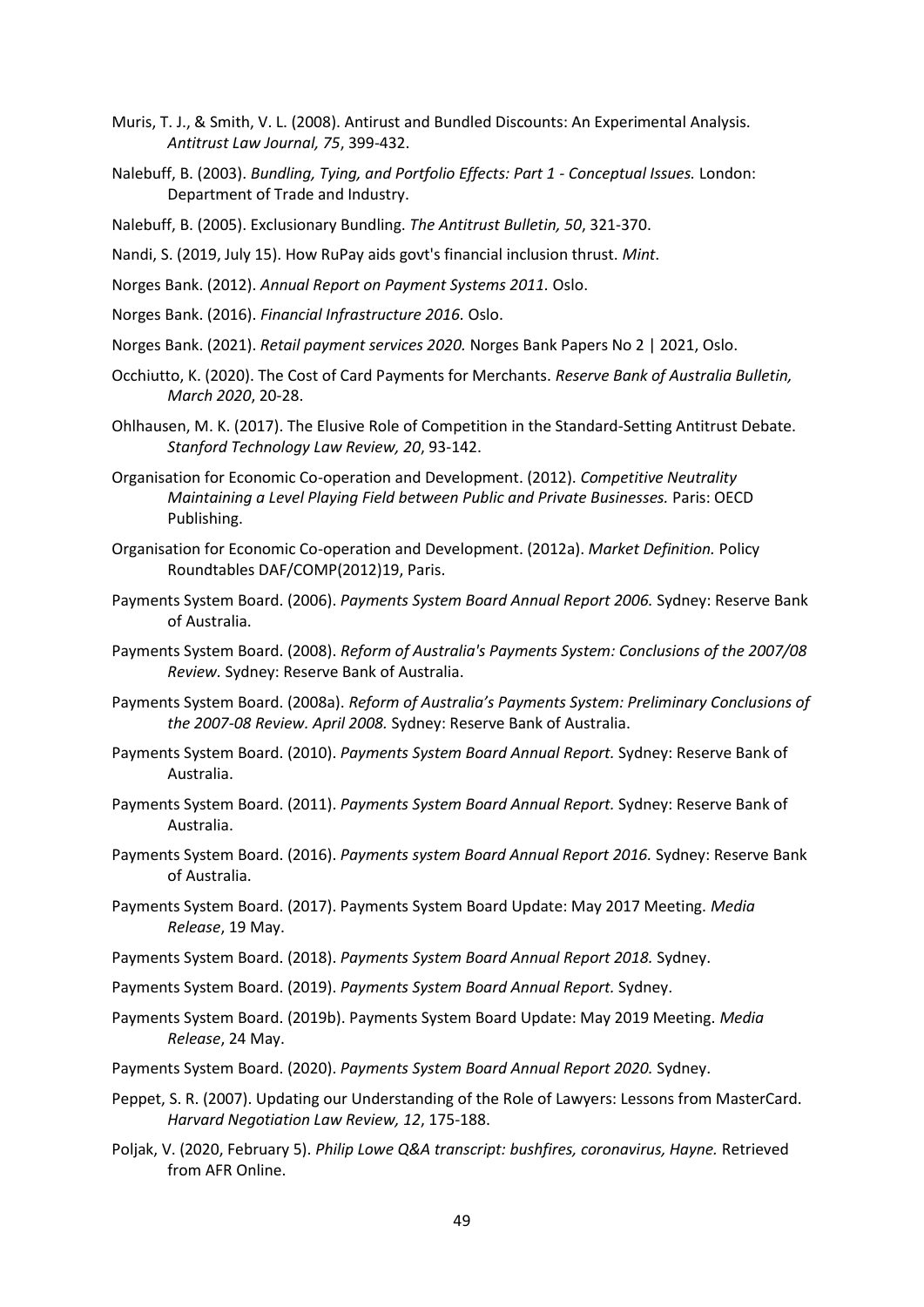Posner, R. A. (2001). *Antitrust Law, Second Edition.* Chicago: The University of Chicago Press.

- Prager, R. A., Manuszak, M. D., Kiser, E. K., & Borzekowski, R. (2009). *Interchange Fees and Payment Card Networks: Economics, Industry Developments, and Policy Issues.* Washington, D.C.: Federal Reserve Board.
- Productivity Commission. (2018). *Competition in the Australian Financial System, Inquiry Report.* Report no. 89, Canberra.
- Read, S. (2020, October 20). *Visa and Mastercard accused of charging 'excessive' fees.* Retrieved from BBC News: https://www.bbc.com/news/business-54606252
- Reserve Bank of Australia. (2002). Reform of Credit Card Schemes in Australia. *Media Release*, 27 August.
- Reserve Bank of Australia. (2005). *Reform of the EFTPOS and Visa Debit Systems in Australia: A Consultation Document – February 2005.* Sydney.
- Reserve Bank of Australia. (2006). *Reform of the EFTPOS and Visa Debit Systems in Australia: Final Reforms and Regulation Impact Statement – April 2006.* Sydney.
- Reserve Bank of Australia. (2007). *Reform of Australia's Payments System: Issues for the 2007/08 Review.* Sydney.
- Reserve Bank of Australia. (2012). Payments System Issues: Multi-Network Debit Cards. *Media Release*, 17 August.
- Reserve Bank of Australia. (2013). Dual-network Debit Cards. *Media Release*, 21 August.
- Reserve Bank of Australia. (2014). *Submission to the Financial System Inquiry: March 2014.* Sydney.
- Reserve Bank of Australia. (2016). *Dual Network Cards and Mobile Wallet Technology: Consultation Paper December 2016.* Sydney.
- Reserve Bank of Australia. (2016a). *Review of Card Payments Regulation: Conclusions Paper - May 2016.* Sydney.
- Reserve Bank of Australia. (2017). *Submission 29 - Reserve Bank of Australia (RBA) - Competition in the Australian Financial System - Public inquiry: Submission to the Productivity Commission Inquiry - September 2017.* Sydney.
- Reserve Bank of Australia. (2019). *Review of Retail Payments Regulation: Issues Paper.* Sydney.
- Reserve Bank of Australia. (2021). *Review of Retail Payments Regulation – Consultation Paper.* Sydney.
- Restoy, F. (2021). *Fintech regulation: how to achieve a level playing field.* Basel: Bank for International Settlements.
- Richards, T. (2017, December 13). *Merchant Payment Costs and Least-cost Routing.* Retrieved from Reserve Bank of Australia: https://www.rba.gov.au/speeches/2017/sp-so-2017-12-13.html
- Romans, T. J. (1966). Moral Suasion as an Instrument of Economic Policy. *The American Economic Review, 56*, 1220-1226.
- Roy, A. (2020, November 10). Issue only Rupay cards, seed all accounts with Aadhar by Dec: FM to banks. *Business Standard*.
- Salinger, M. A. (1995). A Graphical Analysis of Bundling. *Journal of Business, 68*, 85-98.
- Salop, S. C. (2006). Exclusionary Conduct, Effect on Consumers, and the Flawed Profit-Sacrifice Standard. *Antitrust Law Journal, 73*, 311-374.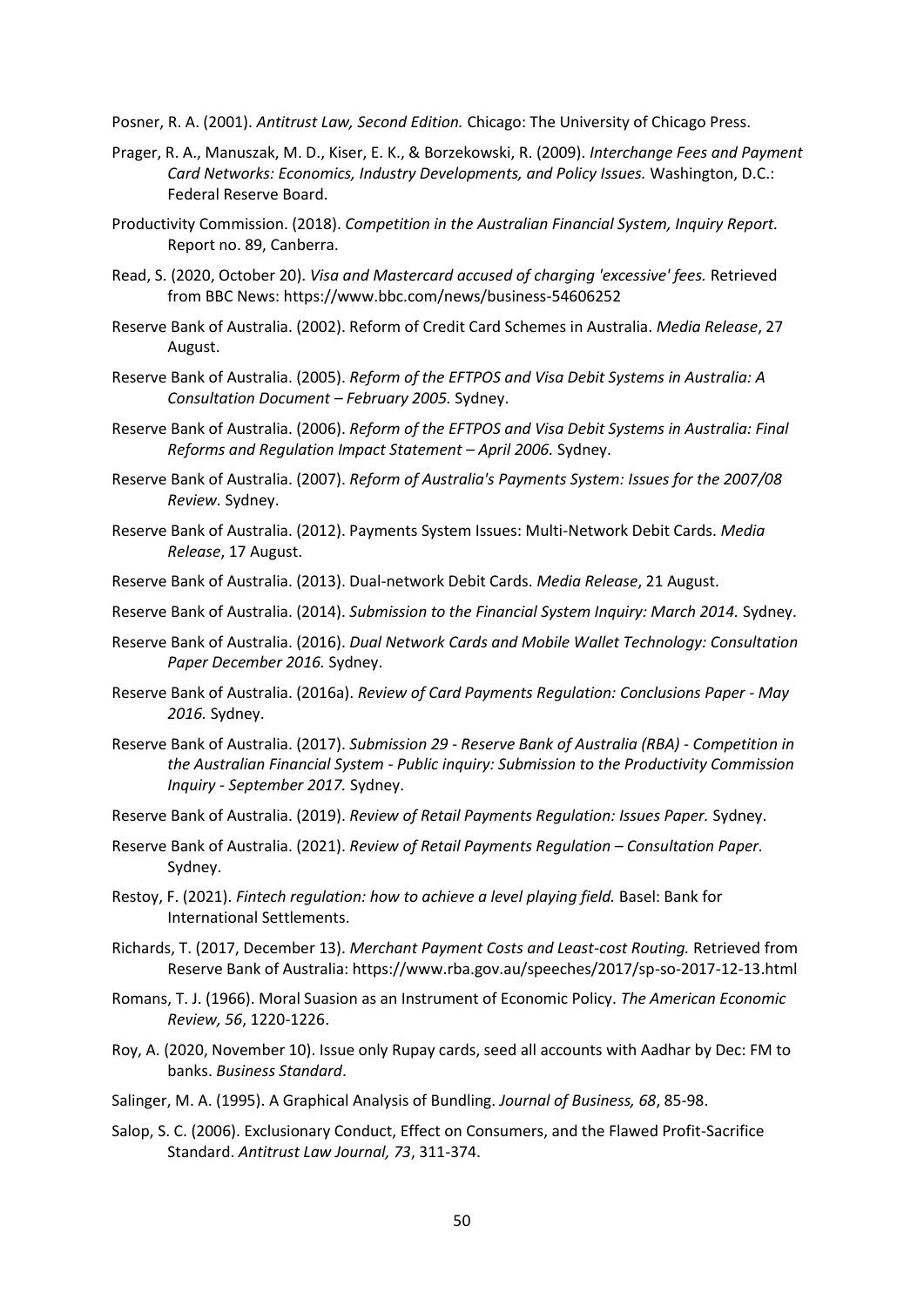- Salop, S. C. (2017). The Raising Rivals' Cost Foreclosure Paradigm, Conditional Pricing Practices, and the Flawed Incremental Price-Cost Test. *Antitrust Law Journal, 81*, 371-421.
- Salop, S. C., & Romaine, R. C. (1999). Preserving Monopoly: Economic Analysis, Legal Standards and Microsoft,. *George Mason Law Review, 7*, 617-672.
- Salop, S. C., & Scheffman, D. T. (1983). Raising Rivals' Costs. *The American Economic Review, 73*, 267- 271.
- Saulwick, J. (2007, April 22). Reserve demands online alternative for payments. *The Sydney Morning Herald*, p. 18.
- Scott Morton, F. M., & Abrahamson, Z. (2017). A Unifying Analytical Framework for Loyalty Rebates. *Antitrust Law Journal, 81*, 777-836.
- Shapiro, C. (1995). Aftermarkets and consumer welfare: Making Sense of Kodak. *Antitrust Law Journal, 63*, 483-511.
- Sims, R. (2020, October 21). *Tackling market power in the COVID-19 era - ACCC Chair Address to the National Press Club .* Retrieved from Australian Competition and Consumer Commission: https://www.accc.gov.au/speech/tackling-market-power-in-the-covid-19-era
- St George Bank, Bendigo Bank, Australian Association of Permanent Building Societies, and Credit Union Services Corporation. (2001). *Visa Debit Discussion Paper – September 2001.*
- Swift, B. (2006, June 1). Eftpos may face Bankcard's fate. *The Australian Financial Review*, p. 22.
- Tardiff, T., Houston, G., Osborne, C., & Fish, J. (2003). *Anticompetitive Bundling Strategies: A Report prepared for the Australian Competition and Consumer Commission prepared by NERA - January 2003.* Sydney: National Economic Research Associates.
- Taylor, E. B. (2010). The Baxter saga: The role of competition law in government procurement. *Trade Practices Law Journal, 18*, 188-199.
- The Economic Times. (2019, July 31). View: Abolishing MDR charges is not a great idea. *The Economic Times*.
- The European Parliament and of the Council of the European Union. (2015). Regulation (EU) 2015/751 of the European Parliament and of the Council of 29 April 2015 on interchange fees for card-based payment transactions. *Official Journal of the European Union*.
- The Paypers. (2020, July 28). *How Discover Global Network helped Elo reach international presence.* Retrieved from The Payers: https://thepaypers.com/case-study/how-discover-globalnetwork-helped-elo-reach-international-presence--1243752
- The Sheet News Bites. (2007, August 3). Banks Talk EFTPOS Governance. *The Sheet News Bites*.
- Tollison, R. D. (1985). Public Choice and Antitrust. *Cato Journal, 4*, 905-931.
- Torgler, B. (2004). Moral suasion: An alternative tax policy strategy? Evidence from a controlled field experiment in Switzerland. *Economics of Governance, 5*, 235–253.
- Tyro Payments Limited. (2017). *Submission on the Reserve Bank of Australia's Dual-Network Cards and Mobile Wallet.* Sydney.
- Veljan, A. (2020). The influence of intra- and inter-system concentration on the pre-regulated setting of interchange fees within cooperative card payment networks. *Journal of Banking Regulation, 21*, 139–151.
- Verdict Staff. (2018, February 21). *Norway: The card reigns supreme.* Retrieved from Electronic Payments International: https://www.electronicpaymentsinternational.com/countrysurveys/norway-card-reigns-supreme/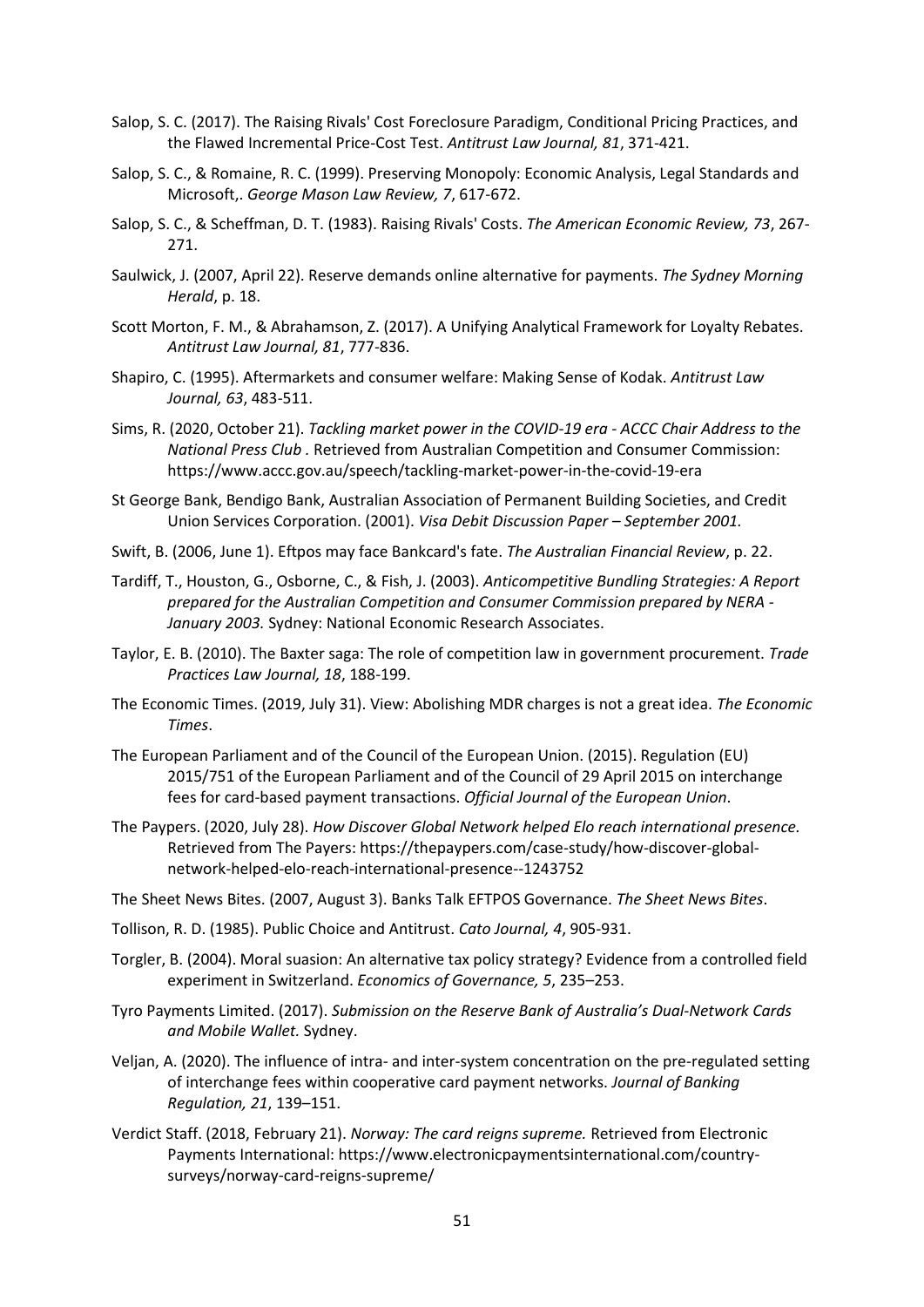- Verdict Staff. (2020, April 1). *Norway's credit card use remains stubbornly low.* Retrieved from Cards International: https://www.cardsinternational.com/special-reports/norway-credit-cardusage/
- Visa Inc. (2020). *Annual Report 2020.* San Francisco.
- Visa Inc. (2021). Form 8-K. *Regulatory Filing to the United States Securities and Exchange Commission*, 19 March.
- Weinland, D. (2016, December 6). MasterCard and Visa to lose China market share; Financial services. *The Financial Times*, p. 17.
- Westpac Banking Corporation. (2020). Westpac and Afterpay announce partnership. *Media Release*, 20 October.
- Yip, A., & Yao, Y. (2015, April 23). *Will China Unionpay Expand from a Domestic Monopoly to a Global Player.* Retrieved from Centennial College: https://www.centennialcollege.hku.hk/f/upload/2134/UnionPay\_15\_001C.pdf
- Zip Co Limited. (2021). Q3 FY21 Trading Update: Zip Continues to Accelerate. *ASX Announcement*, 13 April.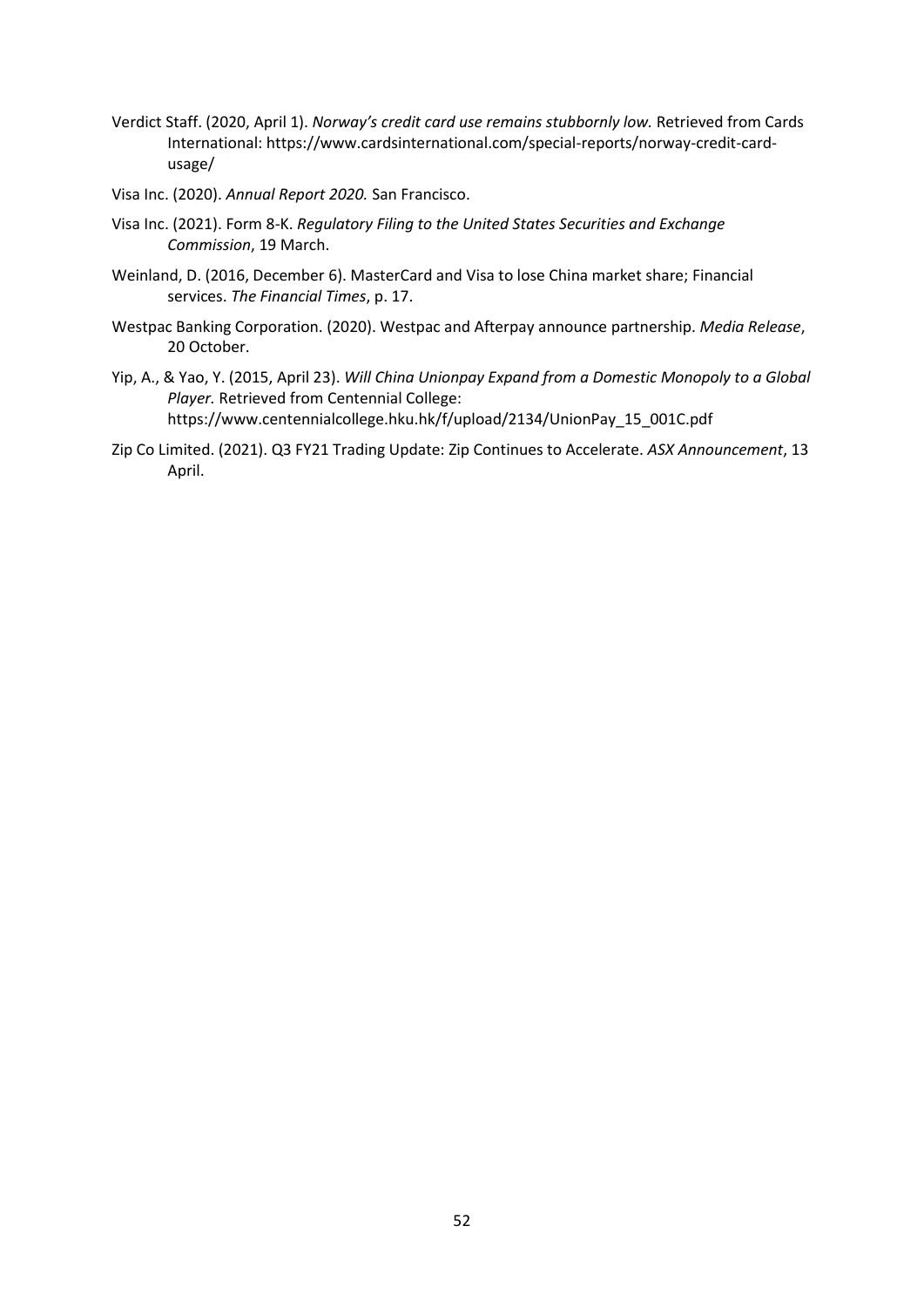# <span id="page-63-0"></span>Appendix I: Overseas Regulatory Arrangements for Domestic Debit Card Schemes

#### <span id="page-63-1"></span>United States

Prior to the enactment of the Durbin Amendment, banks in the United States had routinely issued debit cards that bore the logos of and could be transacted upon multiple debit networks (Durbin, 2011, p. 11). In this environment, merchant acquirers or their processors could often choose which one of the networks whose brands appeared on a card would carry the transaction (Prager, Manuszak, Kiser, & Borzekowski, 2009, p. 27). Merchants generally preferred that their acquirers route PIN debit transactions over the network with the lowest interchange fee, resulting in direct price competition among PIN debit networks.

However, this price competition appears to have diminished and PIN debit interchange fees rose as the largest national PIN debit networks increasingly required issuers to sign exclusive agreements under which they became the sole PIN network whose logo appeared on an issuer's cards (Prager, Manuszak, Kiser, & Borzekowski, 2009, p. 27).

In other arrangements, banks set "priority routing" on their cards, determining which network would process the transactions and imposing the routing on merchants (Hayashi, 2012, p. 88). With merchants having limited freedom of choice among card networks, competition among networks to attract merchants was limited. Lack of competition, the merchants argued, led to excessive interchange fees.

According to US Senator for Illinois Richard Durbin (2011, p. 11), the trend towards exclusivity agreements, particularly when utilised by dominant networks such as Visa, was troubling in three ways:

- 1. it limited merchant and consumer choice
- 2. it diminished competition by threatening to drive competing networks out of business
- 3. it created significant barriers to entry for new debit networks.

The Durbin Amendment to the Dodd-Frank Wall Street Reform and Consumer Protection Act (Dodd-Frank Act), introduced by Senator Durbin, enacted regulation aimed at reducing debit card interchange fees and increasing competition in the payment processing industry. Enacted on 21 July 2010, the Dodd-Frank Act required the Federal Reserve Board to develop a set of rules on debit card interchange fees and on the network routing restrictions set by card networks and banks (Hayashi, 2012, p. 88).

The Durbin Amendment contained two main changes to the Electronic Fund Transfer Act (EFTA):

- Section 920(a) which directs the Federal Reserve Board to place reasonable constraints on the debit interchange fee-setting that card networks like Visa and Mastercard perform on behalf of their issuing bank
- Section 920(b) which prohibits several anti-competitive restrictions that card networks have imposed on other participants in the debit system (Durbin, 2011, p. 4).

EFTA Section 920(b)(1)(A) directs the Federal Reserve Board to issue regulations providing that networks and their issuers cannot restrict the number of networks on which a debit transaction may be processed to one exclusive network (or to two networks which are affiliated with each other) (Durbin, 2011, p. 11). The intent behind this provision was to inhibit the continued consolidation of the dominant debit networks' market power and to ensure competition and choice in the debit network market. The provision seeks to preserve competition and enhances choice by directing the Federal Reserve Board to issue regulations ensuring that a card network and/or issuer cannot directly or indirectly limit a debit card to only be allowed to run on one exclusive network.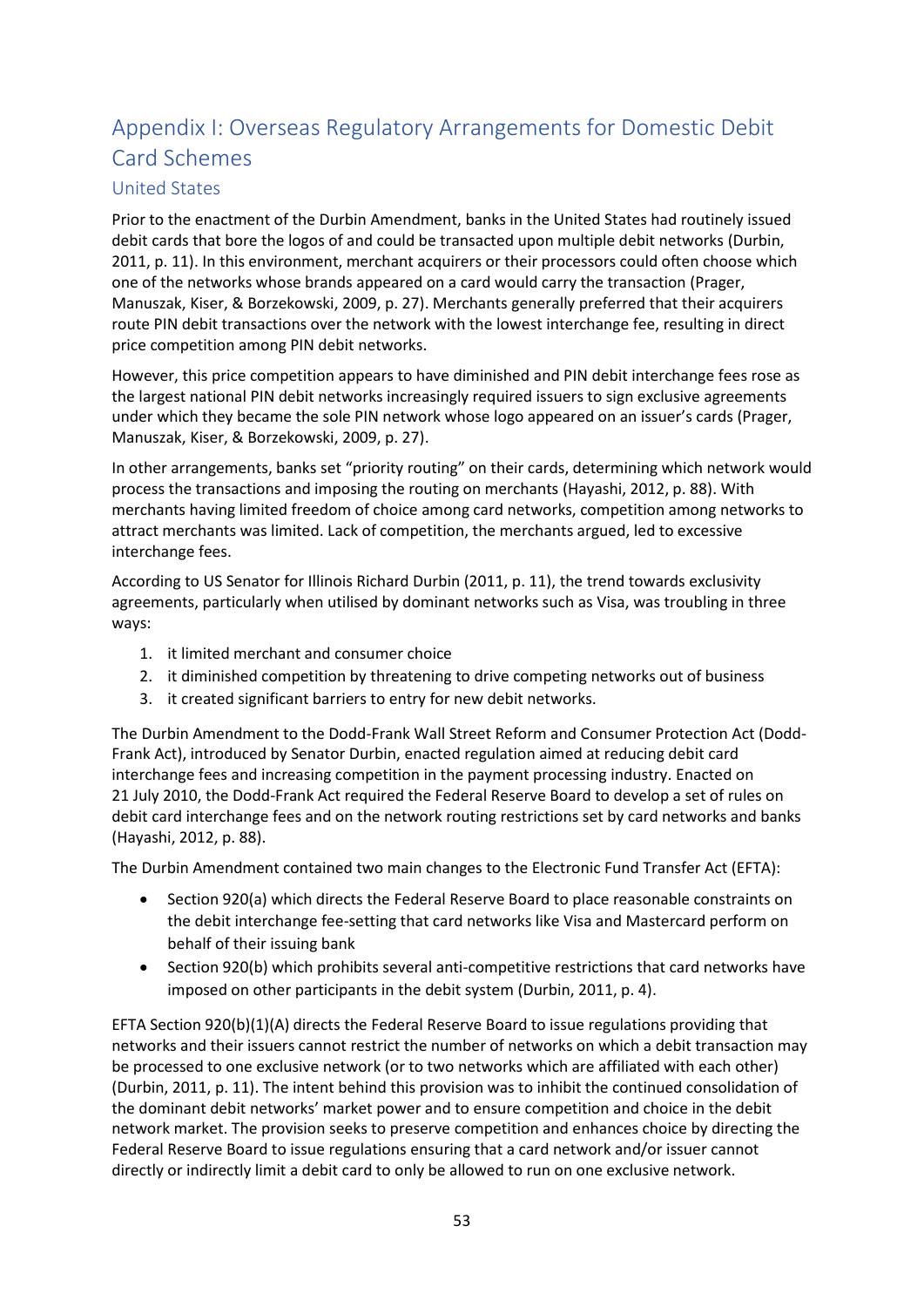EFTA Section 920(b)(1)(B) directs the Federal Reserve Board to issue regulations providing that a network and/or issuer cannot inhibit the ability of a person who accepts debit cards to direct the routing of the transaction over any network that may process such transactions.

The Federal Reserve Bank published new rules, entitled "Regulation II, Debit Card Interchange Fees and Routing," in June 2011 that came into effect on 1 October 2011 (Hayashi, 2012, p. 88). Regulation II contained three main provisions: a cap on debit card interchange fees, a prohibition on network exclusivity arrangements, and a prohibition on routing restrictions for debit card transactions.

The new rules limited the size of the interchange fee that can be received by large banks, defined as banks with assets of US\$10 billion or more (Hayashi, 2012, p. 88).

Regulation II also sought to ensure that merchants exercised some degree of freedom to choose among networks (Hayashi, 2012, p. 89). It did this through its provision that prohibited "network exclusivity" arrangements, requiring all banks to make at least two, unaffiliated networks available for processing the transactions of any given debit card. Banks and networks were also prohibited by Regulation II from restricting merchants' freedom to route their transactions over any of the networks available for a given debit card. Prior to this "merchant routing" rule, many banks' priorityrouting settings had deprived merchants of any choice over which network to use. There was no exemption from the routing and exclusivity restrictions for small issuers (Hobson Brown & Savoie, 2012, p. 3).

Another important regulatory change ensured that merchants may, if they wished, offer discounts to customers contingent on whether payment is made in cash or by cheque, credit card, or debit card (Hayashi, 2012, p. 89). Previously, some networks had restricted merchants from offering such discounts.

Recently the Federal Reserve Board (2021) issued a clarification to Regulation II that card-notpresent (or online) transactions are a "particular type of transaction" for which two unaffiliated payment card networks must also be available. The proposed revisions would further clarify the responsibility of the debit card issuer in ensuring that at least two unaffiliated networks have in fact been enabled to comply with the regulation. This is to ensure that there are no restrictions on merchants' ability to route in the online environment (Reserve Bank of Australia, 2021).

#### <span id="page-64-0"></span>European Union

Article 8 of the European Union regulations on interchange fees for card-based payment transactions addresses requirements in relation to co-badged cards (The European Parliament and of the Council of the European Union, 2015). Amongst the various provisions contained in Article 8 are the following:

- Any payment card scheme rules and rules in licensing agreements or measures of equivalent effect that hinder or prevent an issuer from co-badging two or more different payment brands or payment applications on a card-based payment instrument shall be prohibited.
- Any difference in treatment of issuers or acquirers in scheme rules and rules in licensing agreements concerning co-badging of different payment brands or payment applications on a card-based payment instrument shall be objectively justified and non-discriminatory.
- Any routing principles or equivalent measures aimed at directing transactions through a specific channel or process and other technical and security standards and requirements with respect to the handling of two or more different payment brands and payment applications on a card-based payment instrument shall be non-discriminatory and shall be applied in a non-discriminatory manner.
- Payment card schemes, issuers, acquirers, processing entities and other technical service providers shall not insert automatic mechanisms, software or devices on the payment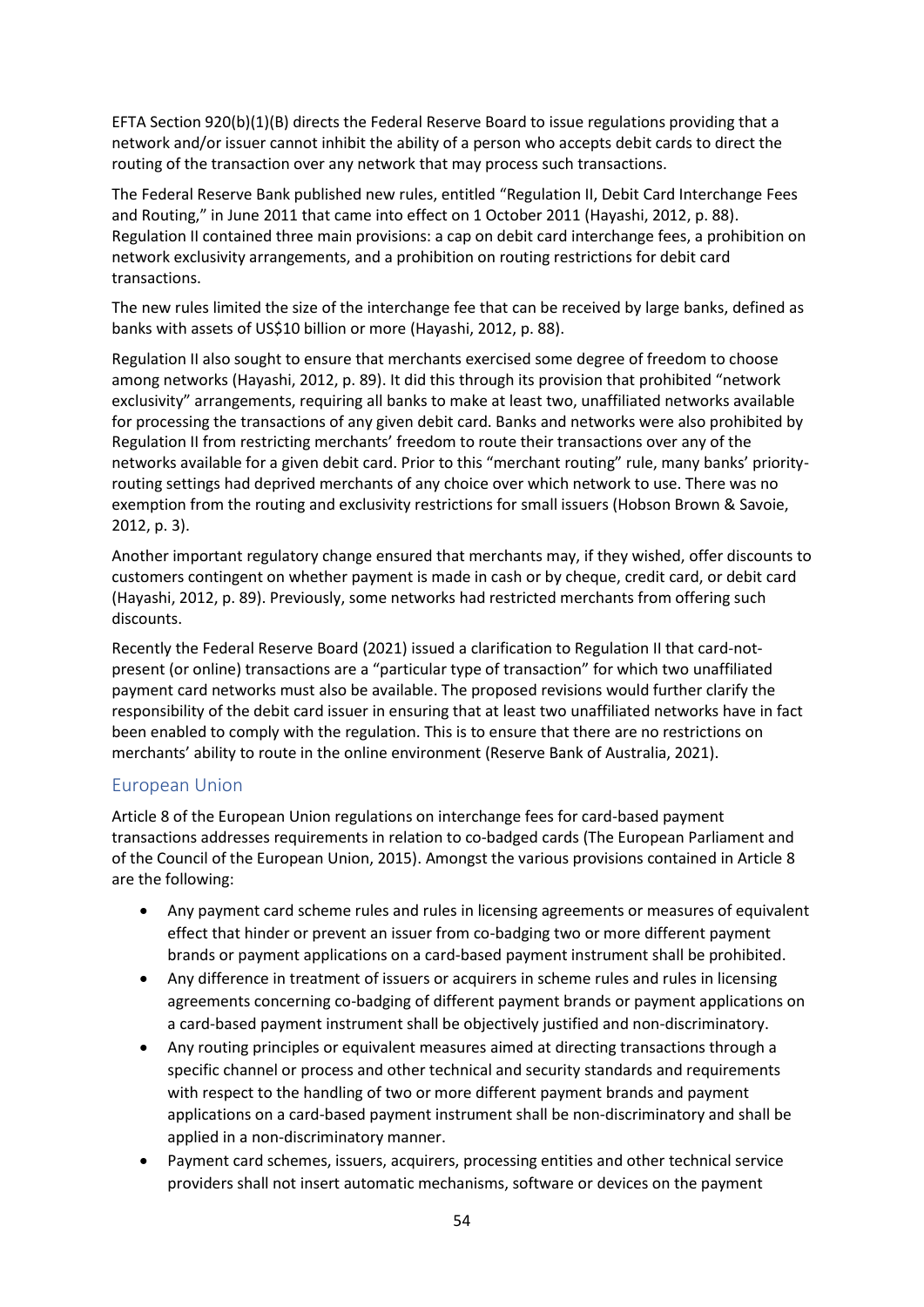instrument or at equipment applied at the point of sale which limit the choice of payment brand or payment application, or both, by the payer or the payee when using a co-badged payment instrument.

While merchants retain the option of installing automatic mechanisms in the equipment used at the point of sale which make a priority selection of a particular payment brand or payment application, merchants cannot prevent the payer from overriding such an automatic priority selection made by the merchant in its equipment for the categories of cards or related payment instruments accepted by the payee.

## <span id="page-65-1"></span><span id="page-65-0"></span>Appendix II Australian Case Law on Exclusionary Bundling Australian Competition and Consumer Commission v Baxter Healthcare Pty Ltd [\[2008\]](http://www.austlii.edu.au/cgi-bin/viewdoc/au/cases/cth/FCAFC/2008/141.html)  [FCAFC 141](http://www.austlii.edu.au/cgi-bin/viewdoc/au/cases/cth/FCAFC/2008/141.html)

Baxter Healthcare Pty Ltd (Baxter) had entered into long-term contracts with State purchasing authorities (SPAs) in New South Wales, the Australian Capital Territory, Western Australia, South Australia and Queensland for the supply of various sterile fluids as well as peritoneal dialysis products used in the treatment of chronic renal failure (Taylor, 2010, p. 188). Between 1998 and 2001 Baxter was the only Australian manufacturer of sterile fluids, however, competition existed over peritoneal dialysis products (Alden & Eather, 2007, p. 42).

In its negotiations with SPAs for the supply of sterile fluid products, Baxter had elected to bundle those products with peritoneal dialysis products (Taylor, 2010, p. 188). Baxter gave SPAs the option of agreeing to a sole supply agreement for the bundled products, or agreeing to take only the sterile fluid products at a higher item-by-item cost (Taylor, 2010, pp. 188-189).

Proceedings were initially brought by the ACCC in 2005 against Baxter and the SPAs alleging breaches of the then section 46 (misuse of market power) as well as section 47 (exclusive dealing) of the then *Trade Practices Act 1974* (forerunner to the *Competition and Consumer Act 2010*) (Taylor, 2010, p. 189).

In August 2008 the Full Federal Court issued orders declaring that Baxter had breached the misuse of market power and the exclusive dealing provisions of the then *Trade Practices Act 1974* when it entered long term contracts with the SPAs (Australian Competition and Consumer Commission, 2008). The court found that Baxter's purpose in leveraging its market power in sterile fluids was to deter or prevent competitors from being competitive in the supply of peritoneal dialysis products in contravention of the then section 46.

The court also found that the bundling of all of sterile fluids and peritoneal dialysis products into long term exclusive contracts with purchasing authorities in NSW, Queensland, South Australia, and Western Australia contravened the exclusive dealing provisions (Australian Competition and Consumer Commission, 2008). It found that Baxter engaged in this conduct for the purpose and with the effect or likely effect of substantially lessening competition in the peritoneal dialysis products market in contravention of section 47.

According to the judgement by Justice Gyles:

*Conduct which hindered … competitors from making realistic offers to significant customers in the [peritoneal dialysis] market was likely to substantially lessen competition in that market. In each negotiation, Baxter used its market power in the sterile fluids market to achieve exclusive dealing by means of bundling to endeavour to snuff out competition as it threatened in the [peritoneal dialysis] fluids market. Viewed in context, interference in competition for each relevant*